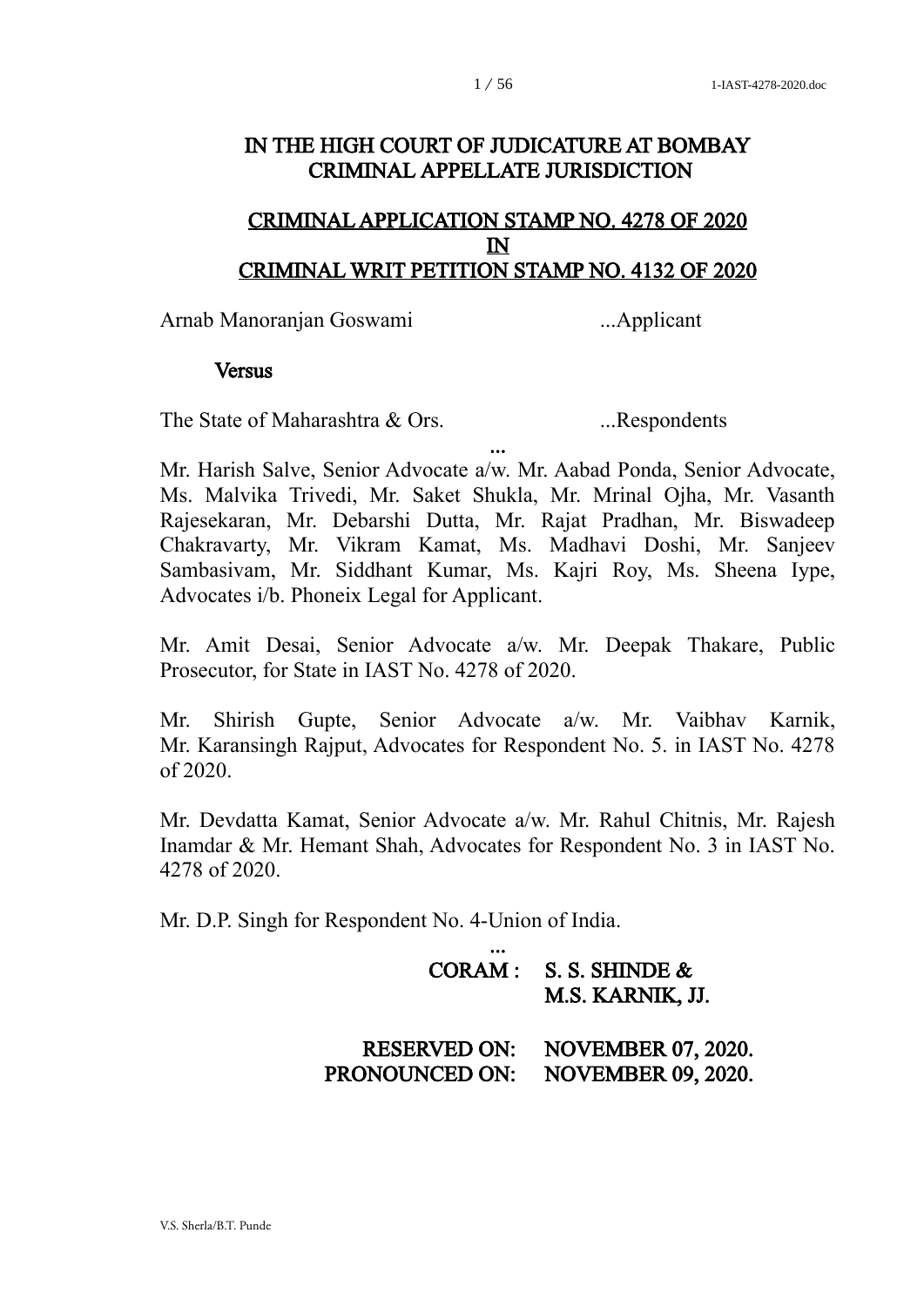#### ORDER:

1. The present application is filed for interim protection/bail in the Criminal Writ Petition Stamp No. 4132 of 2020 filed under Article 226 of the Constitution of India read with Section 482 of the Code of Criminal Procedure ('Cr.P.C.' for short) praying for a writ of Habeas Corpus to produce the Petitioner, who has been illegally arrested and wrongfully detained by the Station House Officer, Alibaug Police Station, Raigad, in relation to First Information Report ('FIR' for short) being C.R.No.0059/2018 dated 5/5/2018 registered at Alibaug Police Station, Raigad, under Sections 306 and 34 of the Indian Penal Code ('said IPC' for short) despite a closure report being filed. The Petitioner also prays for quashing of the said FIR.

2. So far as the main Writ Petition is concerned, the petitioner is alleging gross abuse of State's power by the respondents in effecting his arrest on 04.11.2020 and consequent alleged illegal detention. As there are allegations of malafides, an opportunity needs to be given to the respondents to file a counter and accordingly with the consent of learned counsel appearing for the parties, the petition is posted for hearing on 10.12.2020.

3. Mr. Harish Salve, learned Senior Advocate for Petitioner, Mr. Amit Desai, learned Senior Advocate for State and Mr. Shirish Gupte, learned Senior Advocate appearing for the victim have confined their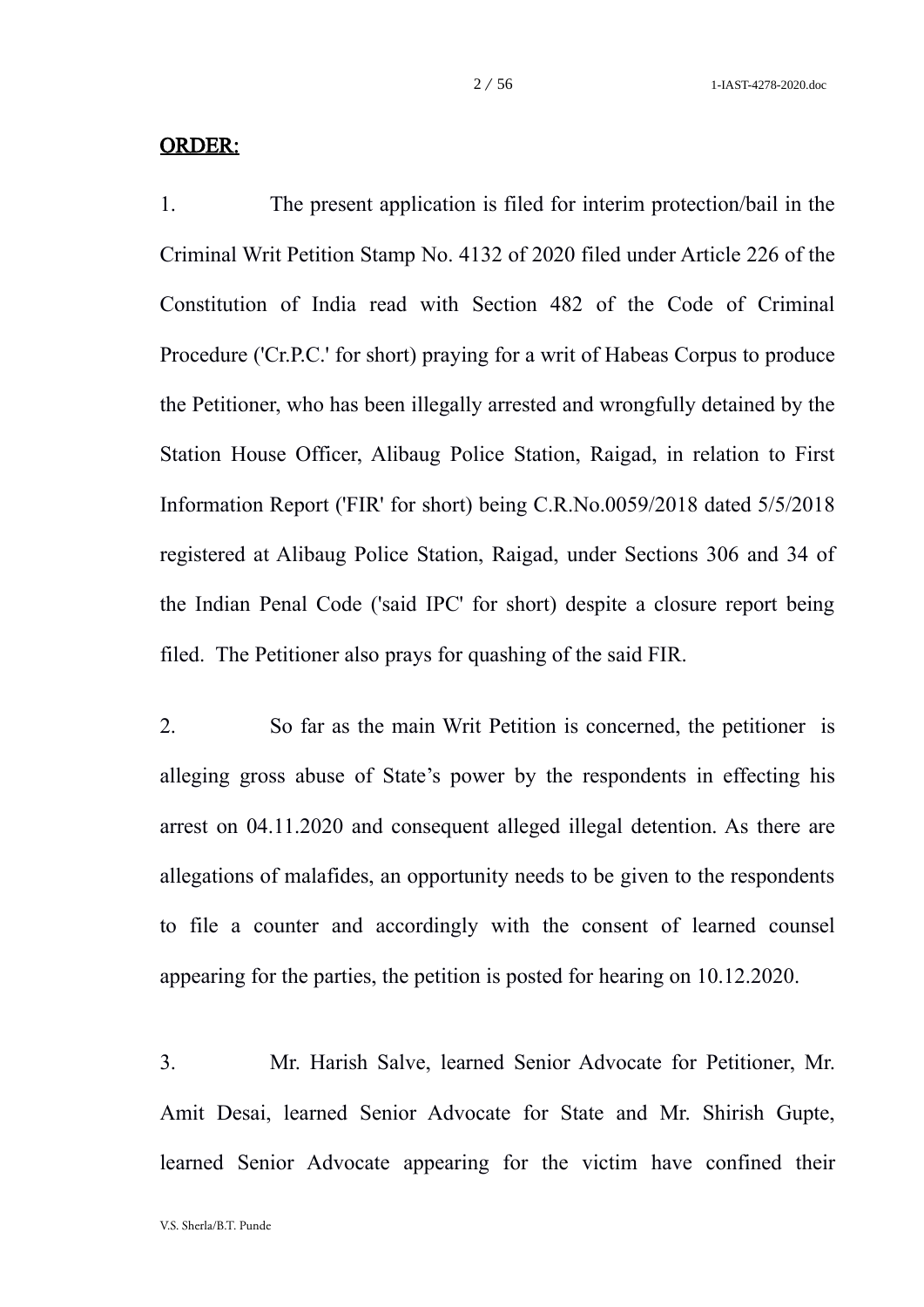arguments limited to the relief claimed in the Interim Application. Therefore, we confine our adjudication restricted to the reliefs claimed in the Interim Application.

4. Learned Senior Advocate Mr. Harish Salve would contend that not only the arrest of the Petitioner is a malafide action and abuse of the State's power, but the arrest is ex-facie illegal in view of the closure report filed before the Learned Magistrate. According to the learned Senior Advocate, the re-investigation commenced by the Respondents is without seeking permission of the Magistrate under Section 173 (8) of the Cr.P.C. He would urge that this is a fit case where this Court should exercise its extraordinary powers under Article 226 of the Constitution of India and inherent jurisdiction under Section 482 of the Cr.P.C. protecting the petitioner in the interregnum by granting him bail. We have therefore considered the pleadings and grounds taken in the Writ Petition and also perused the documents relied by the Petitioner for the limited purpose of deciding the present application.

5. In the petition there is reference to the FIR dated 5/5/2018. It is in relation to the alleged suicide committed by deceased Anvay Naik and his mother Kumud Naik, who were Directors of an interior design company 'Concorde Design Pvt. Ltd.' ('CDPL' for short). It is alleged that the deceased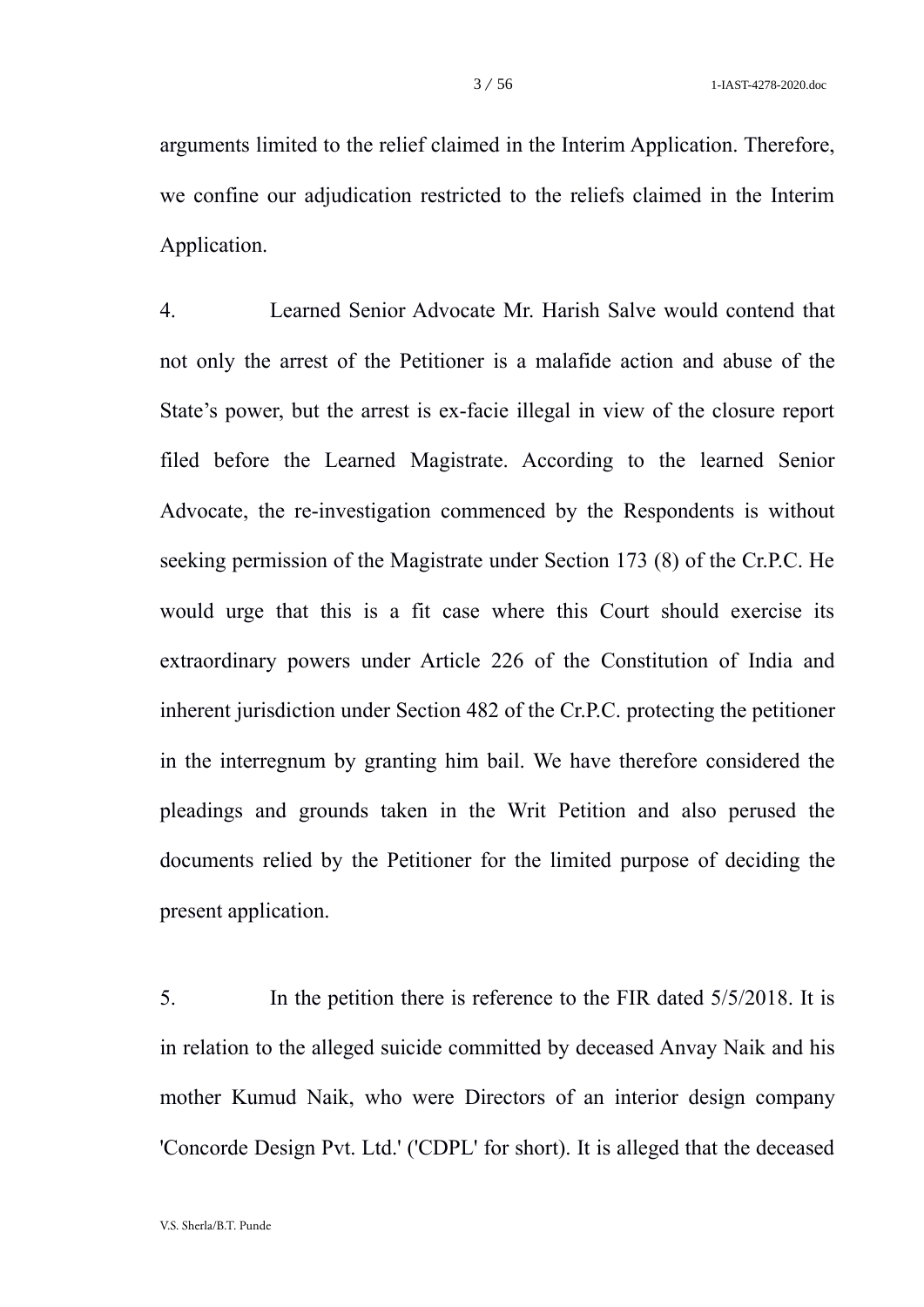left behind a note, wherein it was stated that the deceased was committing suicide on account of the non-payment of CDPL's dues. The officers of the Alibaug Police Station visited the petitioner's 'ARG Outlier Media Private Limited' ('ARG' for short) office informing him about the unfortunate incident and the note left behind by the deceased which had the name of the petitioner.

6. It is pleaded by the Petitioner that he was questioned regarding the transaction between 'ARG' and 'CDPL'. The petitioner provided all necessary and available details to the police officers and also assured them of his full co-operation during the course of the investigation. On  $7<sup>th</sup>$  May 2018, Mr. S. Sukharam and Mr. Vikas Khanchandani of ARG along with their Advocate went to the Alibaug police station with all the required documents asked from them. The petitioner co-operated with the investigation in every possible way. Even the statement of the petitioner came to be recorded.

7. Our attention is invited to the report filed by the Station House Officer, Alibaugh Police Station, Raigad, dated 16/4/2019 in the Court of the Chief Judicial Magistrate for 'A' Summary. The Dy.S.P., Alibaug, accordingly submitted a report and prayed for grant of 'A' Summary.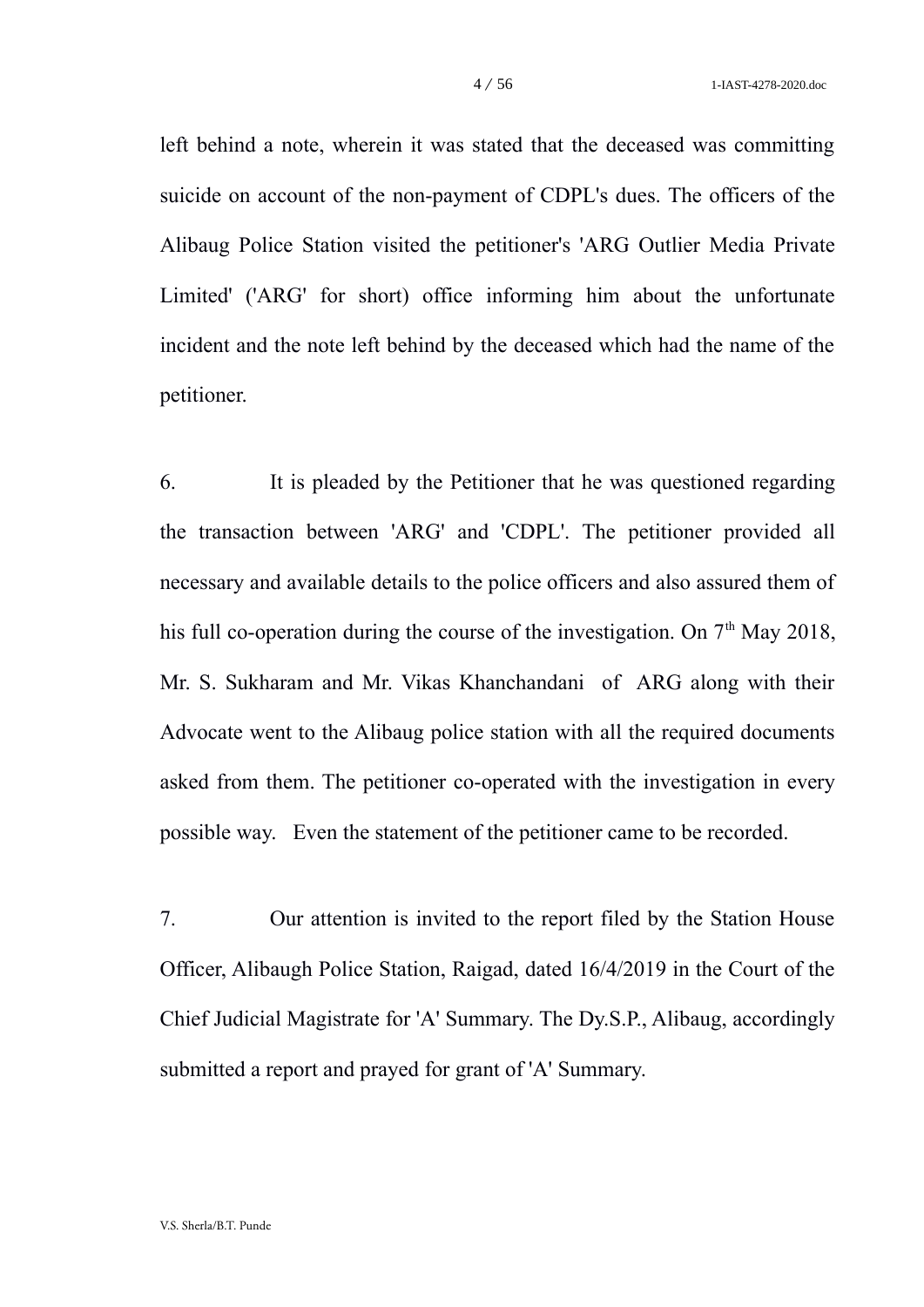8. The Chief Judicial Magistrate, Raigad, vide order dated 16/4/2019 accepted the report and granted 'A' Summary as prayed for.

9. Learned Senior Advocate Mr. Salve would submit that in blatant violation of the fundamental rights to life and personal liberty of the petitioner and his dignity guaranteed under Article 21 of the Constitution of India, the petitioner was arrested. The petitioner was forced out from his residence with around 20 officials of Mumbai Police barging into his house. The petitioner was dragged into the police vehicle in the process of causing his arrest. His son was assaulted in the process. The Petitioner's wife was informed that he was being arrested in connection with the said FIR.

10. Learned Senior Advocate would urge that once the case was decisively closed by the Mumbai Police in 2019, which report was accepted by the Chief Judicial Magistrate, the same is reinvestigated with the sole purpose of misusing power, concocting facts and forcefully arresting the petitioner in a prima facie act of revenge and vengeance for his news coverage which questioned those in power in the State of Maharashtra. Mr. Salve would submit that this is another attempt of the State machinery to implicate the petitioner. This is nothing but a brazen attempt of vendetta politics against the petitioner and his channel.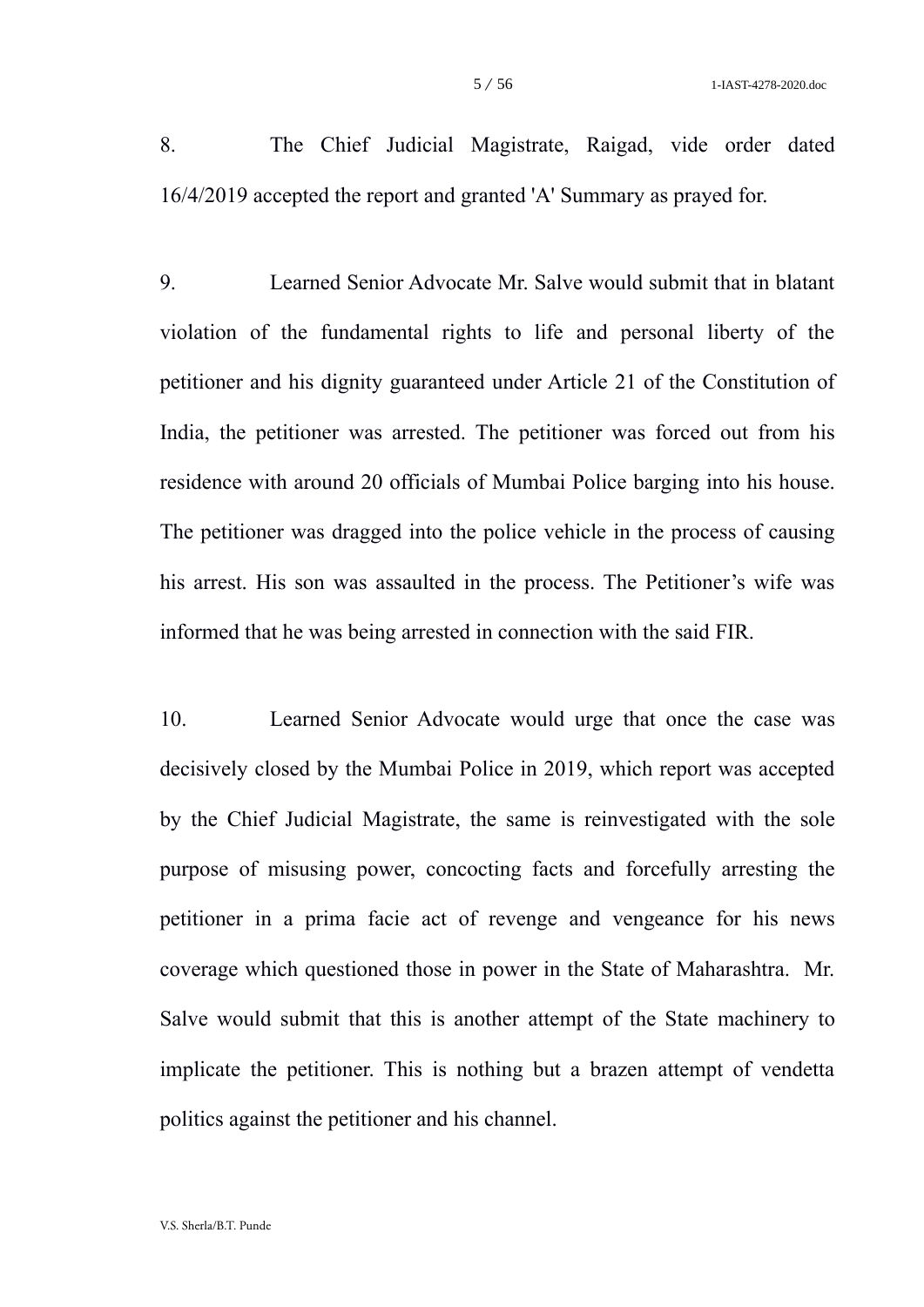11. Mr. Salve then took us through the averments made in the Petition and the discussions in the debate before the State Assembly particularly those of Mr. Sunil Prabhu, Dr. Nitin Raut and Mr. Chagan Bhujbal, which are at pages 94 to 121 of the Petition. He would contend that there is a desperation on the part of the political dispensation to falsely implicate the petitioner in the said case and to reopen the matter. Mr. Anil Deshmukh (Hon'ble Home Minister in the Ruling coalition) readily obliged.

12. Mr. Salve, learned Senior Advocate, then invited our attention to the details set out in the Petition to show that there was purely a commercial relationship between ARG and CDPL. CDPL was unable to meet the dates for completion of works on several occasions. Several defects in the works were also discovered. The ARG in fact made a total payment of Rs.5,21,54,383/- under the work orders. A balance of only Rs.74,23,014/- is outstanding under the work orders which was legitimately withheld by the ARG with the intention to pay such amounts upon rectification of defects and completion of works in accordance with the terms of the work orders. There was exchange of correspondence between the wife of deceased and ARG. In or around 2020, the wife of deceased, having failed to extract money from ARG, approached the political dispensation and upon immense pressure from certain Cabinet Ministers in the Maharashtra Government, there was a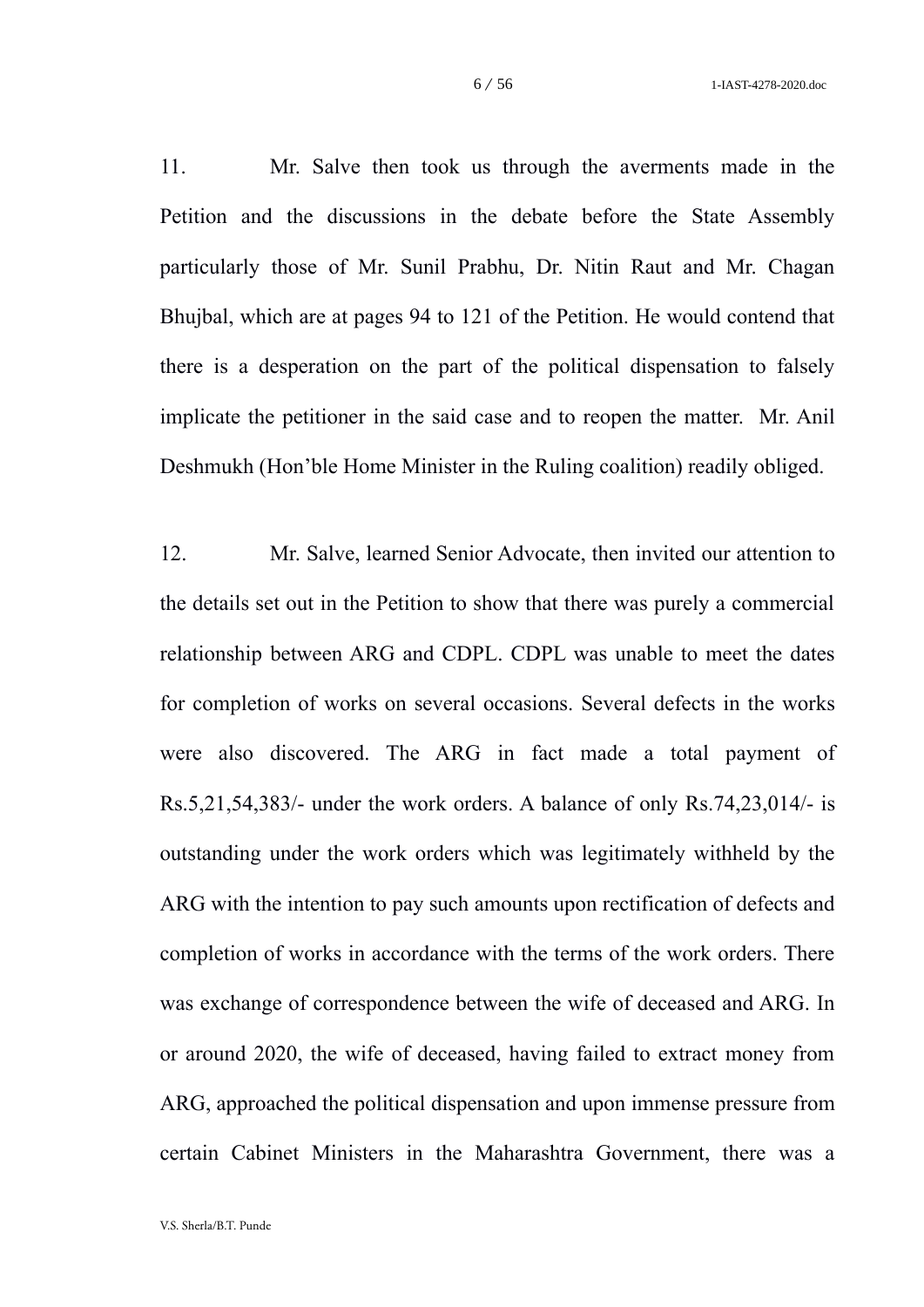demand to re-open and re-investigate the matter in connection with the said FIR so that the petitioner could be falsely implicated. Our attention is invited to the news reports at Exhibits H, I, J and K.

13. Mr. Salve would submit that the petitioner did not have direct interaction with the deceased regarding the works or regarding payment as is the case with large organizations. The deceased was one of the vendors and the matter regarding payments was handled by the Finance Department. Mr. Salve would urge that in these circumstances, the ingredients to attract the offence of abetment is absent i.e. the intention of the accused to aid, abet or instigate the deceased to commit suicide. Moreover, there is no direct involvement of the petitioner with the deceased.

14. Learned Senior Advocate would submit that there are no allegations in the FIR to establish that the suicide by the deceased was directly linked to the instigation or abetment by the Petitioner. In support of his submissions, learned Senior Advocate relied upon the following decisions of Hon'ble Supreme Court:-M. Arjunan Vs. State<sup>1</sup>, M. Mohan Vs. State<sup>[2](#page-6-1)</sup>, SS Cheena Vs. Bijay Kumar Mahajan & Anr<sup>[3](#page-6-2)</sup>, Amlendu Pal Vs. State of West Bengal<sup>[4](#page-6-3)</sup>, Gurcharan Singh Vs. State of Punjab<sup>[5](#page-6-4)</sup>, Rajesh Vs. State of Haryana<sup>[6.](#page-6-5)</sup>

<span id="page-6-0"></span><sup>1</sup> (2019) 3 SCC 315

<span id="page-6-1"></span><sup>2</sup> (2011) 3 SCC 626

<span id="page-6-2"></span><sup>3</sup> (2010) 12 SCC 190

<span id="page-6-3"></span><sup>4</sup> (2010) 1 SCC 707

<span id="page-6-4"></span><sup>5</sup> Supreme Court of India Criminal Appeal No. 40 of 2011

<span id="page-6-5"></span><sup>6</sup> 2019 SCC Online SC 44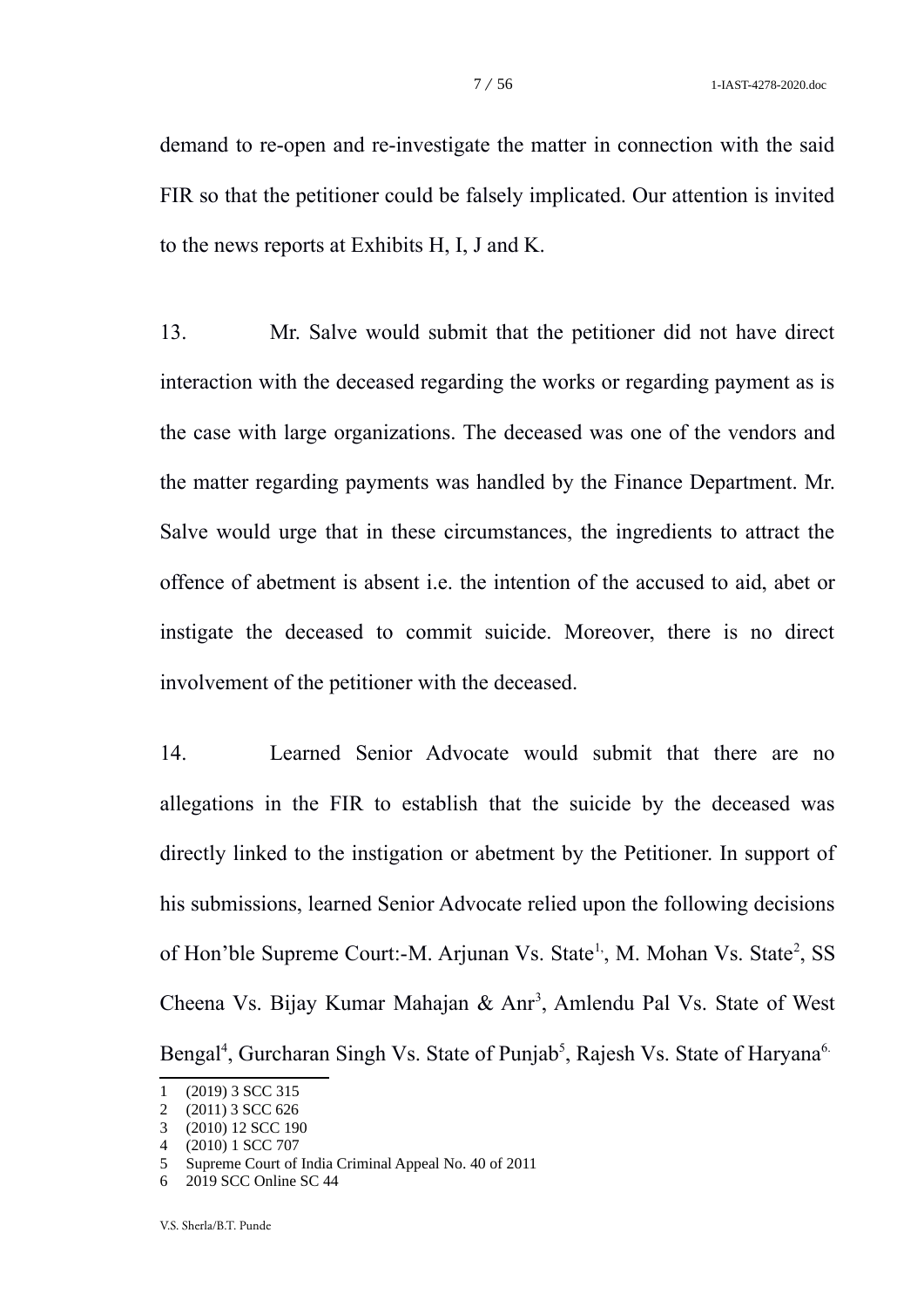15. Learned Senior Advocate then invited our attention to the order dated 16.04.2019 passed by the Chief Judicial Magistrate, Raigad, granting 'A' summary as prayed by the Dy.S.P., Alibaug in terms of his report. He would submit that once a case is closed by the Chief Judicial Magistrate, then the Investigating Officer has no power to re-investigate the matter unless the order granting 'A' summary by Chief Judicial Magistrate is set aside. According to the learned Senior Advocate, the Investigating Officer did not even approach the Magistrate seeking permission to re-investigate the matter. He would submit that the action on the part of the police amounts to revising the order of the Magistrate on their own. In support of his submissions, learned Senior Advocate would rely upon the following decisions of Hon'ble Supreme Court – Bhagwant Singh Vs. Commissioner of Police & Another<sup>[7](#page-7-0)</sup>, Vinubhai Haribhai Malaviya and Others Vs. State of Gujarat & Anr<sup>[8](#page-7-1)</sup>, Inderjit Singh Gerwal Vs. State of Punjab and another<sup>[9](#page-7-2)</sup>, Gangadhar Janardan Mhatre Vs. State of Maharashtra & Others<sup>[10](#page-7-3)</sup>, Kishore Kumar Gyanchandani Vs. G.D. Mehrotra and Another<sup>[11](#page-7-4)</sup>, Vishnu Kumar Tiwari Vs.

<span id="page-7-0"></span><sup>7</sup> (1985) 2 SCC 537

<span id="page-7-1"></span><sup>8</sup> 2019 SCC Online 1346

<span id="page-7-3"></span><span id="page-7-2"></span><sup>9</sup> (2011) 12 SCC 588 10 (2004) 7 SCC 768

<span id="page-7-4"></span><sup>11</sup> (2011) 15 SCC 513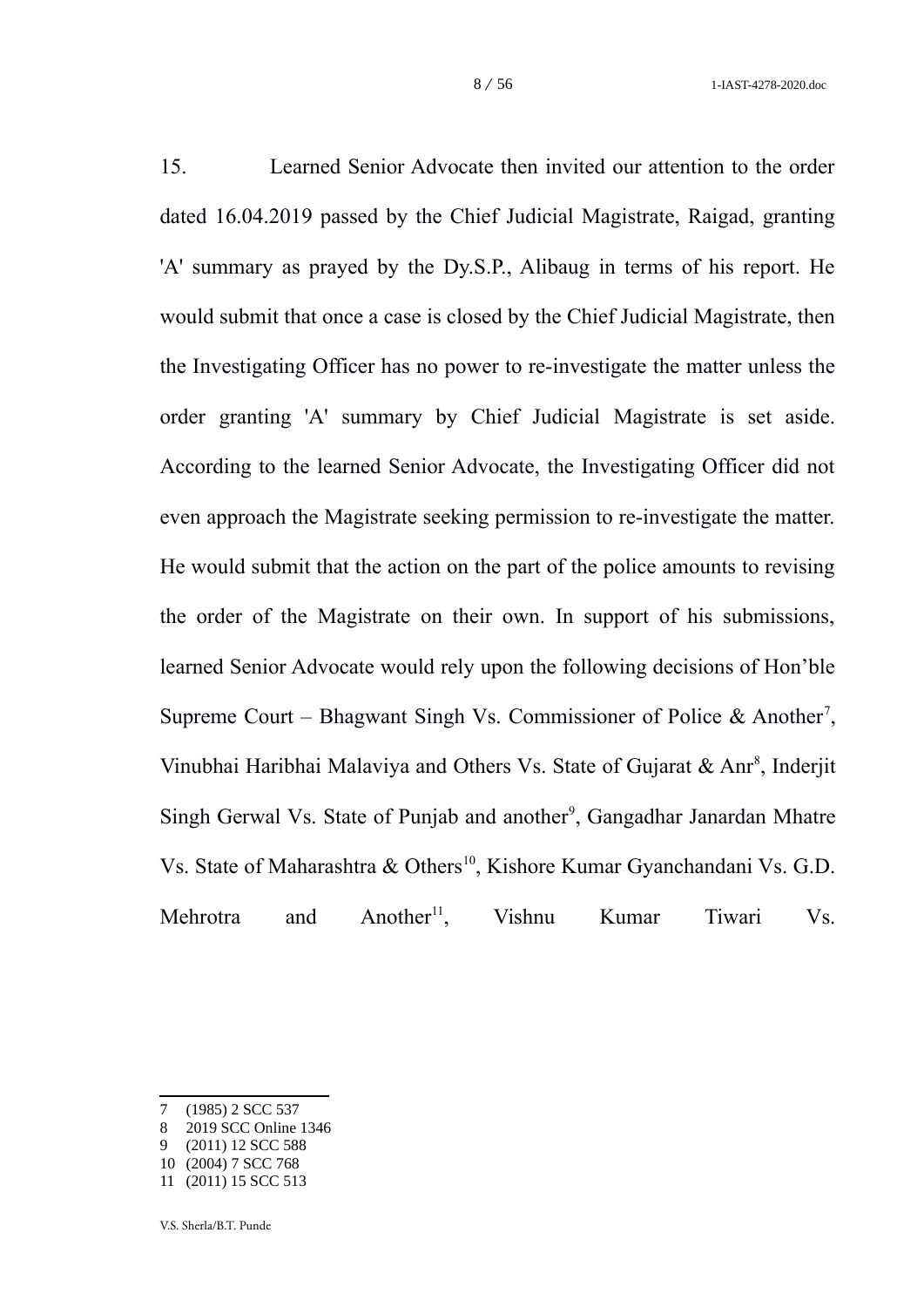State of Uttar Pradesh Through Secretary Home, Civil Secretariat, Lucknow and Another.<sup>[12](#page-8-0)</sup>

16. Learned Senior Advocate placed reliance on the decision in the case of Vinubhai (supra), more particularly Para 34, to contend that only Magistrate in exercise of powers under Section 173 (8) of Cr.P.C., can direct further investigation. According to learned Senior Advocate, either the police should have challenged the decision or invoked Section 156 (3) Cr.P.C. Relying on the decision of Inderjit Singh Gerwal (supra), learned Senior Advocate would submit that even if the closure is without hearing or notice to the first informant, still then, even if such order is void, the same has to be set aside by approaching the appropriate forum. Till such time, the order would continue to remain in force.

17. Mr. Salve, learned Senior Advocate, placed reliance on the observations made in the order dated 04.11.2020 passed by the Chief Judicial Magistrate on the remand report pursuant to the arrest of the Petitioner. He would contend that in the said order, the Magistrate observed that, before reinvestigating the matter, it appears that no permission of the Court has been obtained. It is, therefore, his submission that if re-investigation itself is on an illegal premise, the detention of the petitioner has to be declared as illegal.

<span id="page-8-0"></span><sup>12</sup> (2019) 8 SCC 27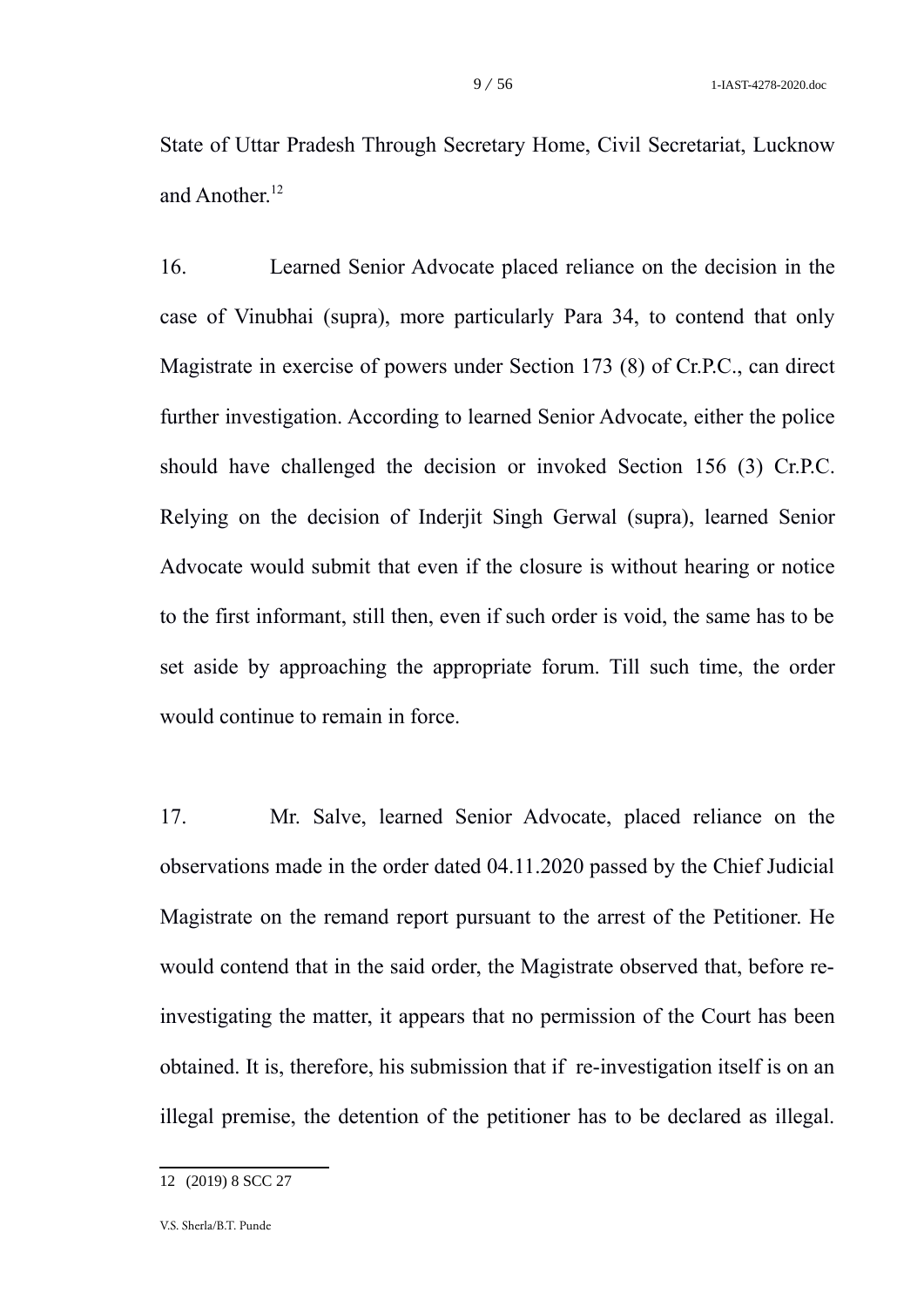Mr. Salve then submitted that as the re-investigation is nothing but an abuse of powers of the State and as circumstances would demonstrate that the State is acting with malice (in fact) against the Petitioner, this is a fit case for staying the investigation. He relied upon the decisions of Hon'ble Supreme Court in the following cases - Asian Resurfacing of Road Agency Private Limited and Anr. Vs. Central Bureau of Investigation<sup>[13](#page-9-0)</sup>, Imtiyaz Ahmad Vs. State of Uttar Pradesh and others<sup>[14](#page-9-1)</sup>, Joginder Kumar Vs. State of UP & Others $^{15}$  $^{15}$  $^{15}$ .

Drawing support from the decision of the Hon'ble Supreme Court in the case of Asian Resurfacing of Road Agency Pvt. Ltd.(supra), Mr.Salve would contend that it is the duty of the Court to protect the fundamental rights of citizens under article 226 of the Constitution of India, the inherent power to do justice in cases involving the liberty of the citizens would also sound under article 21 of the Constitution of India. Mr. Salve would contend that the manner in which false cases are being registered against the Petitioner and his channel and the apparent desperation of the political dispensation to implicate the Petitioner in false cases, would justify an exercise of power of this Court to stay the investigation and prevent the abuse of process and promote the ends of justice.

<span id="page-9-0"></span><sup>13</sup> (2018) 16 SCC 299

<span id="page-9-1"></span><sup>14</sup> (2012) 2 SCC 688

<span id="page-9-2"></span><sup>15</sup> (1994) 4 SCC 260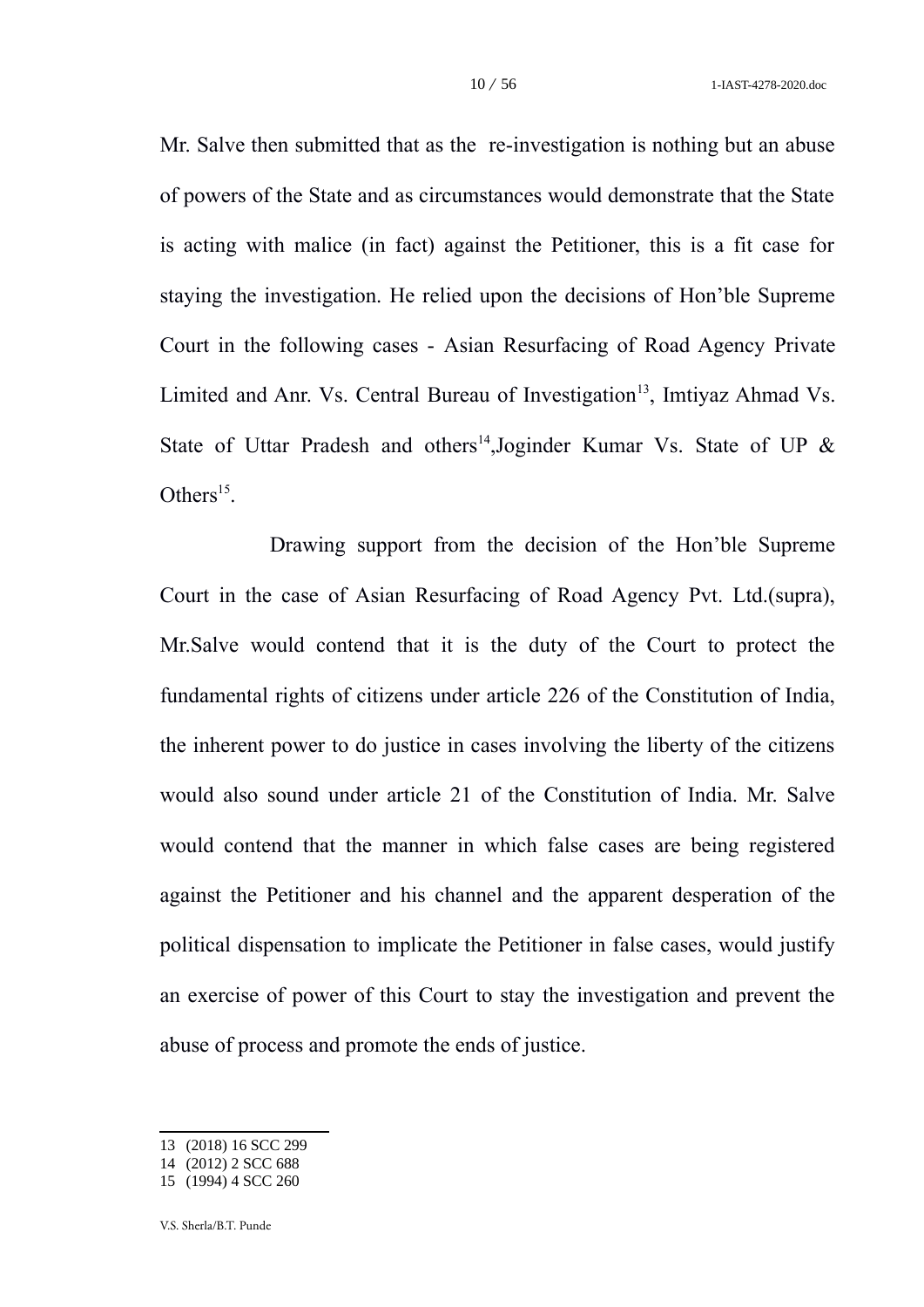18. Mr. Salve would then submit that merely because the Petitioner has remedy under Section 439 of Cr.P.C. to approach the Sessions Court for regular bail, would not preclude the Petitioner from invoking writ jurisdiction in an appropriate case where the extraordinary circumstances so warrant. In support of aforesaid submission he placed reliance on the decision in Kartar Singh Vs. State of Punjab<sup>[16](#page-10-0)</sup> to contend that even in a case under TADA, it has been held that there is no reason why the High Court should not exercise its jurisdiction and grant of bail to the accused in those cases where one or the other exceptional ground is made out.

19. He would further invite our attention to the observations in Para 459 in Kartar Singh (supra) to point out the observations of their Lordships that "since the High Court under the Constitution is a forum for enforcement of fundamental right of a citizen it cannot be denuded of the power to entertain a petition by a citizen claiming that the State machinery was abusing its power and was acting in violation of the constitutional guarantee. Rather it has a constitutional duty and responsibility to ensure that the State machinery was acting fairly and not on extraneous considerations." Learned Senior Advocate would, therefore, urge that the Petitioner be released on bail.

<span id="page-10-0"></span><sup>16</sup> (1994) 3 SCC 569

V.S. Sherla/B.T. Punde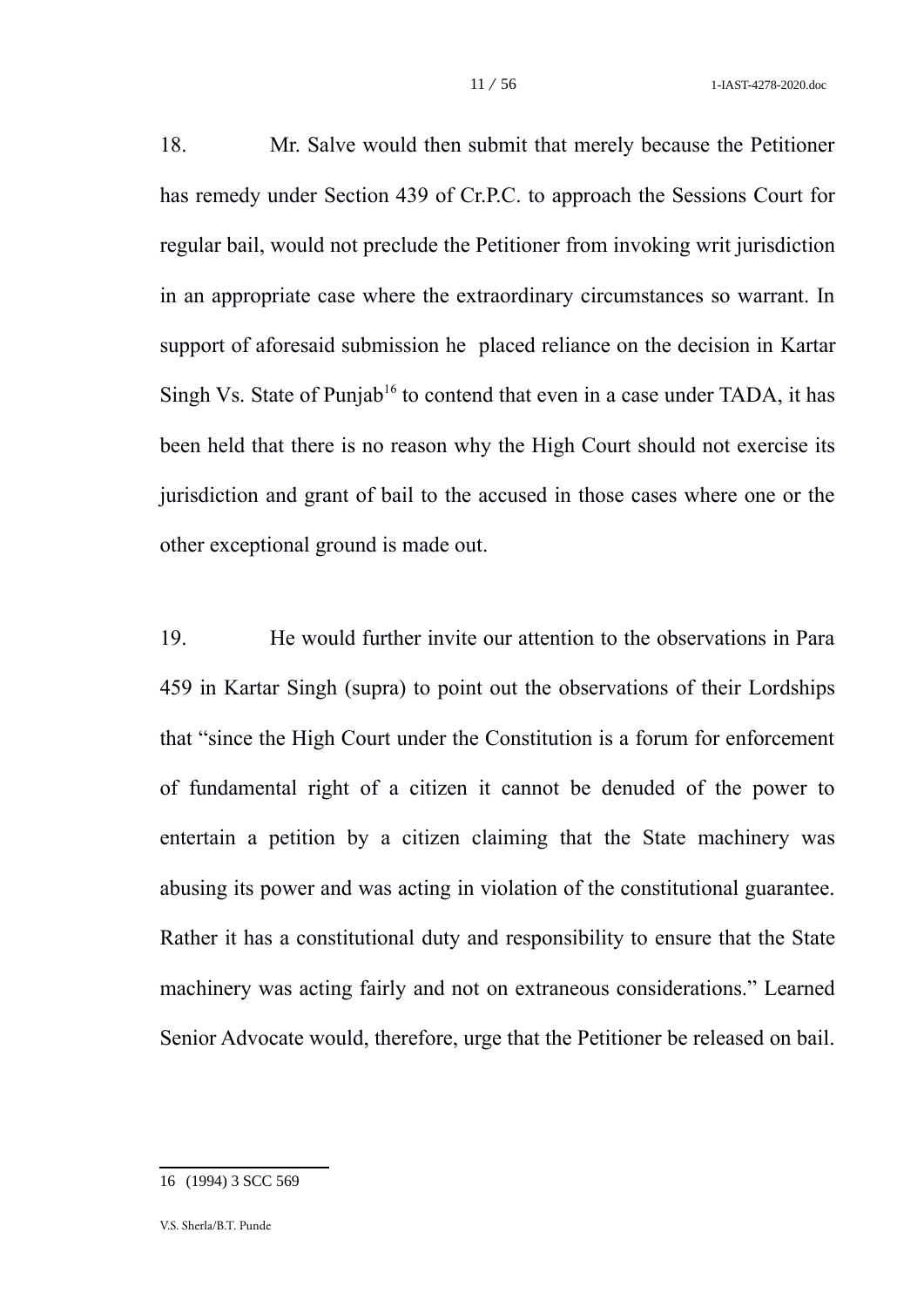20. On the other hand, Mr. Desai, learned Senior Advocate appearing on behalf of Respondent No.1 – State would submit that the present petition seeking Writ of Habeas Corpus is not maintainable. According to him, the Petitioner was in judicial custody on the date of filing of the petition. He invited our attention to the decision of the Hon'ble Supreme Court in the case of State of Maharashtra Vs. Tasneem Rizwan Siddique<sup>[17](#page-11-0)</sup>, Saurabh Kumar Vs. Jailor Koneila Jail<sup>[18](#page-11-1)</sup>, Col B. Ramchandra Rao (Dr) Vs. State of Orissa<sup>[19](#page-11-2)</sup> and Ankit Mutha Vs.  $UOI<sup>20</sup>$  $UOI<sup>20</sup>$  $UOI<sup>20</sup>$  to submit that if the Petitioner is in custody pursuant to the remand order by the jurisdictional Magistrate in connection with the offences under investigation, the Writ of Habeas Corpus is not maintainable. Mr. Desai would then submit that the Petitioner has alternate efficacious remedy of approaching the Sessions Court for bail under Section 439 of Cr.P.C. and, therefore, the prayer for grant of bail ought not to be entertained. Mr. Desai relying upon the decision of the Hon'ble Supreme Court in the case of State of Telangana Vs. Habib Abdullah Jeelani<sup>[21](#page-11-4)</sup> would contend that the power under Section 482 Cr.P.C. or under article 226 of the Constitution of India should be exercised sparingly with judicial restraint. He would further submit that in fact the Petitioner had applied for bail before Chief Judicial Magistrate but chose to withdraw the

<span id="page-11-0"></span><sup>17</sup> (2018) 9 SCC 745

<span id="page-11-1"></span><sup>18</sup> (2014) 13 SCC 436

<span id="page-11-2"></span><sup>19</sup> (1972) 3 SCC 256

<span id="page-11-3"></span><sup>20</sup> 2020 SCC Onlilne Bom 121

<span id="page-11-4"></span><sup>21</sup> (2017) 2 SCC 779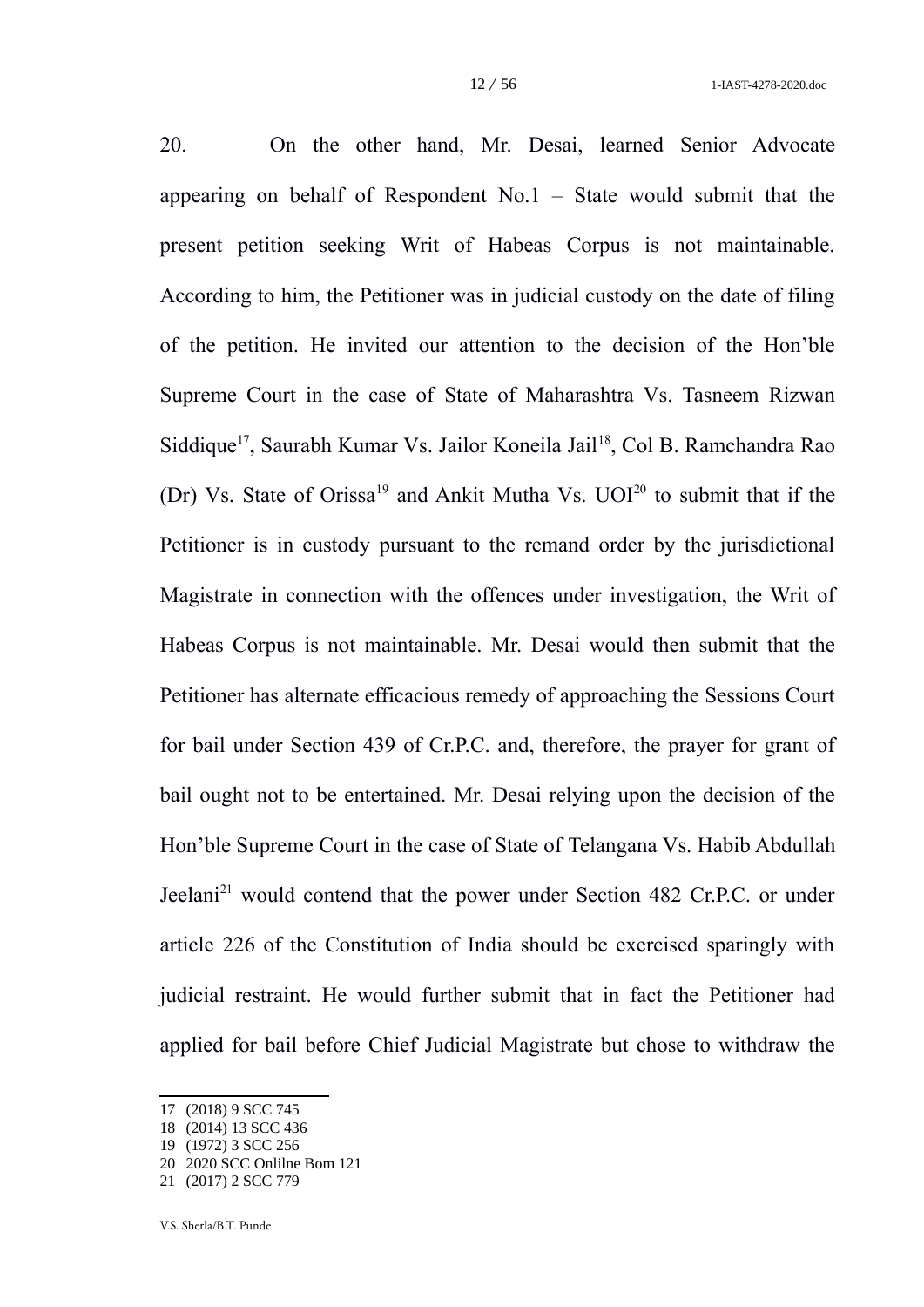said application. There is no challenge by the Petitioner to the remand order of the jurisdictional Magistrate.

21. Mr. Desai then dealt with the contention as regards the power of police to further investigate in the said offences after grant of 'A' summary. He would submit that there is an illegality on the part of the Investigating Officer in his approach while submitting the "A" summary. Relying on Rule 219 of the Police Manual, Mr. Desai would submit that 'A' summary is filed in the circumstances where though offence was committed, the same remained undetected where there is no clue whatsoever about the culprits or property or where the accused is known but there is no evidence to justify him being sent up to the Magistrate (for trial). According to Mr. Desai, 'A' summary was granted by the Magistrate without following mandatory requirement of hearing the informant. This, according to him, would go to the root of the matter.

22. He would further submit that nonetheless, the Investigating officer had intimated the jurisdictional Magistrate on  $15<sup>th</sup>$  October 2020 that orders were received from his superiors for conducting further investigation of the said offences and that the same would be further investigated under section 173 (8) of Cr.P.C. On the said application, the Chief Judicial Magistrate, Alibaug had noted 'seen and filed'. Mr. Desai further pointed out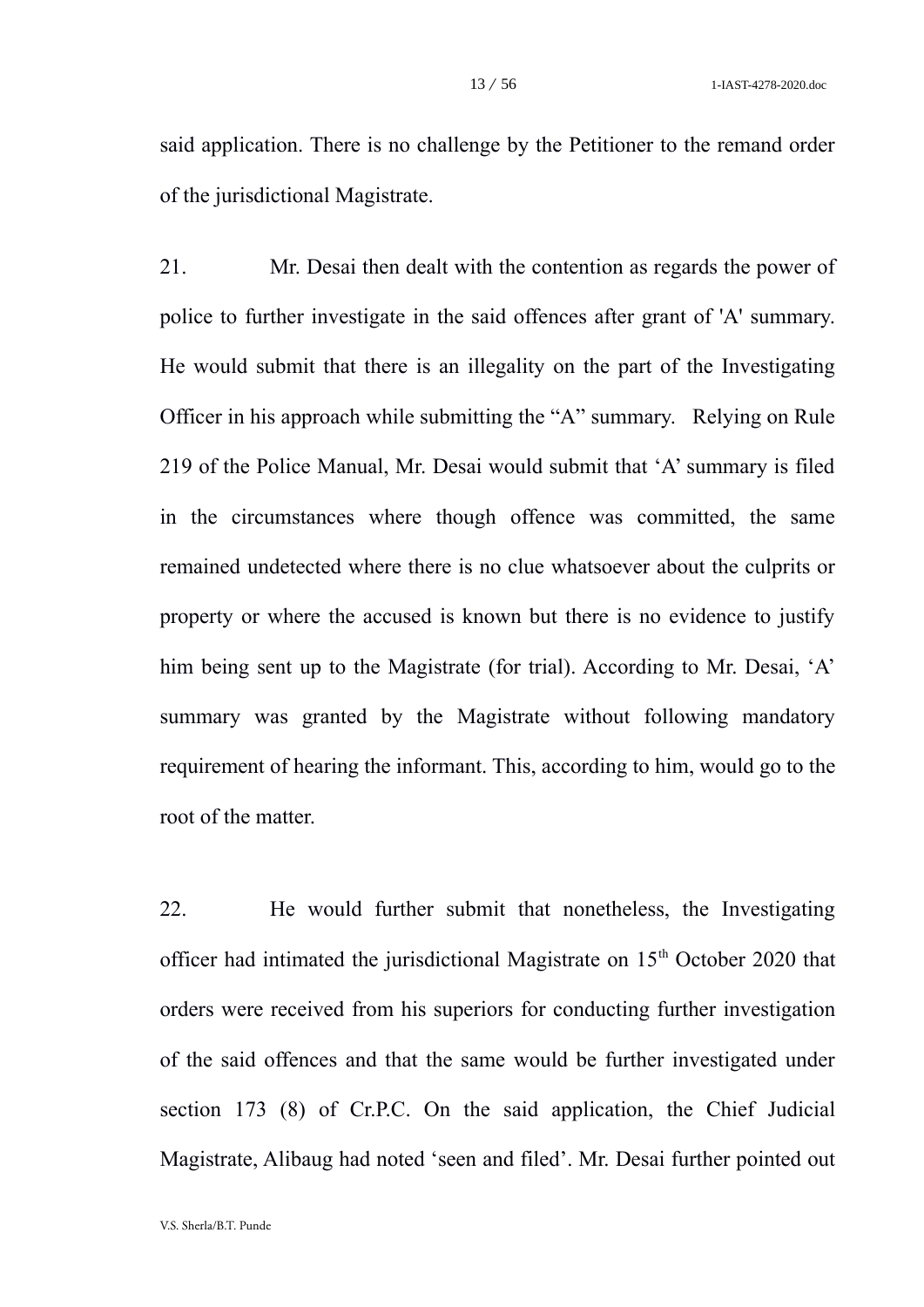that thereafter during the course of investigation, even the statements are recorded by the Magistrate under Section 164 Cr.P.C. He would, therefore, submit that merely because 'A' summary is filed, would not preclude the Investigating Officer from conducting further investigation of said offence on receipt of fresh materials as the rights of victim too have to be considered.

23. Learned Senior Advocate would submit that the first informantvictim had made representation to the superior officer seeking redressal of grievance. He would further submit that the Magistrate was yet to take the cognizance of the case and therefore, the Investigating Officer is well within his rights under Section 173 (8) to conduct the further investigation. In any case, having intimated the Magistrate, the said intimation is sufficient compliance of Section 173 (8) of Cr.P.C. Mr. Desai would rely upon the decision of Hon'ble Supreme Court in the case of Nirmal Singh Kahlon Vs. State of Punjab<sup>[22](#page-13-0)</sup> to submit that the victim of a crime is equally entitled to fair investigation. Relying upon the decision of Hon'ble Supreme Court in the case of Rama Chaudhary Vs. State of Bihar<sup>[23](#page-13-1)</sup> learned Senior Advocate would submit that under Section 173 (8) Cr.P.C., the law does not mandate taking prior permission from Magistrate for further investigation, even where a charge sheet is filed, as carrying out further investigation is a statutory right

<span id="page-13-0"></span><sup>22</sup> (2009) 1 SCC 441

<span id="page-13-1"></span><sup>23</sup> (2009) 6 SCC 346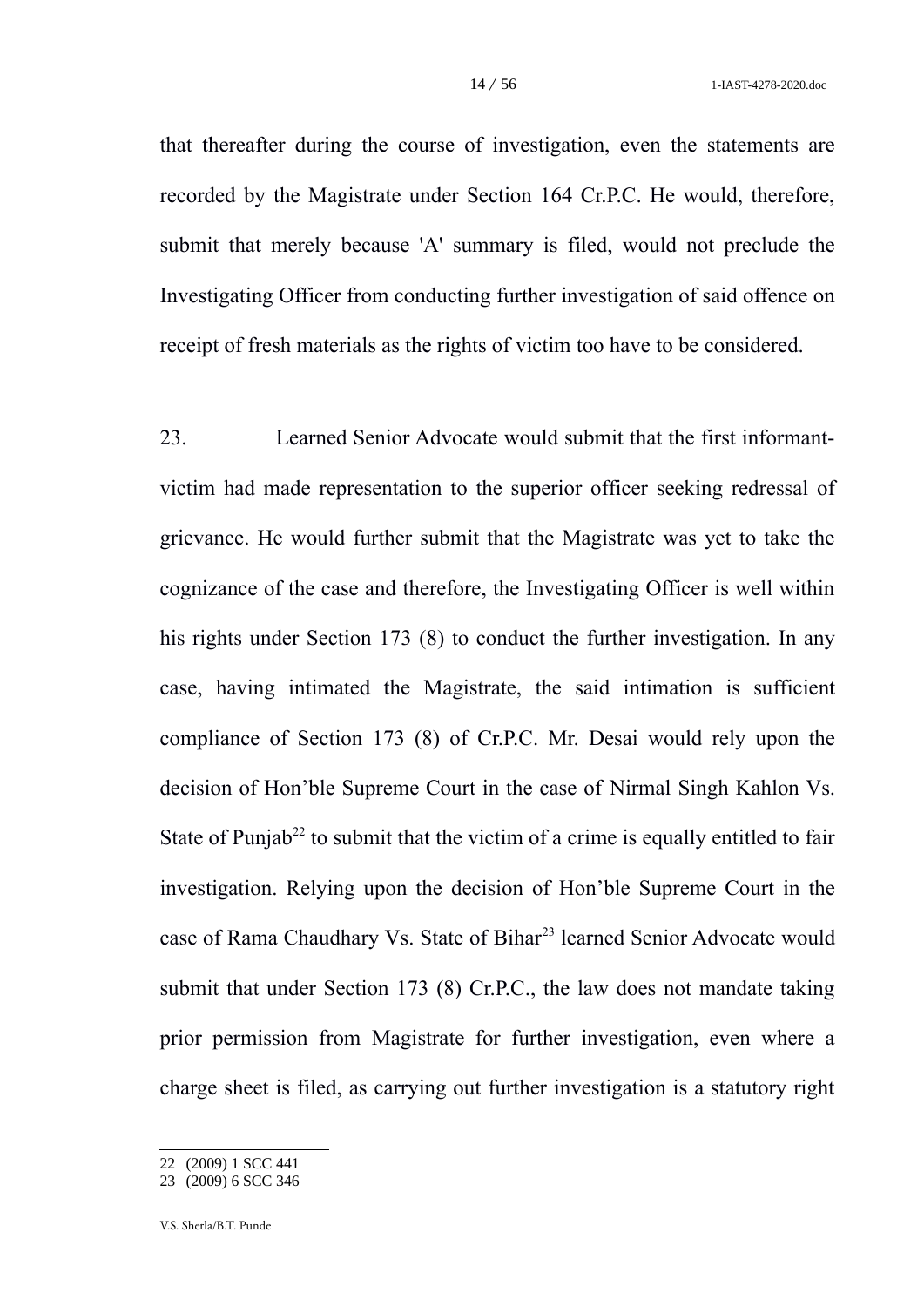of the police. He would submit that granting of 'A' summary does not mean that the case is closed, it only means that the offence is committed but the same remains undetected as the accused is known but there is no evidence to justify him being sent up to the Magistrate (for trial). Learned Senior Advocate would invite our attention to Section 36 of Cr.P.C. to contend that the police officer superior in rank to an officer in charge of a police station may exercise the same powers, throughout the local area to which they are appointed, as may be exercised by such officer within the limits of his station. In his submission nothing precludes an Investigating Officer from conducting further investigation upon receiving orders from the superiors following a representation made by the victim. He would further rely on the provision of Section 4 of Bombay Police Act, 1951, which says that superintendence of police force throughout the State of Maharashtra vests in and is exercisable by the State Government and any control, direction or supervision exercisable by any officer over any member of the Police force shall be exercisable subject to such superintendence. Mr. Desai would submit that the Hon'ble Supreme Court in State of Bihar Vs. J.A.C. Saldhana<sup>[24](#page-14-0)</sup> case has further expanded the meaning of term 'superintendence'.

24. Mr. Desai would further submit that decision of Hon'ble Supreme Court relied upon by learned Senior Advocate Mr. Salve for the

<span id="page-14-0"></span><sup>24</sup> 1980 AIR 326,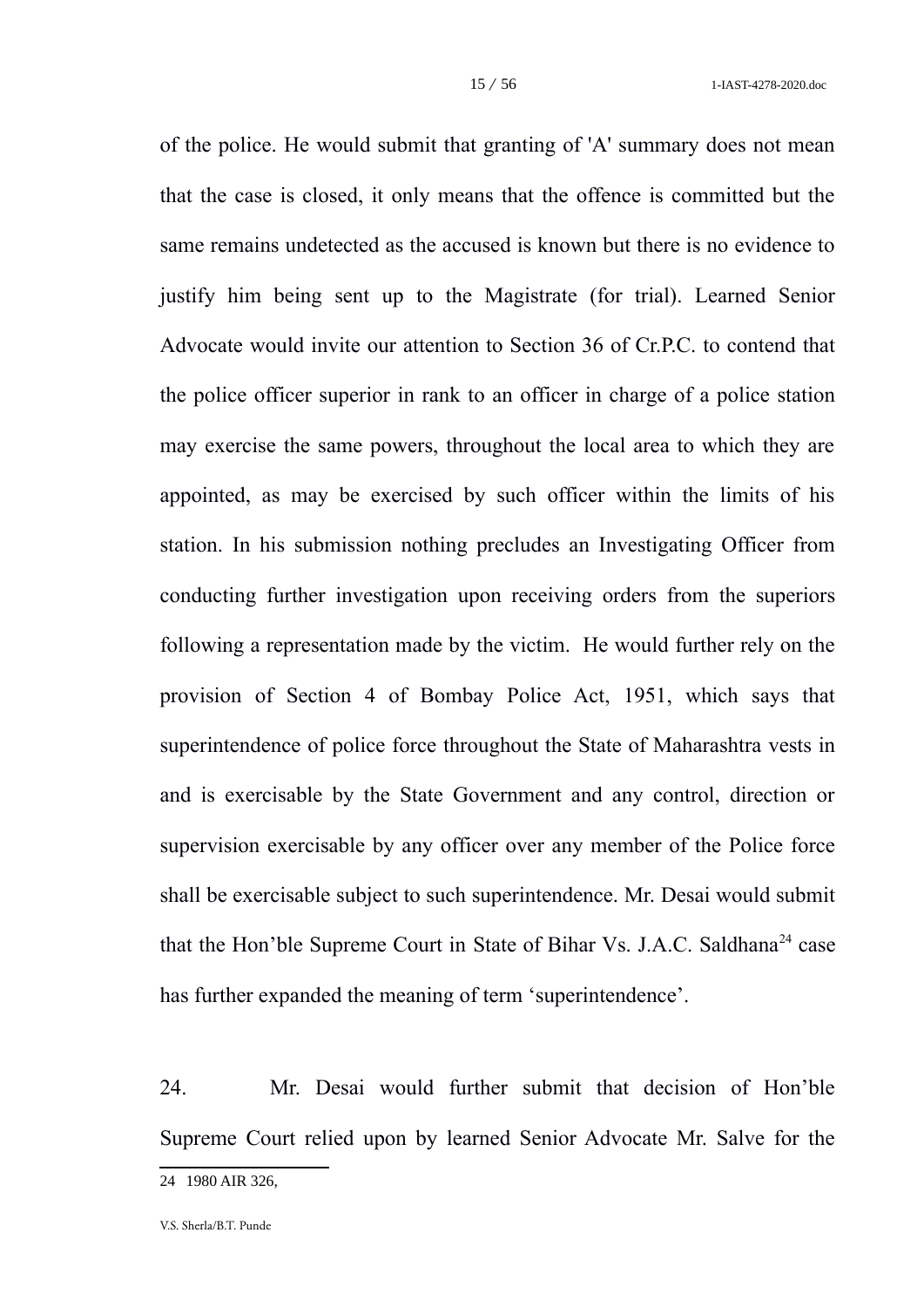Petitioner on the interpretation of Section 306 of the Indian Penal Code, 1860 are post trial and conviction on the basis of evidence adduced. According to him, at the stage of quashing FIR, the said decisions would not have any application, more so, when the matter is still under investigation.

25. Relying upon the decision of Hon'ble Supreme Court in the case of Praveen Pradhan Vs. State of Uttaranchal<sup>[25](#page-15-0)</sup>, Mr. Desai pointed out that on the basis of FIR in 'Praveen Pradhan', criminal proceedings were initiated. During investigation, the investigating officer found the suicide note which had been written by the deceased. It was alleged that the appellant was responsible for his death. The Hon'ble Supreme Court in the facts of that case refused to interfere with the order passed by the High Court declining to quash the proceedings in exercise of power under Section 482 of Cr.P.C.

26. Mr. Desai would also rely upon the decision in the case of State of Andhra Pradesh Vs. A.S. Peter<sup>[26](#page-15-1)</sup> to contend that the law does not mandate taking prior permission of Magistrate for further investigation and Magistrate has discretion to direct further investigation. In the present case having intimated to the Magistrate that a further investigation is necessary to be carried out, this would amount to sufficient compliance of Section 173 (8) of

Cr.P.C.

<span id="page-15-0"></span><sup>25</sup> (2012) 9 SCC 734

<span id="page-15-1"></span><sup>26</sup> Appeal (Crl) No. 1119 of 2004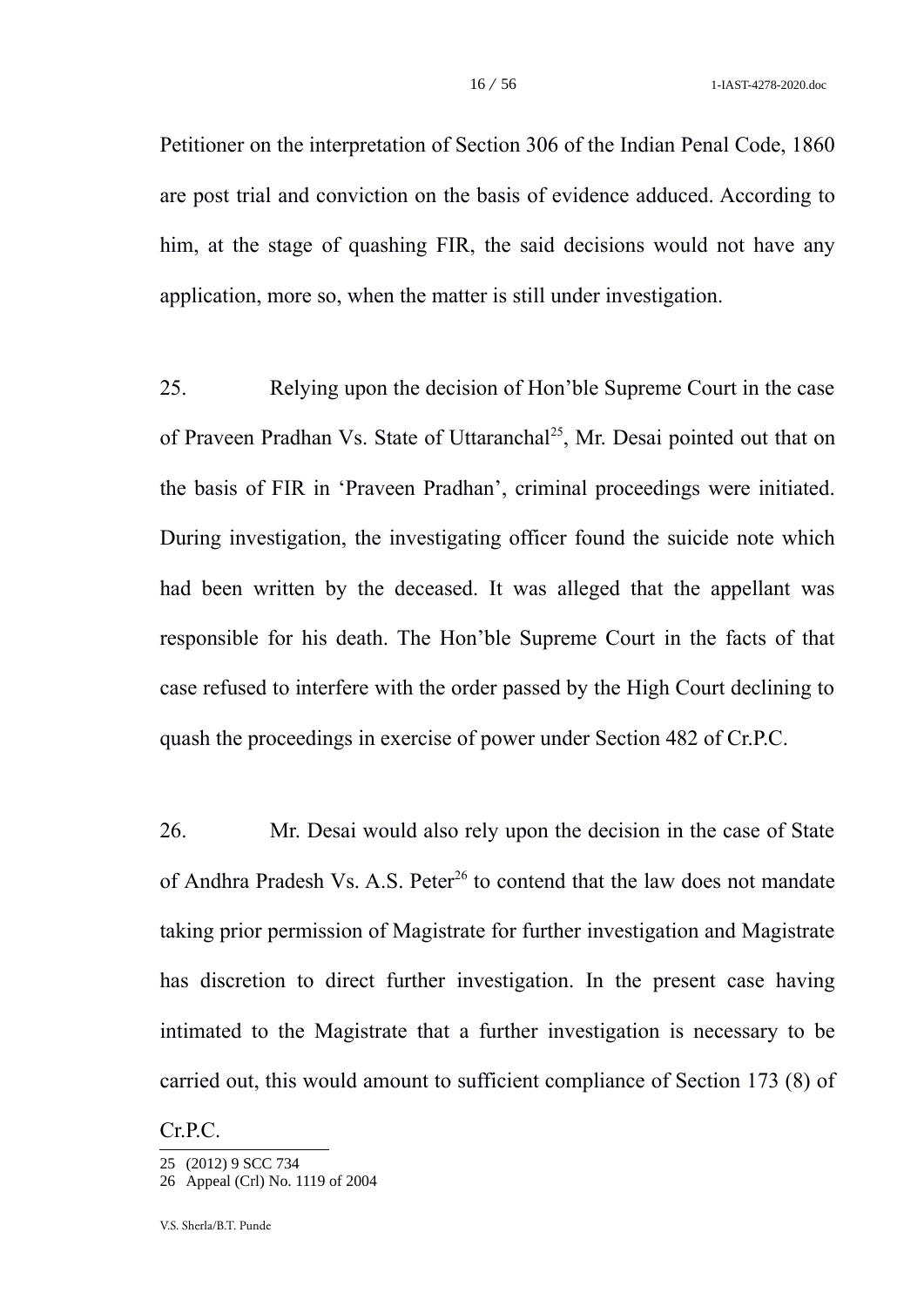27. Mr. Gupte, learned Senior Advocate appeared on behalf of the first informant-victim would submit that the deceased left behind a note holding the petitioner responsible for his death. He submits that as a result of nonpayment of dues by the Petitioner, the informant lost two close family members. Mr. Gupte would submit that grant of 'A' summary by Chief Judicial Magistrate, Alibaug is per se illegal as informants were not heard as is the mandatory requirement of law. This illegality, according to him, goes to the root of the matter. Mr. Gupte would submit that the informant was not aware of the grant of 'A' summary as she was not given notice nor heard. It is through tweets that she came to know about the same.

28. He invited our attention to the Criminal Writ Petition No. 1543 of 2020 (Adnya Anvay Naik vs. State of Maharashtra) filed by the daughter of the deceased which is on board today. He further submitted that the informant was not intimated about filing of "A" summary or acceptance of said report and after a few months from filing such "A" summary and acceptance of it by the Magistrate. All this she came to know from some tweets. Thereafter, the informant approached the State Government and its officials for redressal of her grievance. Mr. Gupte pointed out that the informant approached the superior authorities seeking redressal. Criminal Writ Petition-ASDB-LDVC No. 33 of 2020 filed by the informant/daughter came to be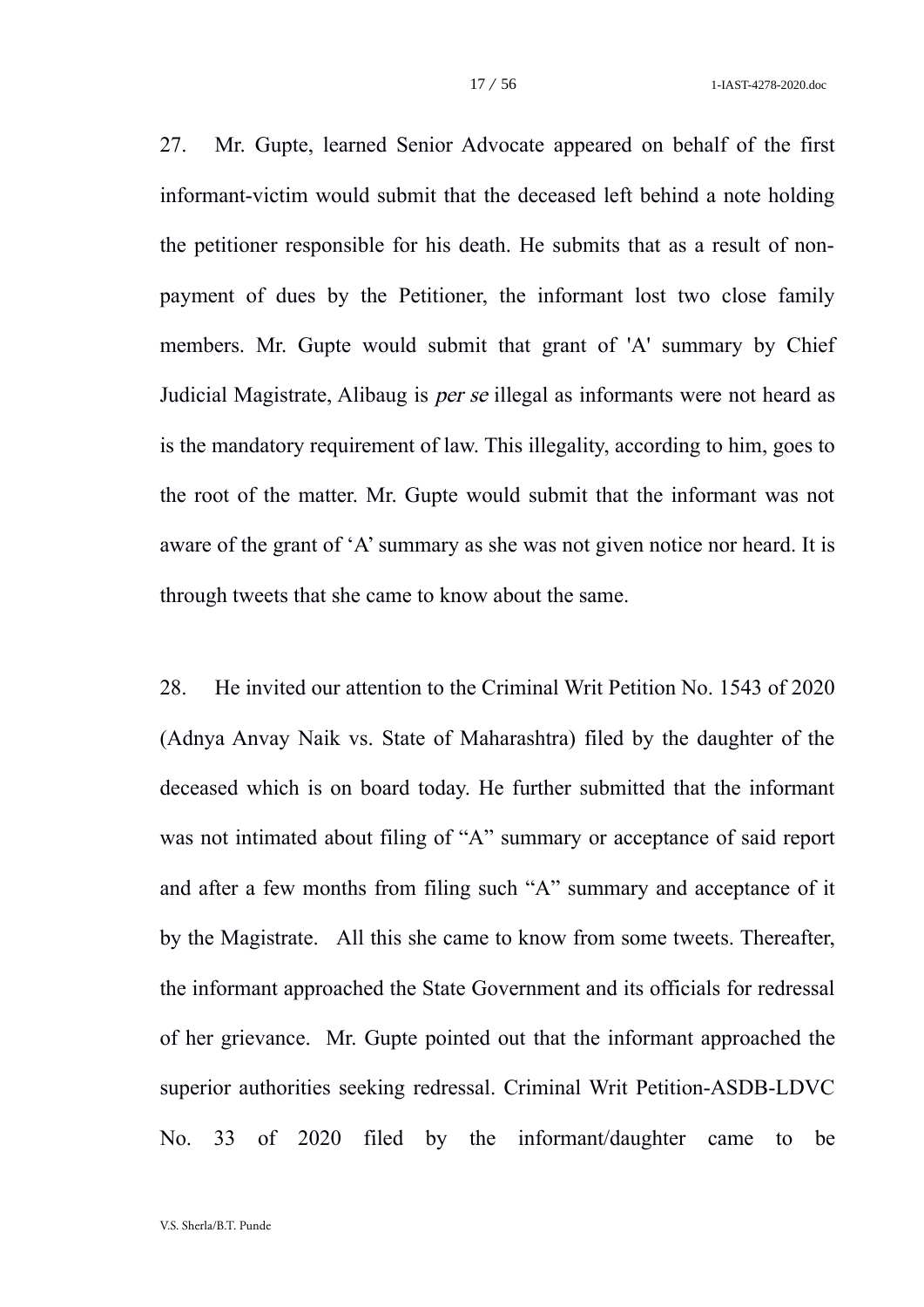disposed of as withdrawn on  $2<sup>nd</sup>$  June 2020 in view of fresh developments in the matter. Representation was made by the informant on  $13<sup>th</sup>$  June 2020 to the Additional Director General of Police, Maharashtra State, CID, Pune seeking justice.

29. Mr. Gupte would rely on the decision of the Hon'ble Supreme Court in the case of Bhagwant Singh (supra) to contend that if the Magistrate is not inclined to take cognizance of offence and issue process, the informant must be given opportunity of being heard so that he can make his submission to persuade the Magistrate to take cognizance of the offence and issue process. According to him in Ajay Kumar Parmar Vs. State of Rajasthan<sup>[27](#page-17-0)</sup> the Hon'ble Supreme Court has held that when the Magistrate decided not to take cognizance of the case and to drop the proceeding against accused it is mandatory to hear complainant or informant by issuing him notice. Mr. Gupte would submit that before granting 'A' summary, neither was the informant given any notice or was heard and thus the impugned order is in violation of mandatory requirement of law. Mr. Gupte would urge that the fundamental rights which the Petitioner claims has to be balanced with the corresponding right of the victim to claim justice. According to him in a case where 'A' summary is granted without even issuing notice to the applicant, the Petitioner would not be justified in seeking relief on the premise that

<span id="page-17-0"></span><sup>27</sup> (2012) 12 SCC 406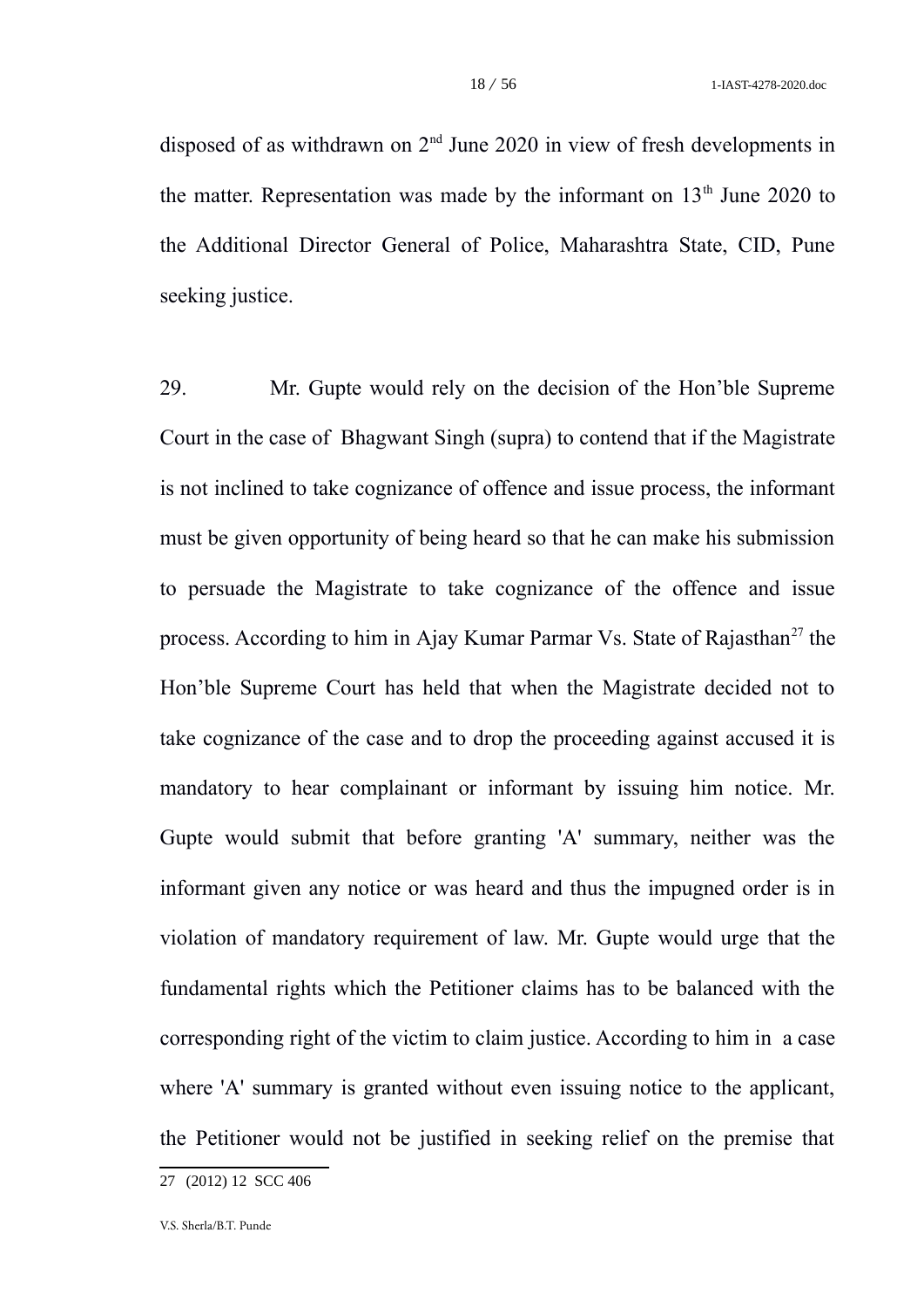further investigation is being carried out without permission from the Magistrate. Mr. Gupte would hasten to add that in the present case the Magistrate has been intimated by the Investigating Officer and thereafter further investigation is commenced and that itself is sufficient compliance of section 173 (8) of Cr.P.C. He would submit that the informant and her daughter have received threats on many occasions and for which complaint was filed which is registered as N.C.

30. Heard the learned Counsel for the parties.

31. Though we are considering prayer in the Interim Application for grant of bail and not hearing the main petition, for deciding this application it may be necessary to reproduce the prayer clause (a) of the petition, seeking a Writ of Habeas Corpus, which reads as under:

"(a) Issue a writ of habeas corpus and/or any other similar writ, order and direction of like nature, directing the Respondents to produce the Petitioner who has been illegally arrested and wrongfully detained by the Respondent No. 2 in relation to FIR, being C.R. No. 0059 of 2018, dated 5 May 2018, registered at Alibaug Police Station, Raigad, under Sections 306 and 34 of the Indian Penal Code, 1860 despite a closure report being filed."

32. The averments made in the petition are in the context of illegal detention of the petitioner which according to the Petitioner is without any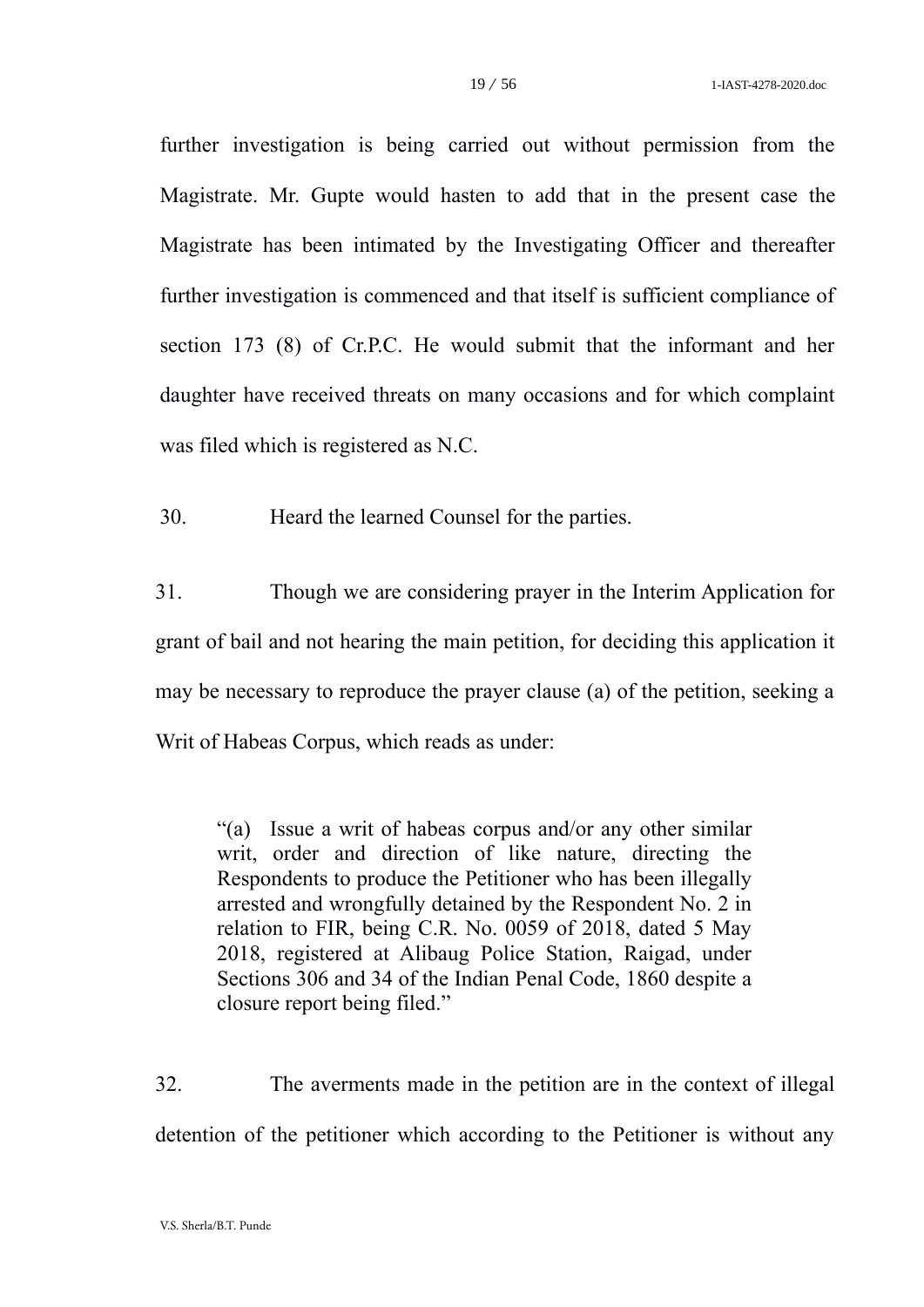authority of law. The petitioner was arrested in the early hours of  $4<sup>th</sup>$ November, 2020. There is no dispute that as on the date of filing of the petition, there was already an order of the jurisdictional Magistrate for remand of the petitioner in custody. In the light of the law laid down by the Hon'ble Supreme Court in the case of State of Maharashtra and others vs. Tasneem Rizwan Siddiquee (supra), the question as to whether a Writ of Habeas Corpus could be maintained in respect of a person, who is in police custody pursuant to the remand order passed by the jurisdictional Magistrate in connection with the offence under investigation, is no more *res integra*. A profitable reference could also be made to the decisions in Saurabh Kumar (supra); Col. B. Ramchandra Rao (supra); Ankit Mutha vs. Union of India (supra).

33. Mr.Harish Salve, the learned Senior Advocate, submits that the very same argument, that the petition for a Writ of Habeas Corpus was not maintainable, was advanced in the case of Jagisha Arora vs. The State of Uttar Pradesh & another<sup>[28](#page-19-0)</sup>. However, the Supreme Court in the said case, directed the petitioner's husband therein to be immediately released on bail on such conditions to the satisfaction of the jurisdictional Chief Judicial Magistrate. Therefore, the learned Senior Advocate submits that in the present case also, though the prayer for issuance of Writ of Habeas Corpus is not

<span id="page-19-0"></span><sup>28</sup> (2019) 6 SCC 619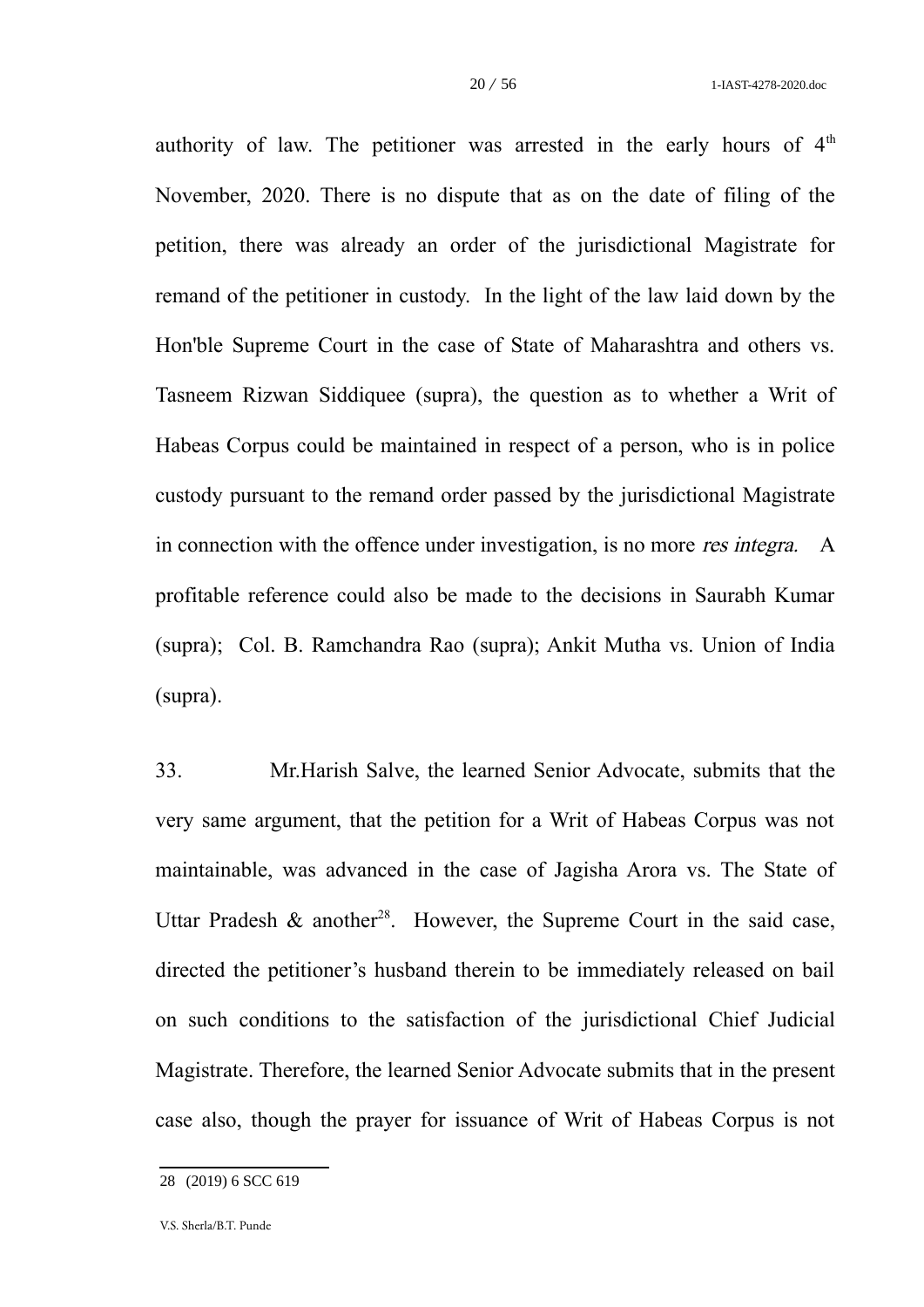maintainable, the concerned Magistrate may be directed to release the petitioner forthwith.

34. It is true that the Hon'ble Supreme Court directed an immediate release of the husband of the petitioner therein. However, the said direction was issued in exercise of power under Article 142 of the Constitution of India; such power is not available with this Court. Therefore, the prayer of the petitioner to be forthwith released, cannot be acceded to. In the facts of Jagisha Arora (supra), it appears that the husband of the petitioner therein was arrested pursuant to the initiation of proceedings under sections 500 and 505 of the Indian Penal Code read with section 67 of the Information Technology Act, 2000. It appears that the proceedings were initiated for the posts/tweets made by the husband of the petitioner therein. However, in the present case, the petitioner is arraigned as an accused in Crime No.59 of 2018 for the offences under section 306 of the Indian Penal Code, wherein the maximum sentence provided, is 10 years imprisonment and shall also be liable to fine. The offence is cognisable, non-bailable, triable by Court of Sessions and not compoundable.

35. In the recent judgment in the case of Serious Fraud Investigation Office vs. Rahul Modi<sup>[29](#page-20-0)</sup>, the Hon'ble Supreme Court in paragraphs 16 to 22 held thus:

<span id="page-20-0"></span><sup>29</sup> (2019) 5 SCC 266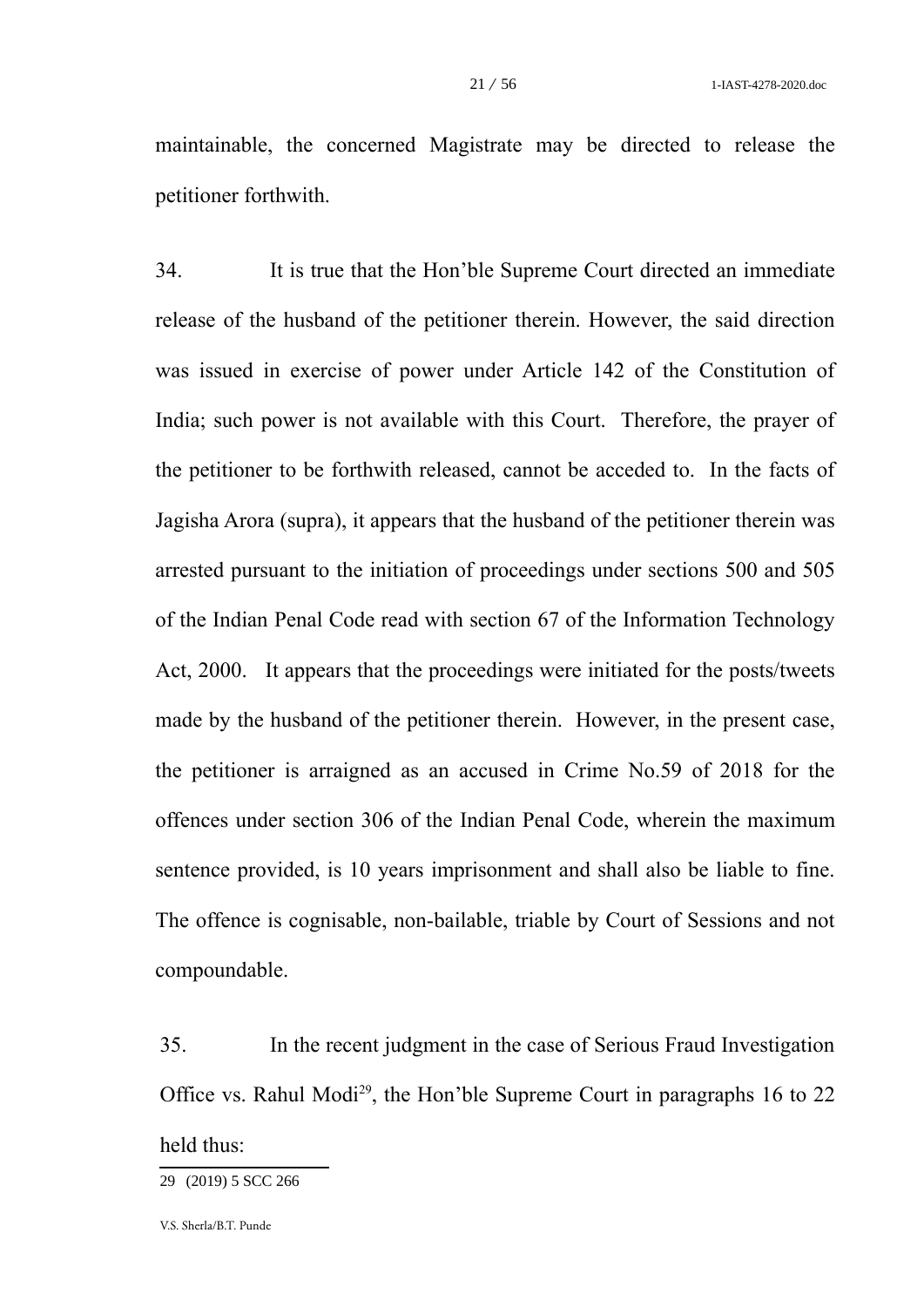16. The basic facts in the present matter can be summed up:-

16.1. The investigation was assigned to SFIO vide Order dated 20.6.2018. This Order did stipulate in para 6 that the Inspectors should complete their investigation and submit their report to the Central Government within three months.

16.2) The period of three months expired on 19.09.2018.

16.3) The proposal to arrest three accused persons was placed before the Director, SFIO and after being satisfied in terms of requirements of [Section 212\(8\)](https://indiankanoon.org/doc/1447696/) of 2013 Act approval was granted by Director, SFIO on 10.12.2018.

16.4) After they were arrested on 10.12.2018, the accused were produced before the Judicial Magistrate, who by his order dated 11.12.2018 remanded them to custody till 14.12.2018 and also directed that they be produced before the Special Court on 14.12.2018.

16.5) On 13.12.2018 a proposal seeking extension of time for completing investigation in respect of 57 cases including the present case was preferred by SFIO.

16.6) On 14.12.2018 the Special Court, Gurugram remanded the accused to custody till 18.12.2018.

16.7) On the same date i.e. on 14.12.2018 the proposal for extension was accepted by the Central Government in respect of the Group and extension was granted upto 30.06.2019.

16.8) On 17.12.2018 the present Writ Petitions were preferred which came up for the first time before the High Court on 18.12.2018.

16.9) On 18.12.2018 itself the accused were further remanded to police custody till 21.12.2018.

16.10) On 20.12.2018 Writ Petitions were entertained and the order which is presently under appeal was passed.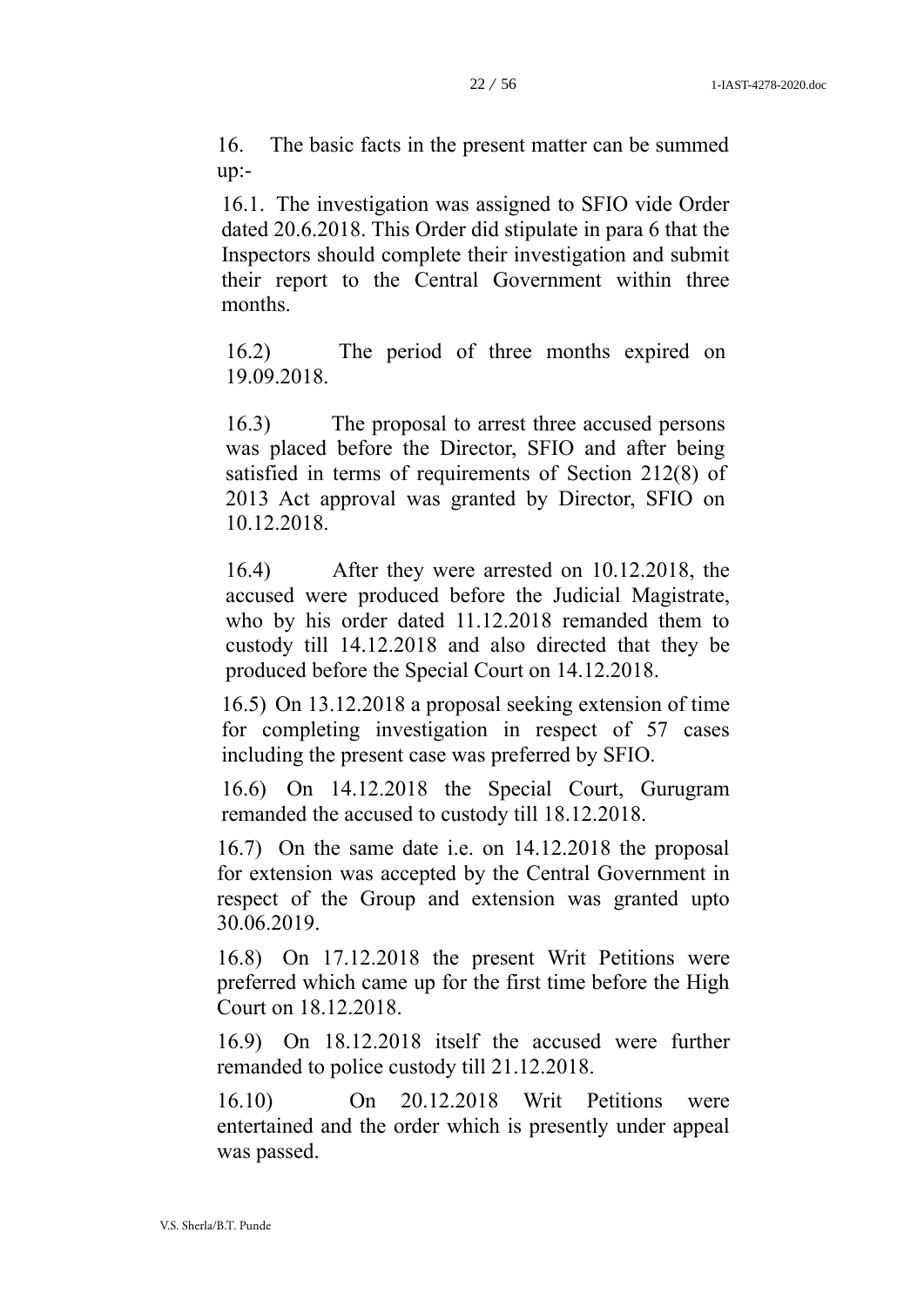16.11) Pursuant to said order, the original Writ Petitioners were released on bail.

16.12) In the backdrop of these facts, the High Court found that a case for interim relief was made out. The principal issues which arise in the matter are whether the High Court was right and justified in entertaining the petition and in passing the Order under appeal?

17. For considering whether the writ petitioners were entitled to any interim relief, two questions were framed by the High Court in paragraph 15 of its Order. Before considering the matter from the perspective of said two questions, an issue which was stressed by the learned Solicitor General may be addressed first. It was submitted by him that the date with reference to which the legality of detention can be challenged in a Habeas Corpus proceeding is the date on which the return is filed in such proceedings and not with reference to the initiation of the proceedings. He relied upon the decision of the Federal Court in [Basanta Chandra Ghose vs. King Emperor,](https://indiankanoon.org/doc/1676875/) which had concluded:

"… …If at any time before the Court directs the release of the detenue, a valid order directing his detention is produced, the Court cannot direct his release merely on the ground that at some prior stage there was no valid cause for detention…. …" Similar questions arose for consideration in Naranjan Singh nathawan vs. State of Punjab, Ram Narayan Singh vs. State of Delhi, A.K. Gopalan vs. Union of India, Pranab Chatterjee vs. State of Bihar, Talib Hussain vs. State of J & K., B.Ramchandra Rao vs. State of Orissa & others. These decisions were considered in Kanu Sanyal vs. District Magistrate, Darjeeling & others, as under:

Re: Grounds A and B.

4. These two grounds relate exclusively to the legality of the initial detention of the petitioner in the District Jail, Darjeeling. We think it unnecessary to decide them. It is now well settled that the earliest date with reference to which the legality of detention challenged in a habeas corpus proceeding may be examined is the date on which the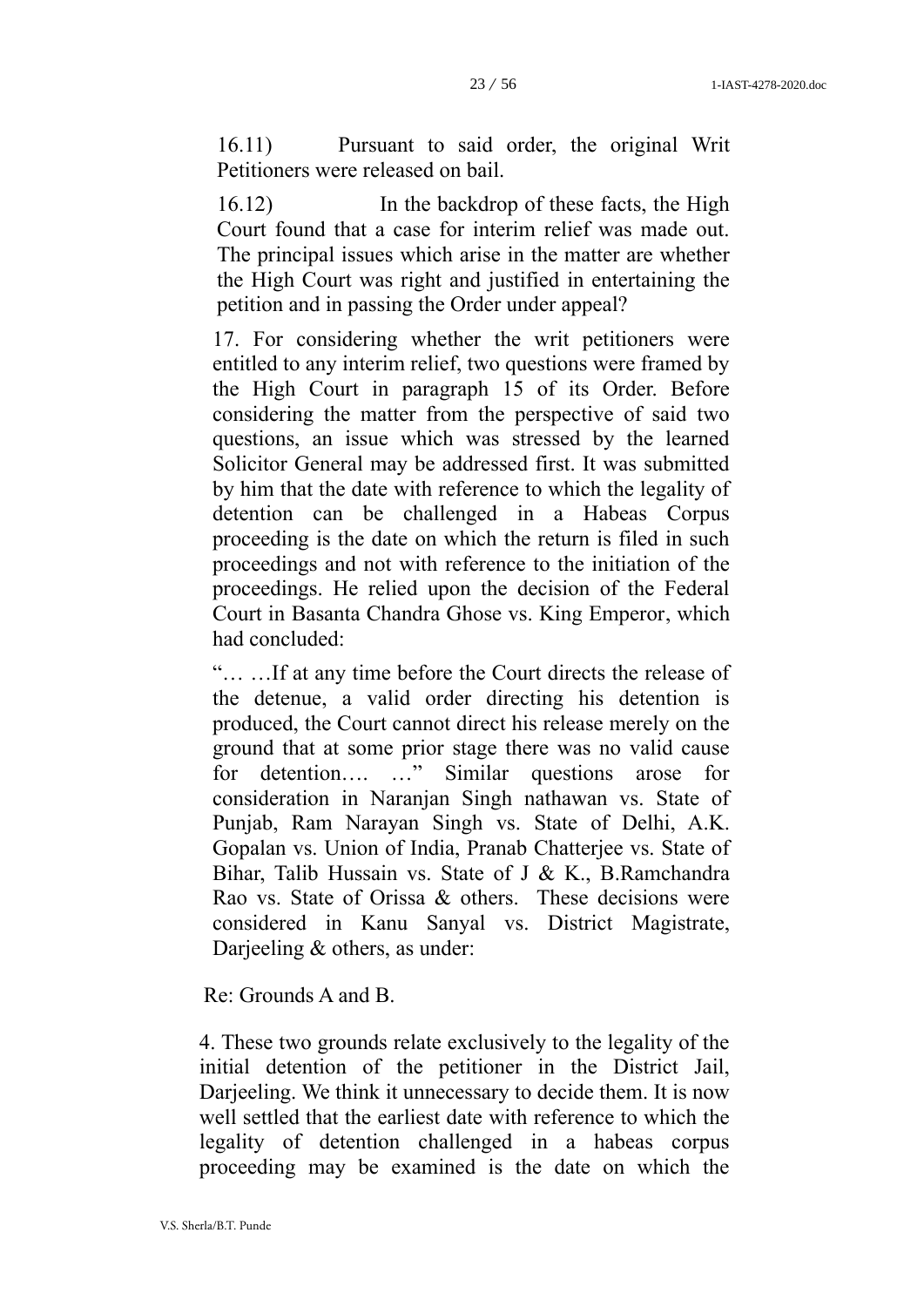application for habeas corpus is made to the Court. This Court speaking through Wanchoo, J., (as he then was) said in A.K. Gopalan vs. Union of India :

5. "It is well settled that in dealing with the petition for habeas corpus the Court is to see whether the detention on the date on which the application is made to the Court is legal, if nothing more has intervened between the date of the application and the date of the hearing." In two early decisions of this Court, however, namely, [Naranjan Singh v.](https://indiankanoon.org/doc/148612/) [State of Punjab](https://indiankanoon.org/doc/148612/) and [Ram Narayan Singh v. State of Delhi](https://indiankanoon.org/doc/623555/) a slightly different view was expressed and that view was reiterated by this Court in [B.R. Rao v. State of Orissa](https://indiankanoon.org/doc/1014650/) where it was said (at p. 259, para 7):

"in habeas corpus proceedings the Court is to have regard to the legality or otherwise of the detention at the time of the return and not with reference to the institution of the proceedings".

and yet in another decision of this Court in [Talib Hussain v.](https://indiankanoon.org/doc/750545/) [State of Jammu & Kashmir6 Mr Justice Dua,](https://indiankanoon.org/doc/750545/) sitting as a Single Judge, presumably in the vacation, observed that (at p. 121, para 6):

"6. … in habeas corpus proceedings the Court has to consider the legality of the detention on the date of the hearing."

Of these three views taken by the Court at different times, the second appears to be more in consonance with the law and practice in England and may be taken as having received the largest measure of approval in India, though the third view also cannot be discarded as incorrect, because an inquiry whether the detention is legal or not at the date of hearing of the application for habeas corpus would be quite relevant, for the simple reason that if on that date the detention is legal, the Court cannot order release of the person detained by issuing a writ of habeas corpus. But, for the purpose of the present case, it is immaterial which of these three views is accepted as correct, for it is clear that, whichever be the correct view, the earliest date with reference to which the legality of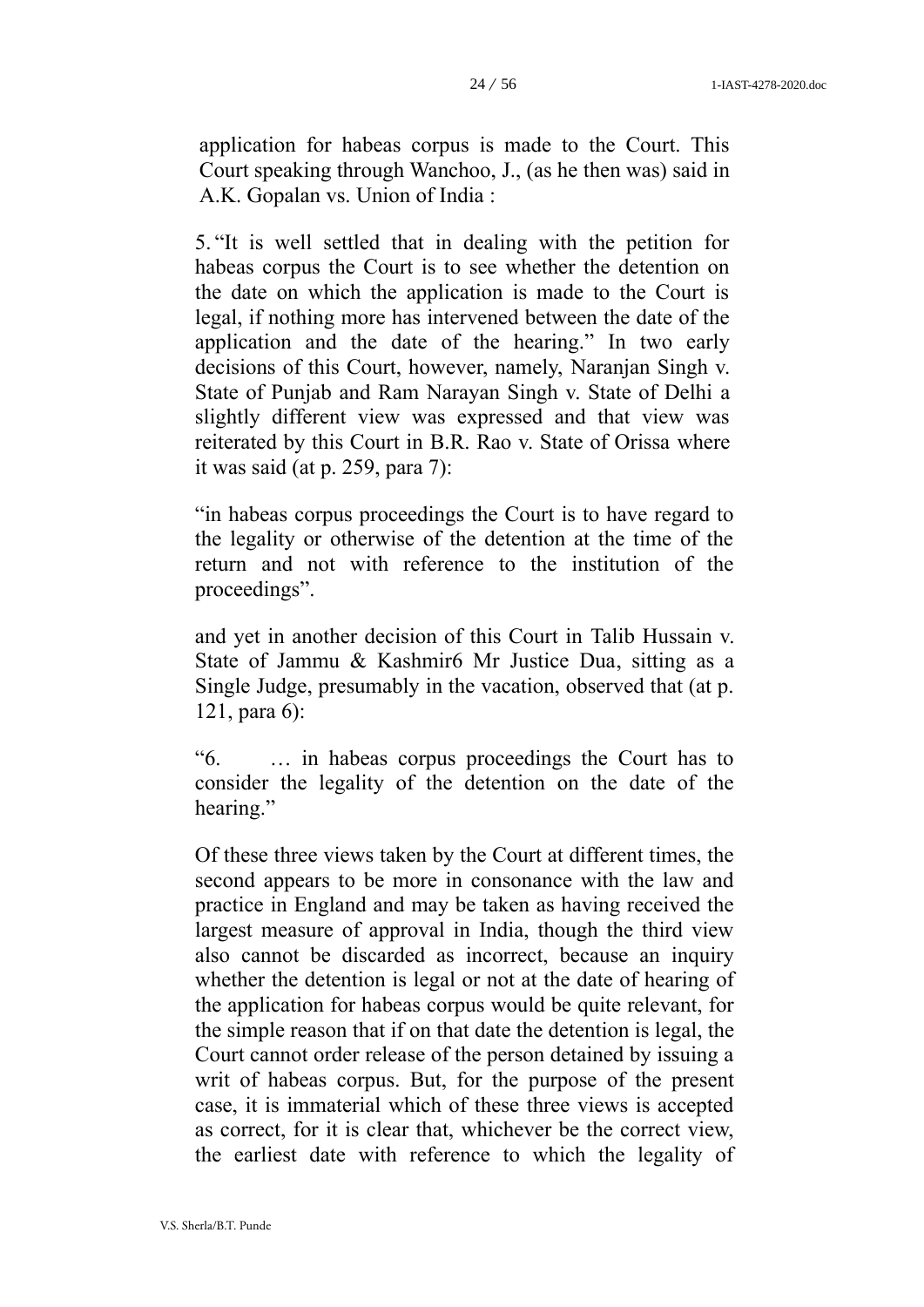detention may be examined is the date of filing of the application for habeas corpus and the Court is not, to quote the words of Mr Justice Dua in [B.R. Rao v. State of Orissa](https://indiankanoon.org/doc/1014650/) "concerned with a date prior to the initiation of the proceedings for a writ of habeas corpus". Now the writ petition in the present case was filed on January 6, 1973 and on that date the petitioner was in detention in the Central Jail, Visakhapatnam. The initial detention of the petitioner in the District Jail, Darjeeling had come to an end long before the date of the filing of the writ petition. It is, therefore, unnecessary to examine the legality or otherwise of the detention of the petitioner in the District Jail, Darjeeling. The only question that calls for consideration is whether the detention of the petitioner in the Central Jail, Visakhapatnam is legal or not. Even if we assume that grounds A and B are well founded and there was infirmity in the detention of the petitioner in the District Jail, Darjeeling, that cannot invalidate the subsequent detention of the petitioner in the Central Jail, Visakhapatnam. See para 7 of the judgment of this Court in [B.R. Rao v. State of Orissa.](https://indiankanoon.org/doc/1014650/) The legality of the detention of the petitioner in the Central Jail, Visakhapatnam would have to be judged on its own merits. We, therefore, consider it unnecessary to embark on a discussion of grounds A and B and decline to decide them."

19. The law is thus clear that "in Habeas Corpus proceedings a Court is to have regard to the legality or otherwise of the detention at the time of the return and not with reference to the institution of the proceedings". In Kanu Sanyal the validity of the detention of the petitioner in District Jail, Darjeeling was therefore not considered by this Court and it was observed that the infirmity in the detention of the petitioner therein in the District Jail, Darjeeling could not invalidate subsequent detention of the petitioner in the Central Jail, Vishakhapatnam.

20. At this stage we may also deal with three recent cases decided by this Court:-

20.1) In Manubhai Ratilal Patel through [Ushaben vs. State](https://indiankanoon.org/doc/53510844/) [of Gujarat and others](https://indiankanoon.org/doc/53510844/) 9 a Division bench of this Court extensively considered earlier decisions in the point including cases referred to above. It also dealt with an issue whether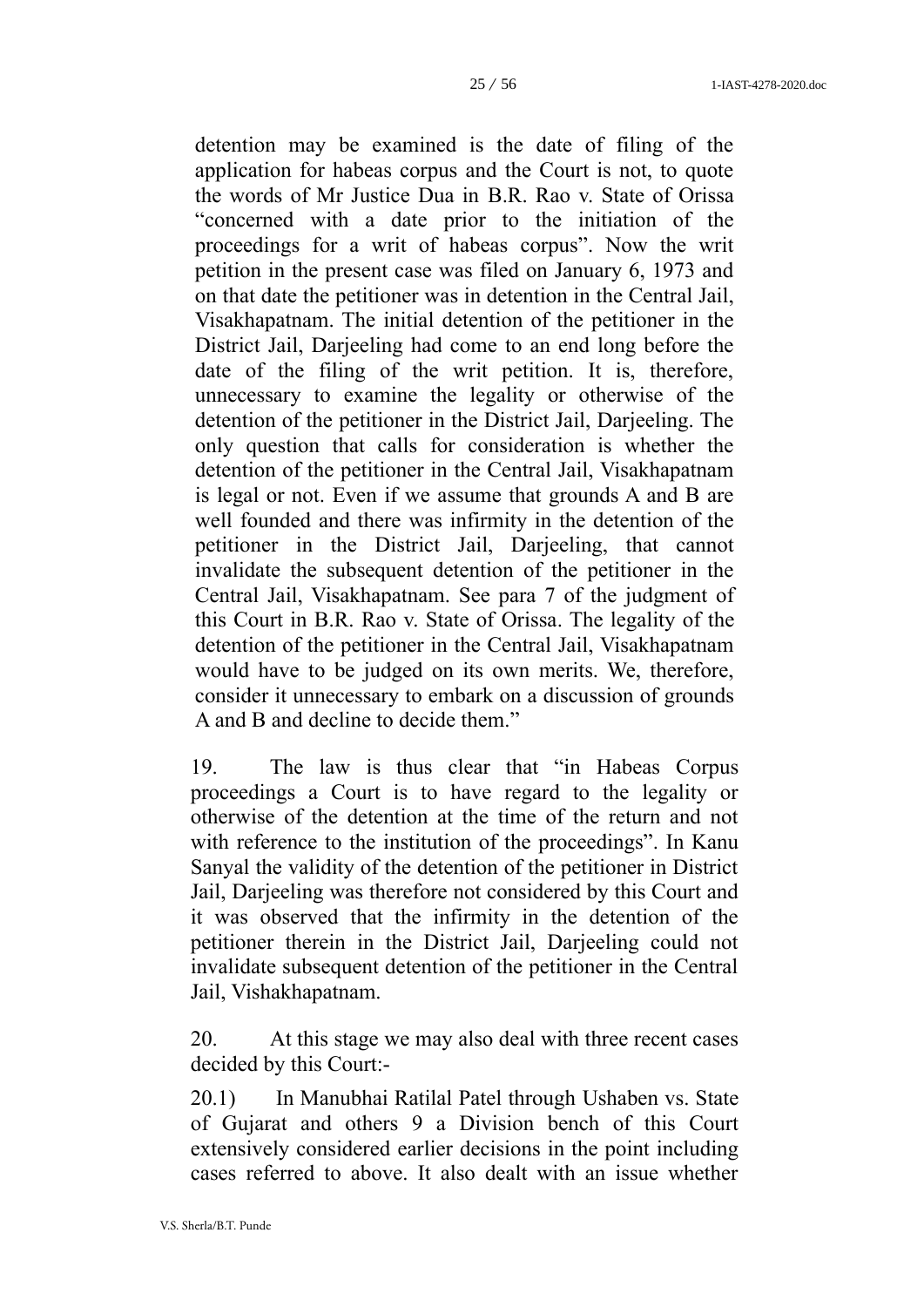Habeas Corpus petition could be entertained against an order of remand passed by a Judicial Magistrate. The observations of this Court in paragraphs 20 to 24 and para 31 were as under:

"20. After so stating, the Bench in Kanu Sanyal case opined that for adjudication in the said case, it was immaterial which of the three views was accepted as correct but eventually referred to para 7 in B. Ramachandra Rao wherein the Court had expressed the view in the following manner: (SCC p. 259)

"7. … in habeas corpus proceedings the court is to have regard to the legality or otherwise of the detention at the time of the return and not with reference to the institution of the proceedings."

Eventually, the Bench ruled thus: (Kanu Sanyal case, SCC p. 148, para 5)

"5. … The production of the petitioner before the Special Judge, Visakhapatnam, could not, therefore, be said to be illegal and his subsequent detention in the Central Jail, Visakhapatnam, pursuant to the orders made by the Special Judge, Visakhapatnam, pending trial must be held to be valid. This Court pointed out in Col. [B. Ramachandra Rao v.](https://indiankanoon.org/doc/1271836/) [State of Orissa](https://indiankanoon.org/doc/1271836/) (SCC p. 258, para 5) that a writ of habeas corpus cannot be granted

'5....where a person is committed to jail custody by a competent court by an order which prima facie does not appear to be without jurisdiction or wholly illegal'."

21. The principle laid down in Kanu Sanyal, thus, is that any infirmity in the detention of the petitioner at the initial stage cannot invalidate the subsequent detention and the same has to be judged on its own merits.

22. At this juncture, we may profitably refer to the Constitution Bench decision in [Sanjay Dutt v. State](https://indiankanoon.org/doc/51738625/) through CBI, Bombay (II) 10 wherein it has been opined thus: (SCC p. 442, para 48)

"48. … It is settled by Constitution Bench decisions that a petition seeking the writ of habeas corpus on the ground of absence of a valid order of remand or detention of the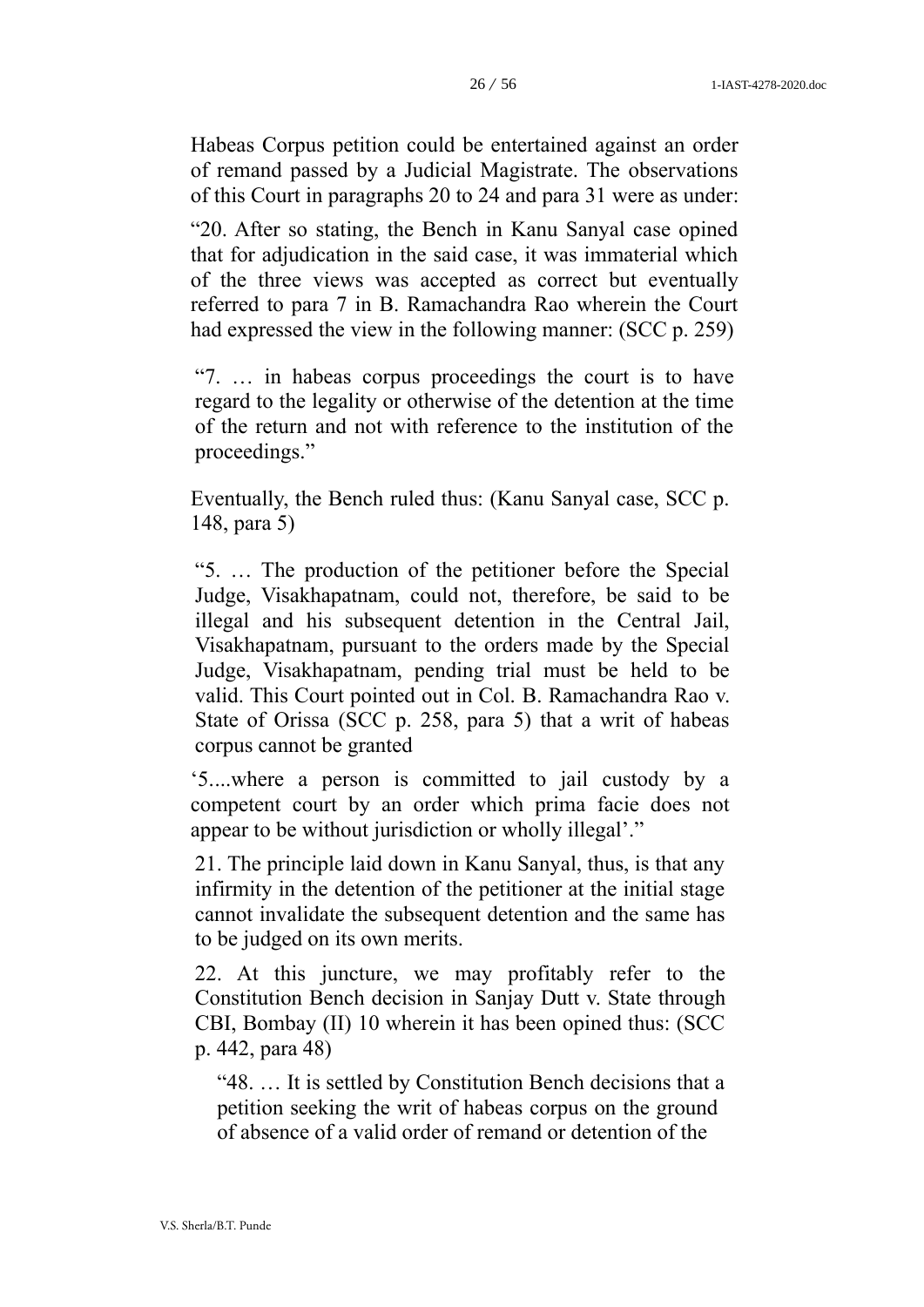accused, has to be dismissed, if on the date of return of the rule, the custody or detention is on the basis of a valid order."

23. Keeping in view the aforesaid concepts with regard to the writ of habeas corpus, especially pertaining to an order passed by the learned Magistrate at the time of production of the accused, it is necessary to advert to the schematic postulates under [the Code](https://indiankanoon.org/doc/1233094/) relating to remand. There are two provisions in [the Code](https://indiankanoon.org/doc/1233094/) which provide for remand i.e. Sections 167 and 309. The Magistrate has the authority under Sections 167 (2) of the Code to direct for detention of 10 (1994) 5 SCC 410 : 1994 SCC (Cri) 1433 the accused in such custody i.e. police or judicial, if he thinks that further detention is necessary.

24. The act of directing remand of an accused is fundamentally a judicial function. The Magistrate does not act in executive capacity while ordering the detention of an accused. While exercising this judicial act, it is obligatory on the part of the Magistrate to satisfy himself whether the materials placed before him justify such a remand or, to put it differently, whether there exist reasonable grounds to commit the accused to custody and extend his remand. The purpose of remand as postulated under [Section 167](https://indiankanoon.org/doc/1236453/) is that investigation cannot be completed within 24 hours. It enables the Magistrate to see that the remand is really necessary. This requires the investigating agency to send the case diary along with the remand report so that the Magistrate can appreciate the factual scenario and apply his mind whether there is a warrant for police remand or justification for judicial remand or there is no need for any remand at all. It is obligatory on the part of the Magistrate to apply his mind and not to pass an order of remand automatically or in a mechanical manner.

31. Coming to the case at hand, it is evincible that the arrest had taken place a day prior to the passing of the order of stay. It is also manifest that the order of remand was passed by the learned Magistrate after considering the allegations in the FIR but not in a routine or mechanical manner. It has to be borne in mind that the effect of the order of the High Court regarding stay of investigation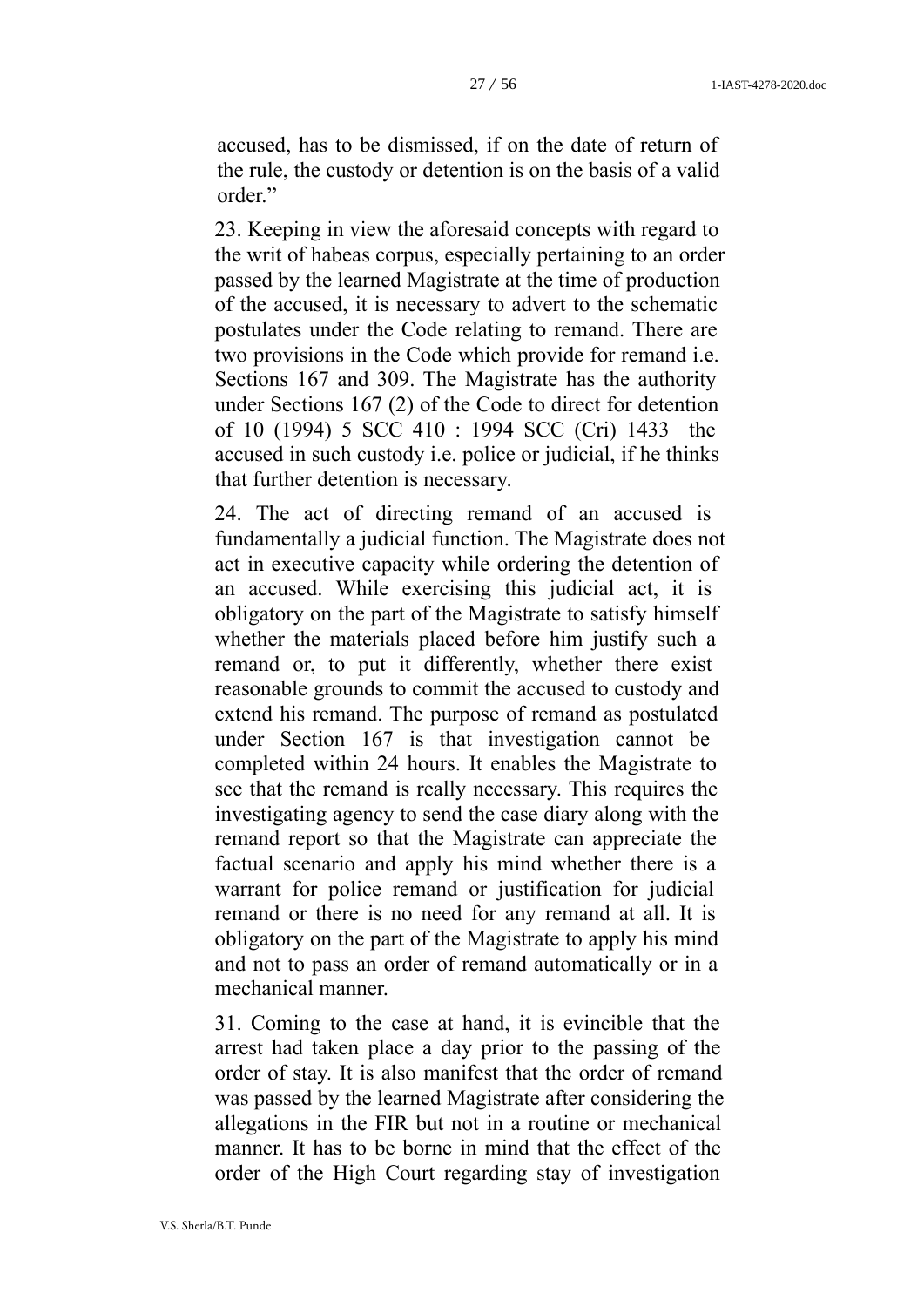could only have a bearing on the action of the investigating agency. The order of remand which is a judicial act, as we perceive, does not suffer from any infirmity. The only ground that was highlighted before the High Court as well as before this Court is that once there is stay of investigation, the order of remand is sensitively susceptible and, therefore, as a logical corollary, the detention is unsustainable. It is worthy to note that the investigation had already commenced and as a resultant consequence, the accused was arrested. Thus, we are disposed to think that the order of remand cannot be regarded as untenable in law. It is well-accepted principle that a writ of habeas corpus is not to be entertained when a person is committed to judicial custody or police custody by the competent court by an order which prima facie does not appear to be without jurisdiction or passed in an absolutely mechanical manner or wholly illegal. As has been stated in B. Ramachandra Rao and Kanu Sanyal, the court is required to scrutinise the legality or otherwise of the order of detention which has been passed. Unless the court is satisfied that a person has been committed to jail custody by virtue of an order that suffers from the vice of lack of jurisdiction or absolute illegality, a writ of habeas corpus cannot be granted. It is apposite to note that the investigation, as has been dealt with in various authorities of this Court, is neither an inquiry nor trial. It is within the exclusive domain of the police to investigate and is independent of any control by the Magistrate. The sphere of activity is clear cut and well demarcated. Thus viewed, we do not perceive any error in the order passed by the High Court refusing to grant a writ of habeas corpus as the detention by virtue of the judicial order passed by the Magistrate remanding the accused to custody is valid in law."

20.[2\) Saurabh Kumar vs. Jailor, Koneila Jail and](https://indiankanoon.org/doc/118760660/)  [another](https://indiankanoon.org/doc/118760660/) the issue was dealt with in para 13 of the leading Judgment as under:-

13. It is clear from the said narration of facts that the petitioner is in judicial custody by virtue of an order passed by the Judicial Magistrate. The same is further ensured from the original record which this Court has, by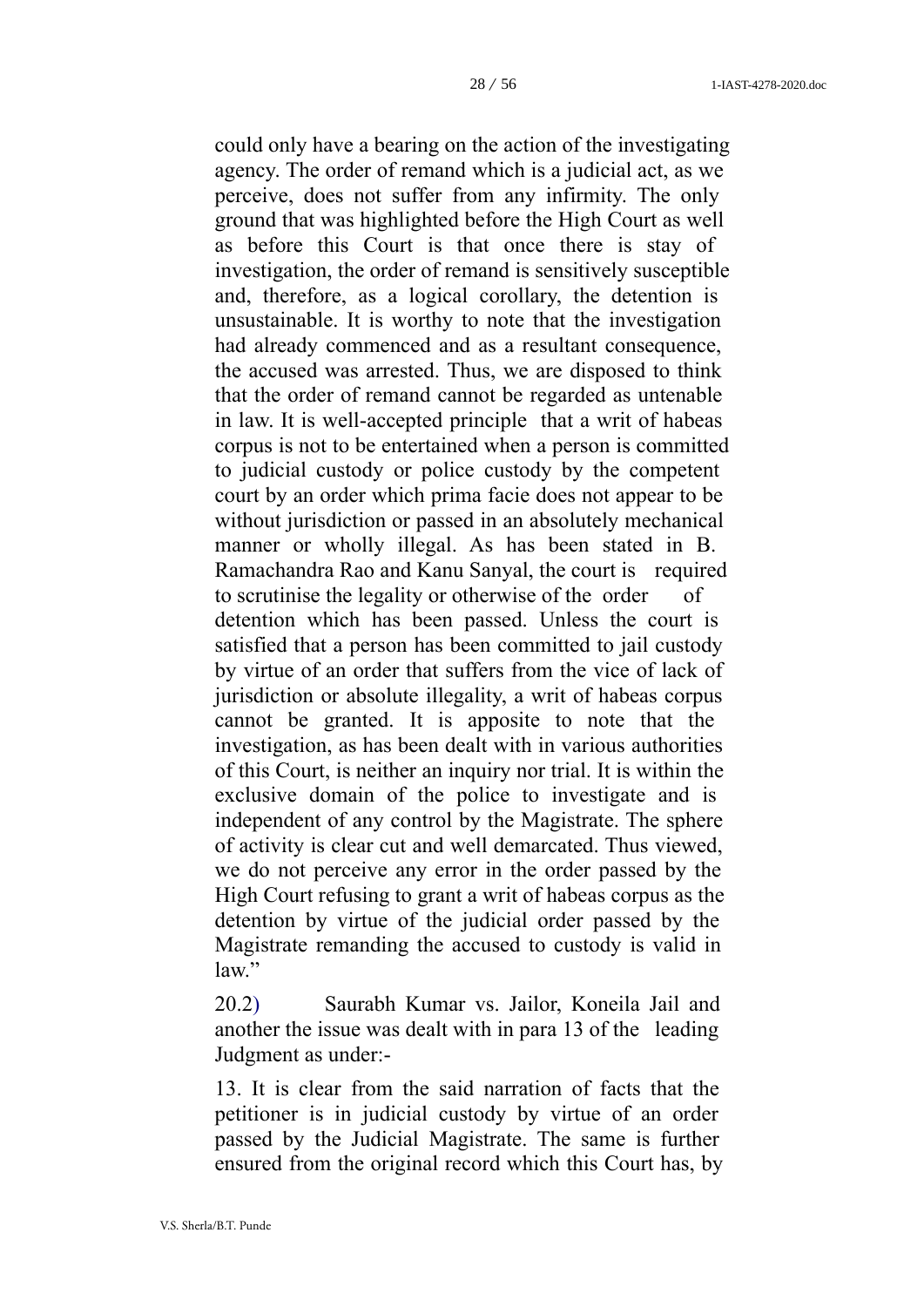order dated 9-4-2014, called for from the Court of the Additional Chief Judicial Magistrate, Dalsingsarai, District Samastipur, Bihar. Hence, the contention of the learned counsel for the petitioner that there was illegal detention without any case is incorrect. Therefore, the relief sought for by the petitioner cannot be granted. Even though there are several other issues raised in the writ petition, in view 11 (2014) 13 SCC 436 of the facts narrated above, there is no need for us to go into those issues. However, the petitioner is at liberty to make an application for his release in Criminal Case No. 129 of 2013 pending before the Court of the learned Additional Chief Judicial Magistrate, Dalsingsarai." Thakur, J. (as the learned Chief Justice then was) who agreed with the leading Judgment authored by Ramana, J., also dealt with the matter in paragraph 22 of his concurring opinion as under:

"22. The only question with which we are concerned within the above backdrop is whether the petitioner can be said to be in the unlawful custody. Our answer to that question is in the negative. The record which we have carefully perused shows that the petitioner is an accused facing prosecution for the offences, cognizance whereof has already been taken by the competent court. He is presently in custody pursuant to the order of remand made by the said Court. A writ of habeas corpus is, in the circumstances, totally misplaced. Having said that, we are of the view that the petitioner could and indeed ought to have filed an application for grant of bail which prayer could be allowed by the court below, having regard to the nature of the offences allegedly committed by the petitioner and the attendant circumstances. The petitioner has for whatever reasons chosen not to do so. He, instead, has been advised to file the present petition in this Court which is no substitute for his enlargement from custody."

20.3) A Bench of three learned Judges of this Court in [State of Maharashtra and Others vs. Tasneem Rizwan](https://indiankanoon.org/doc/100407809/)  [Siddiquee](https://indiankanoon.org/doc/100407809/) concluded as under:-

"10. The question as to whether a writ of habeas corpus could be maintained in respect of a person who is in police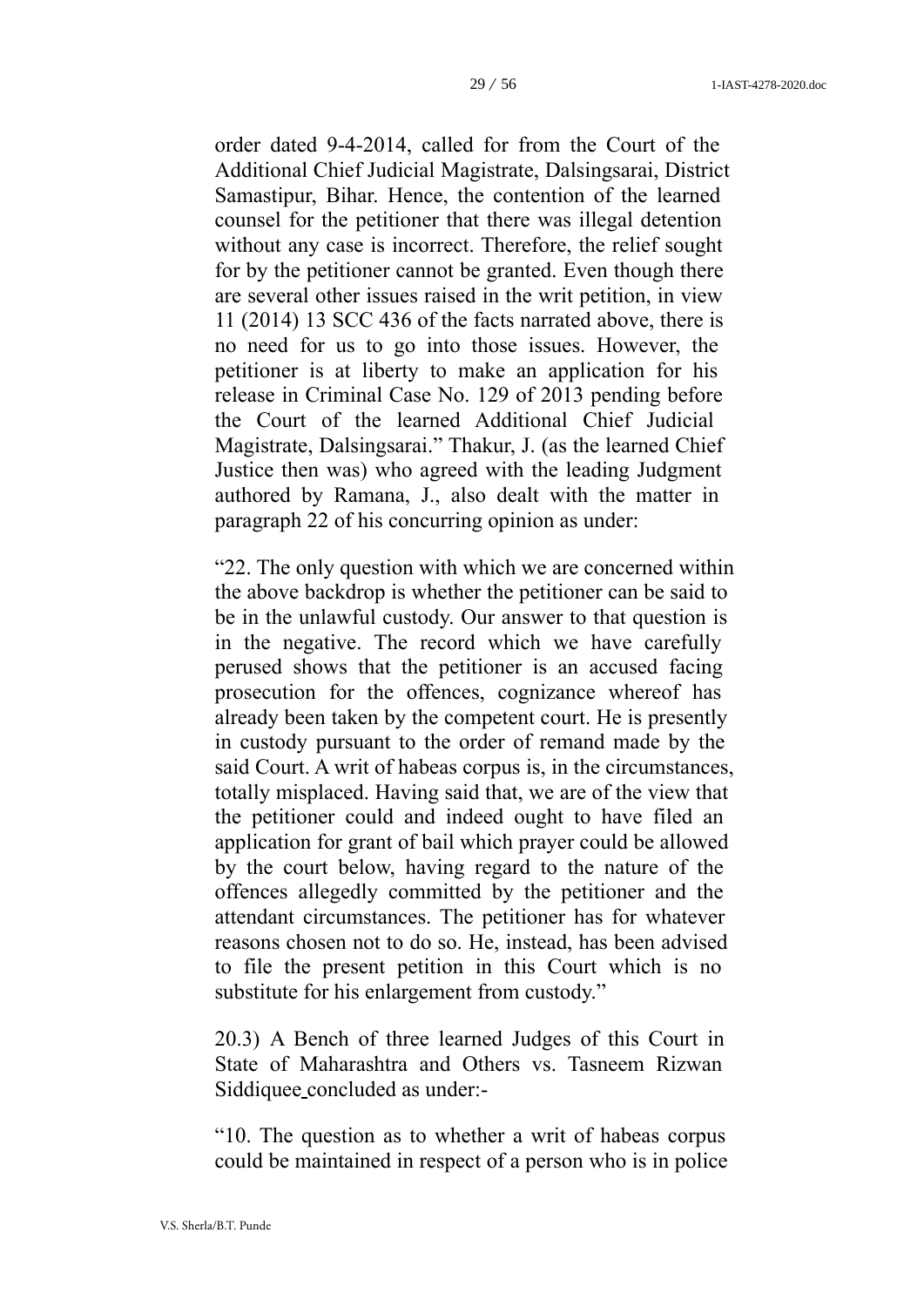12 (2018) 9 SCC 745 custody pursuant to a remand order passed by the jurisdictional Magistrate in connection with the offence under investigation, this issue has been considered in [Saurabh Kumar v. Jailor](https://indiankanoon.org/doc/118760660/) [Koneila Jail and](https://indiankanoon.org/doc/53510844/)  [Manubhai Ratilal Patel v. State of Gujarat.](https://indiankanoon.org/doc/53510844/) It is no more res integra. In the present case, admittedly, when the writ petition for issuance of a writ of habeas corpus was filed by the respondent on 18-3-2018/19-3-2018 and decided by the High Court on 21-3-2018 her husband Rizwan Alam Siddiquee was in police custody pursuant to an order passed by the Magistrate granting his police custody in connection with FIR No. I-31 vide order dated 17-3-2018 and which police remand was to enure till 23-3-2018. Further, without challenging the stated order of the Magistrate, a writ petition was filed limited to the relief of habeas corpus. In that view of the matter, it was not a case of continued illegal detention but the incumbent was in judicial custody by virtue of an order passed by the jurisdictional Magistrate, which was in force, granting police remand during investigation of a criminal case. Resultantly, no writ of habeas corpus could be issued.

11. Reverting to the prayer for expunging the scathing observations made in the impugned judgment, in particular paras 4-6, reproduced earlier, it is submitted that the said observations were wholly unwarranted as the Deputy Commissioner of Police concerned who was present in Court, could not have given concession to release Rizwan Alam Siddiquee in the teeth of a judicial order passed by the Magistrate directing police remand until 23-3- 2018.Moreover, it is evident that the High Court proceeded to make observations without giving any opportunity, whatsoever, to the police officials concerned to explain the factual position on affidavit. The writ petition was filed on 18-3-2018/19-3-2018 and was moved on 20-3-20182 when the Court called upon the advocate for the appellants to produce the record on the next day i.e. 21-3-2018. The impugned order came to be passed on 21-3-20181, notwithstanding the judicial order of remand operating till 23-3-2018. The High Court, in our opinion, should not have taken umbrage to the submission made on behalf of the Deputy Commissioner of Police that the respondent's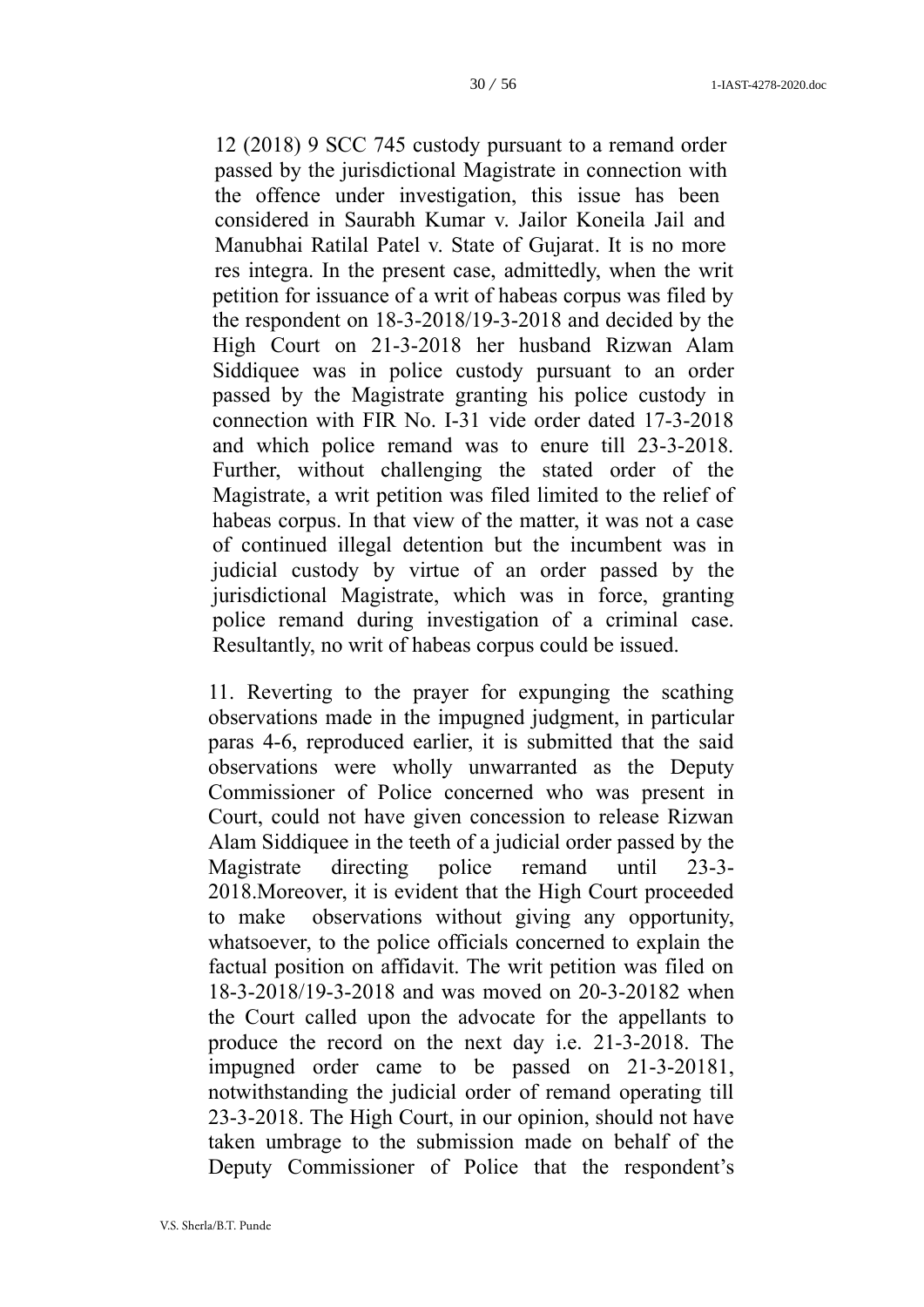husband could be released if so directed by the Court. As aforesaid, the DCP has had no other option but to make such a submission. For, he could not have voluntarily released the accused who was in police custody pursuant to a judicial order in force. The High Court ought not to have made scathing observations even against the investigating officer without giving him an opportunity to offer his explanation on affidavit.

12. Suffice it to observe that since no writ of habeas corpus could be issued in the fact situation of the present case, the High Court should have been loath to enter upon the merits of the arrest in the absence of any challenge to the judicial order passed by the Magistrate granting police custody till 23-3-2018 and more particularly for reasons mentioned in that order of the Magistrate. In a somewhat similar situation, this Court in State represented by Inspector of Police and others v. N.M.T. Joy Immaculate 13 deprecated passing of disparaging and strong remarks by the High Court against the investigating officer and about the investigation done by them. Accordingly, we have no hesitation in expunging the observations made in paras 4 to 6 of the impugned judgment against the police officials concerned in the facts of the present case."

21) The act of directing remand of an accused is thus held to be a judicial function and the challenge to the order of remand is not to be entertained in a habeas corpus petition. The first question posed by the High Court, thus, stands answered. In the present case, as on the date when the matter was considered by the High Court and the Order was passed by it, not only were there orders of remand passed by the Judicial Magistrate 13 (2004) 5 SCC 729 as well as the Special Court, Gurugram but there was also an order of extension passed by the Central Government on 14.12.2018. The legality, validity and correctness of the order or remand could have been challenged by the original Writ Petitioners by filing appropriate proceedings. However, they did not raise such challenge before the competent Appellate or Revisional Forum. The orders of remand passed by the Judicial Magistrate and the Special Court, Gurugram had dealt with merits of the matter and whether continued detention of the accused was justified or not. After going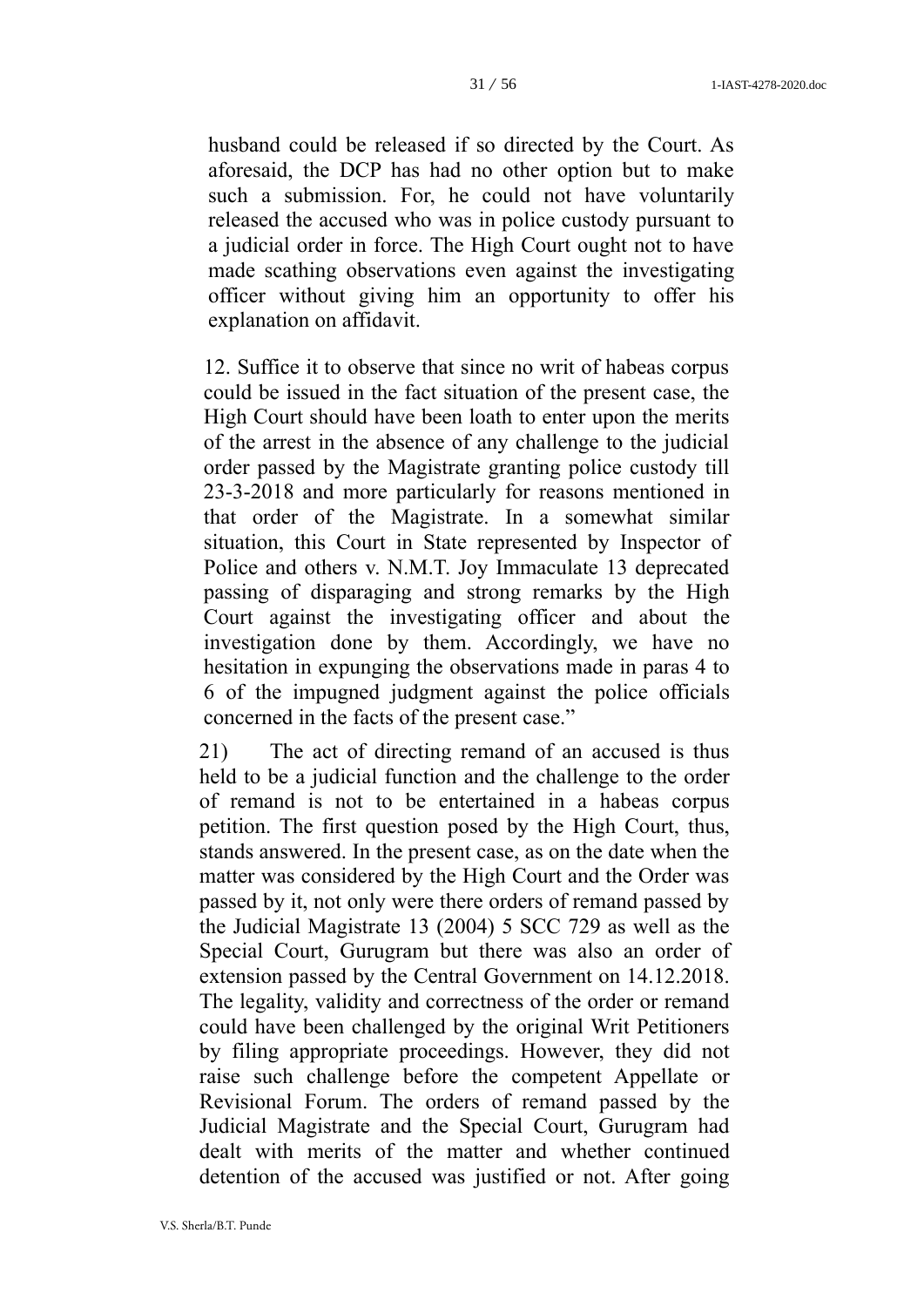into the relevant issues on merits, the accused were remanded to further police custody. These orders were not put in challenge before the High Court. It was, therefore, not open to the High Court to entertain challenge with regard to correctness of those orders. The High Court, however, considered the matter from the standpoint whether the initial Order of arrest itself was valid or not and found that such legality could not be sanctified by subsequent Order of remand. Principally, the issue which was raised before the High Court was whether the arrest could be effected after period of investigation, as stipulated in said order dated 20.06.2018 had come to an end. The supplementary issue was the effect of extension of time as granted on 14.12.2018. It is true that the arrest was effected when the period had expired but by the time the High Court entertained the petition, there was as order of extension passed by the Central Government on 14.12.2018. Additionally, there were judicial orders passed by the Judicial Magistrate as well as the Special Court, Gurugram, remanding the accused to custody. If we go purely by the law laid down by this Court with regard to exercise of jurisdiction in respect of Habeas Corpus petition, the High Court was not justified in entertaining the petition and passing the Order.

22. We must, however, deal with the submission advanced on behalf of the original Writ Petitioners that the relief as regards Habeas Corpus was a secondary prayer while the principal submissions were with regard to the first three prayers in the petition. It was submitted that with the expiry of period, the entire mandate came to an end and as such, there could be no arrest and that illegality in that behalf would continue regardless whether there was a subsequent order of extension. In the submission of the learned counsel for the Writ Petitioner such an extension could not cure the inherent defect and as such, the High Court was justified in entertaining the petition. We may deal with this issue after considering the second question posed by the High Court in said paragraph 15.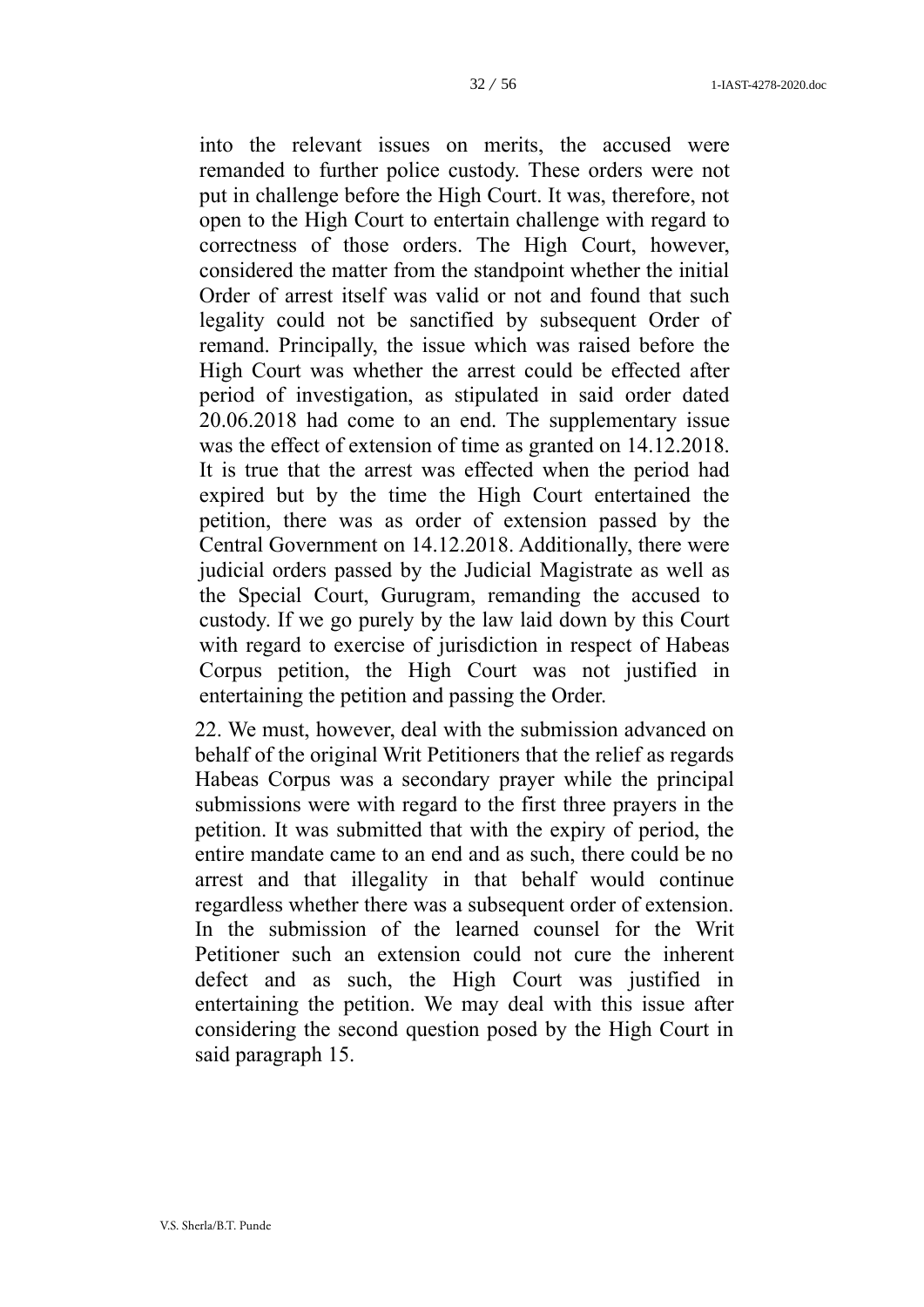36. In the facts of Serious Fraud Investigation Office case (supra), the High Court released the original petitioners on bail while exercising writ jurisdiction. The hon'ble Supreme Court allowed the appeal filed by the appellant therein i.e., Serious Fraud Investigation Office and original writ petitioners were directed to surrender before the Special Court.

37. Be that as it may, the learned Senior Advocate for the petitioner would submit that he would not be pressing prayer clause (a).

38. Prayer clause (b) of the petition reads thus:

(b) Issue a writ of mandamus and/or any other writ, order and direction of like nature, quashing the FIR, being C.R. No. 0059 of 2018, dated 5 May 2018, registered at Alibaug Police Station, Raigad, under Sections 306 and 34 of the Indian Penal Code, 1860.

In relation to relief claimed in terms of prayer clause (b), there is consensus amongst the learned Senior Advocate appearing for all the parties that the main petition can be heard on the next date after pleadings are completed and thus said prayer can be considered. We have posted the writ petition for hearing on 10.12.2020.

39. The petitioner by filing the present application i.e., Interim Application (Stamp) No.4278 of 2020, has prayed for the following reliefs pending decision in the Writ Petition: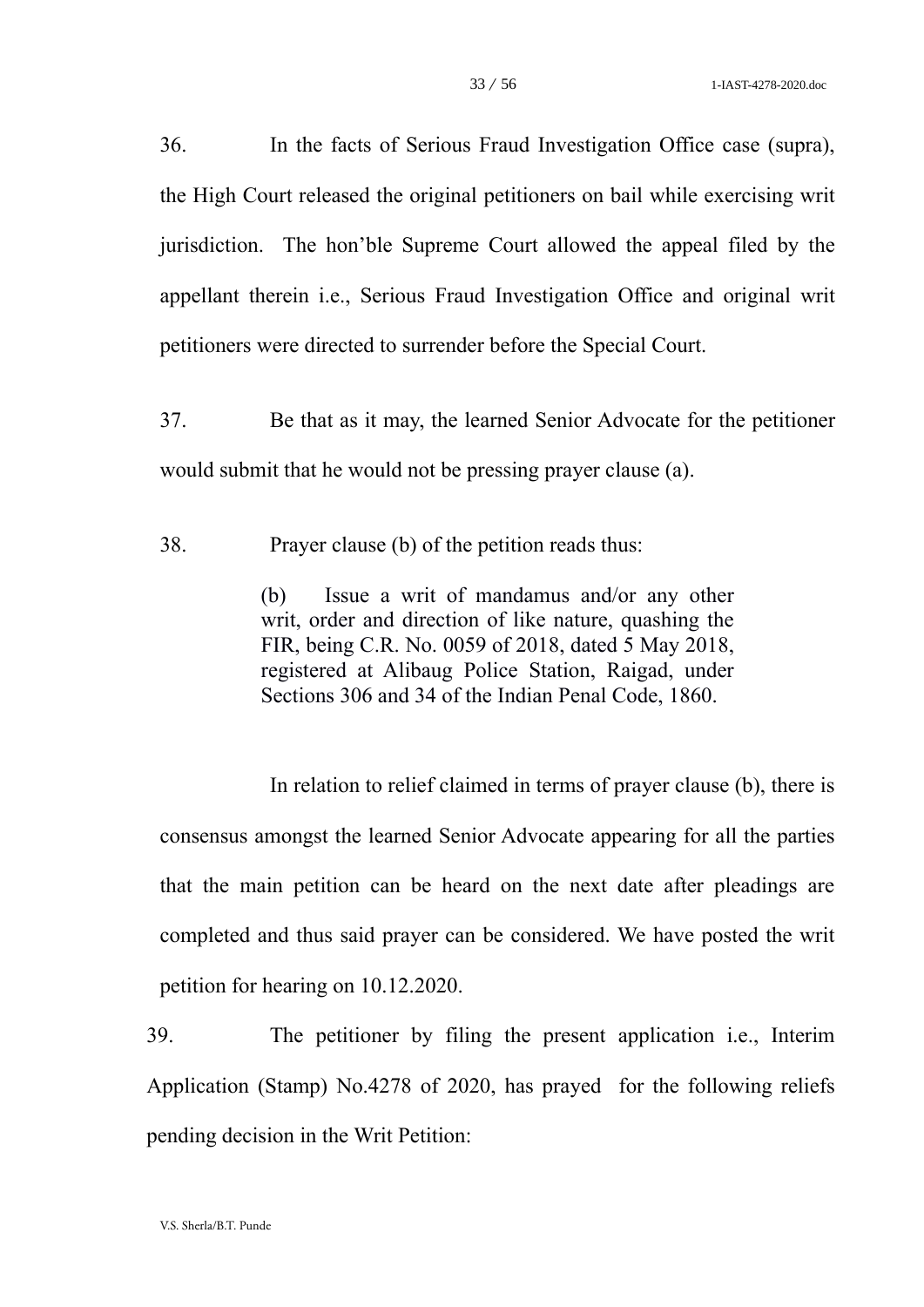"(a) Pending the hearing and disposal of the captioned writ petition, this Hon'ble Court be pleased to grant bail to the Petitioner in FIR No. 59 of 2018 and direct the Respondents and/or each of them to immediately release the Petitioner from illegal detention and wrongful custody and/or arrest by the Respondents in view of detailed submissions made herein above, to meet the ends of justice.

(b) Pending the hearing and disposal of the captioned writ petition, this Hon'ble Court be pleased to stay all further proceedings, including the investigation in FIR No. 59 of 2018, with respect to the Petitioner."

40. The learned Senior Advocate for the petitioner has prayed that the petitioner be released on bail during the pendency of the present petition seeking quashing of the First Information Report No.59 of 2018.

41. The issue as to the exercise of jurisdiction by the High Court in a proceeding relating to quashing of First Information Report has been authoritatively dealt with in the case of State of Telangana vs. Habib Abdullah Jeelani & others<sup>[30](#page-33-0)</sup>. Their Lordships in paragraph 12 clarified the parameters as to the circumstances and situations where the Court's inherent power can be exercised. In paragraphs 13 and 14 which have a bearing on the controversy reads thus:

<span id="page-33-0"></span>"13. There can be no dispute over the proposition that 30 (2017) 2 SCC 779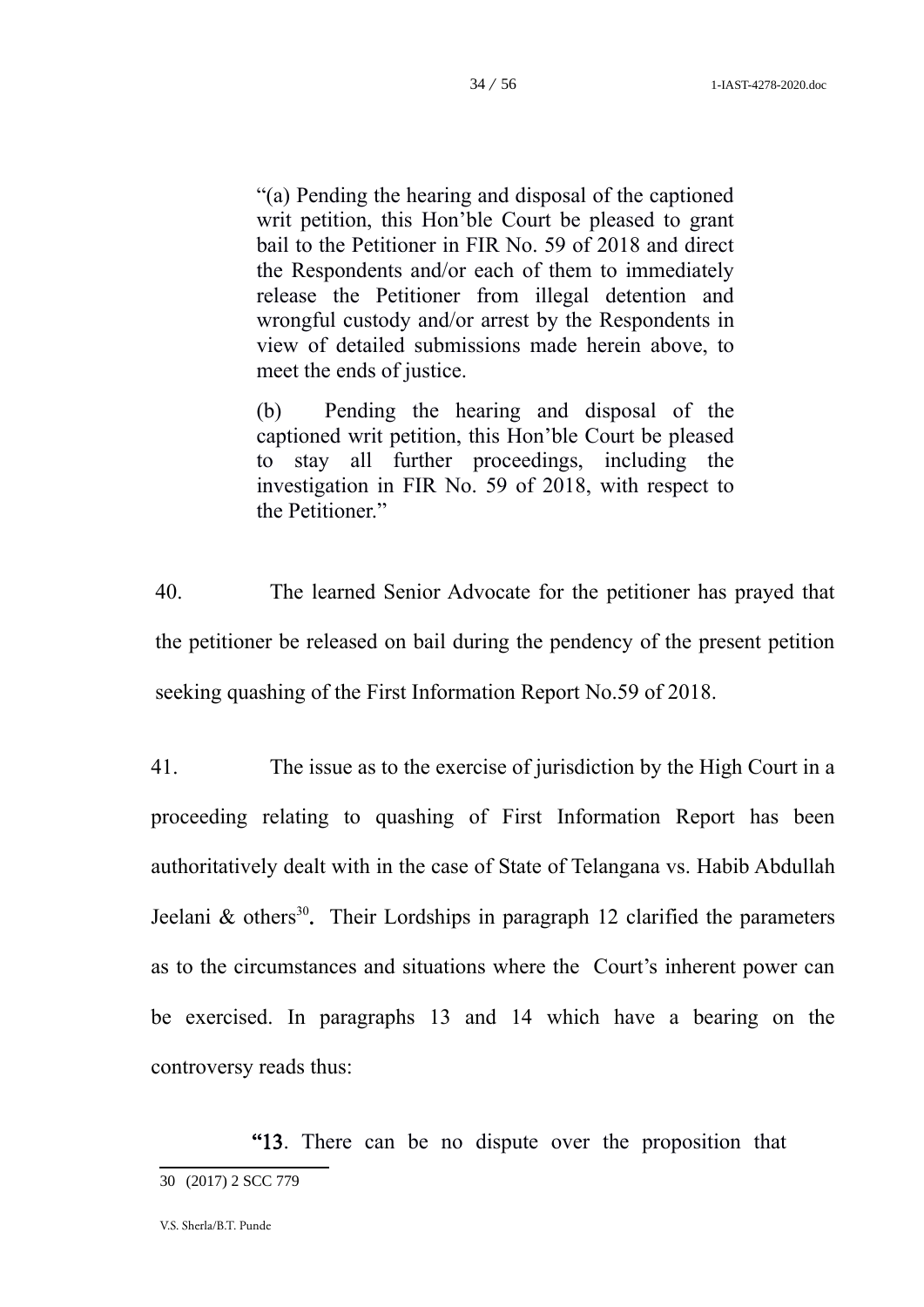inherent power in a matter of quashment of FIR has to be exercised sparingly and with caution and when and only when such exercise is justified by the test specifically laid down in the provision itself. There is no denial of the fact that the power under [Section 482](https://indiankanoon.org/doc/1679850/) CrPC is very wide but it needs no special emphasis to state that conferment of wide power requires the court to be more cautious. It casts an onerous and more diligent duty on the Court.

14. In this regard, it would be seemly to reproduce a passage from Kurukshetra University (supra) wherein Chandrachud, J. (as His Lordship then was) opined thus:-

"2. It surprises us in the extreme that the High Court thought that in the exercise of its inherent powers under Section 482 of the Code of Criminal Procedure, it could quash a first information report. The police had not even commenced investigation into the complaint filed by the Warden of the University and no proceeding at all was pending in any court in pursuance of the FIR. It ought to be realised that inherent powers do not confer an arbitrary jurisdiction on the High Court to act according to whim or caprice. That statutory power has to be exercised sparingly, with circumspection and in the rarest of rare cases."

(emphasis supplied)

42. Further in para 20, the Hon'ble Supreme Court referred to the

decision in Hema Mishra Vs. State of  $U.P.^31$  $U.P.^31$  and in paragraphs 23 to 25 of

the said decision, their Lordships have held thus:

"23. We have referred to the authority in Hema Mishra (supra) as that specifically deals with the case that came from the State of Uttar Pradesh where Section 482 CrPC has been deleted. It has concurred with the view expressed in Lal Kamlendra Pratap Singh (supra). The said decision, needless to say, has to be read in the context of State of Uttar Pradesh. We do not intend to elaborate the said principle as that is not necessary in this case. What needs to be stated here is that

<span id="page-34-0"></span><sup>31</sup> (2014) 4 SCC 453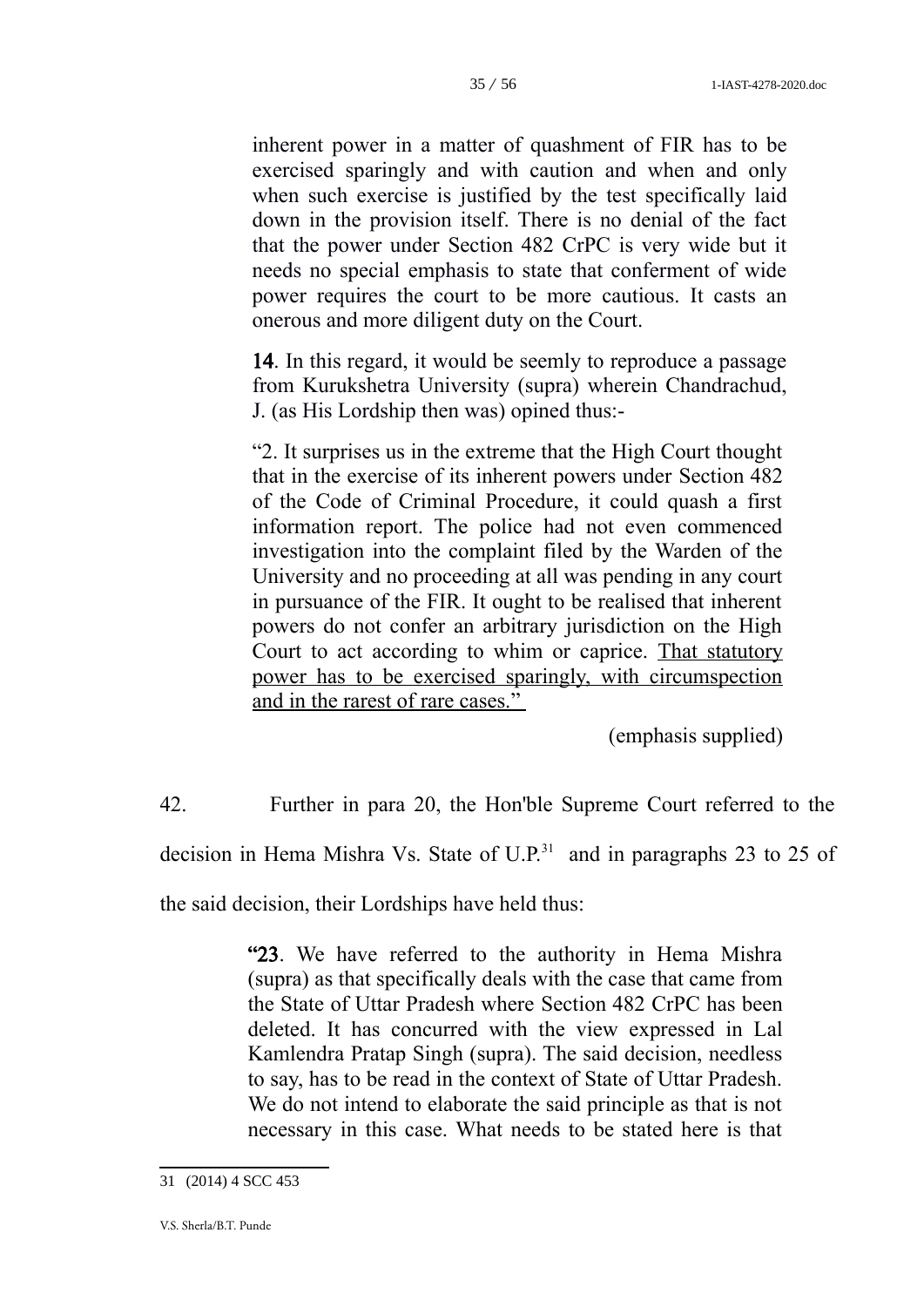the States where Section 482 CrPC has not been deleted and kept on the statute book, the High Court should be well advised that while entertaining petitions under Article 226 of the Constitution or Section 482 CrPC, exercise judicial restraint. We may hasten to clarify that the Court, if it thinks fit, regard being had to the parameters of quashing and the self-restraint imposed by law, has the jurisdiction to quash the investigation and may pass appropriate interim orders as thought apposite in law, but it is absolutely inconceivable and unthinkable to pass an order of the present nature while declining to interfere or expressing opinion that it is not appropriate to stay the investigation. This kind of order is really inappropriate and unseemly. It has no sanction in law. The Courts should oust and obstruct unscrupulous litigants from invoking the inherent jurisdiction of the Court on the drop of a hat to file an application for quashing of launching an FIR or investigation and then seek relief by an interim order. It is the obligation of the court to keep such unprincipled and unethical litigants at bay.

24. It has come to the notice of the Court that in certain cases, the High Courts, while dismissing the application under Section 482 CrPC are passing orders that if the accused-petitioner surrenders before the trial magistrate, he shall be admitted to bail on such terms and conditions as deemed fit and appropriate to be imposed by the concerned Magistrate. Sometimes it is noticed that in a case where sessions trial is warranted, directions are issued that on surrendering before the concerned trial judge, the accused shall be enlarged on bail. Such directions would not commend acceptance in light of the ratio in Rashmi Rekha Thatoi (supra), Gurbaksh Singh Sibbia (supra), etc., for they neither come within the sweep of Article 226 of the Constitution of India nor Section 482 CrPC nor Section 438 CrPC. This Court in Ranjit Singh (supra) had observed that the sagacious saying "a stitch in time saves nine" may be an apposite reminder and this Court also painfully so stated.

25. Having reminded the same, presently we can only say that the types of orders like the present one, are totally unsustainable, for it is contrary to the aforesaid settled principles and judicial precedents. It is intellectual truancy to avoid the precedents and issue directions which are not in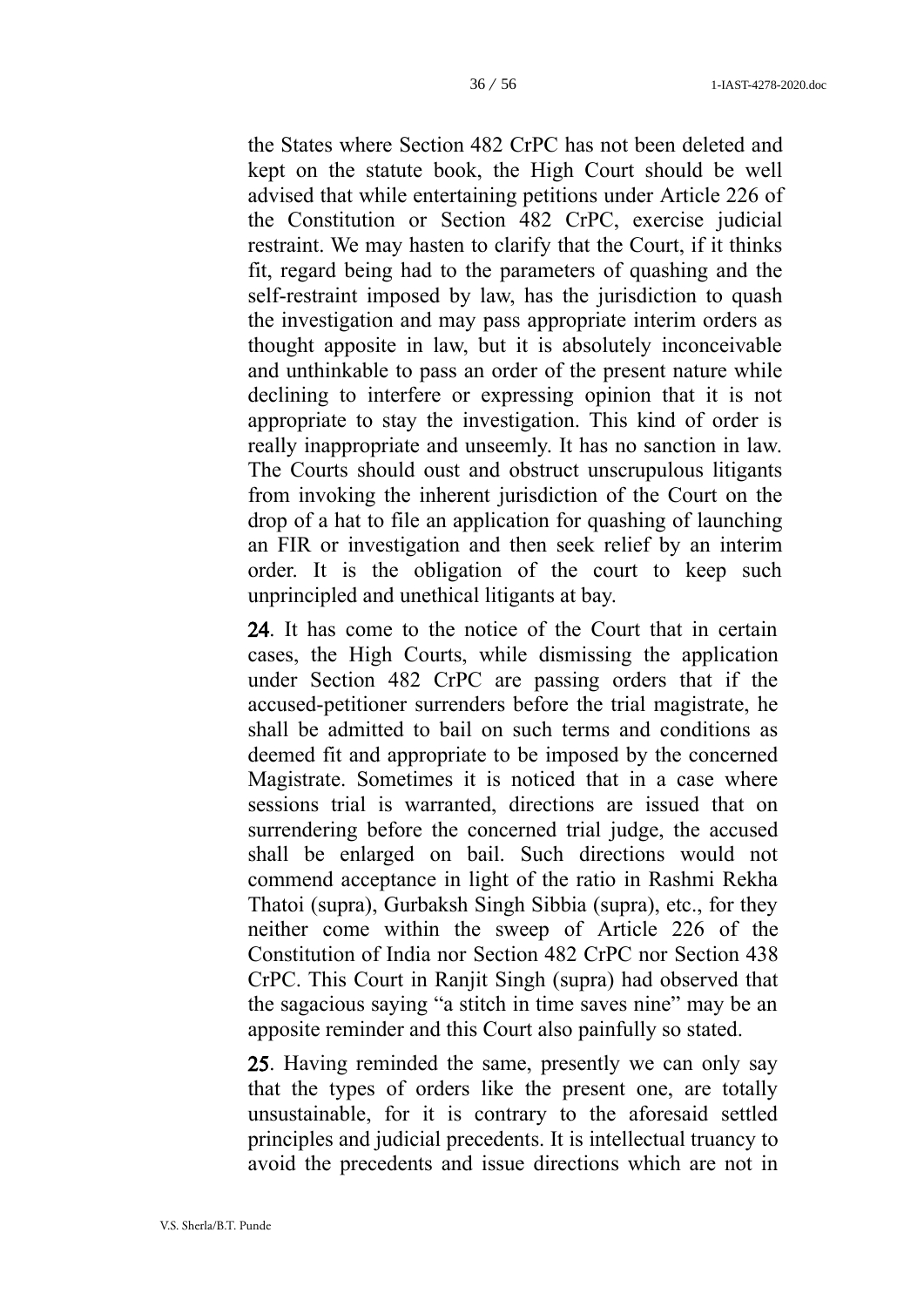consonance with law. It is the duty of a Judge to sustain the judicial balance and not to think of an order which can cause trauma to the process of adjudication. It should be borne in mind that the culture of adjudication is stabilized when intellectual discipline is maintained and further when such discipline constantly keeps guard on the mind."

43. No doubt, regard being had to the parameters of quashing and the self-restraint imposed by law, this court has jurisdiction to quash the investigation and pass appropriate interim orders as thought apposite in law. However, the powers are to be exercised sparingly and that too, in rare and appropriate cases and in extreme circumstances to prevent abuse of process of law.

44. In State of Telangana vs. Habib Abdullah Jeelani & others (supra), their Lordships have observed that the Courts have to ensure such a power under Article 226 of the Constitution of India is not to be exercised liberally so as to convert it into section 438 of Cr.P.C. proceedings.

45. The principle stated therein will equally apply to the exercise of this Court's power under Article 226 of the Constitution of India and section 482 of the Code of Criminal Procedure while considering the applications for bail since the petitioner is already in Judicial custody. The legislature has provided specific remedy under Section 439 Cr.P.C. for applying for regular bail. Having regard to the alternate and efficacious remedy available to the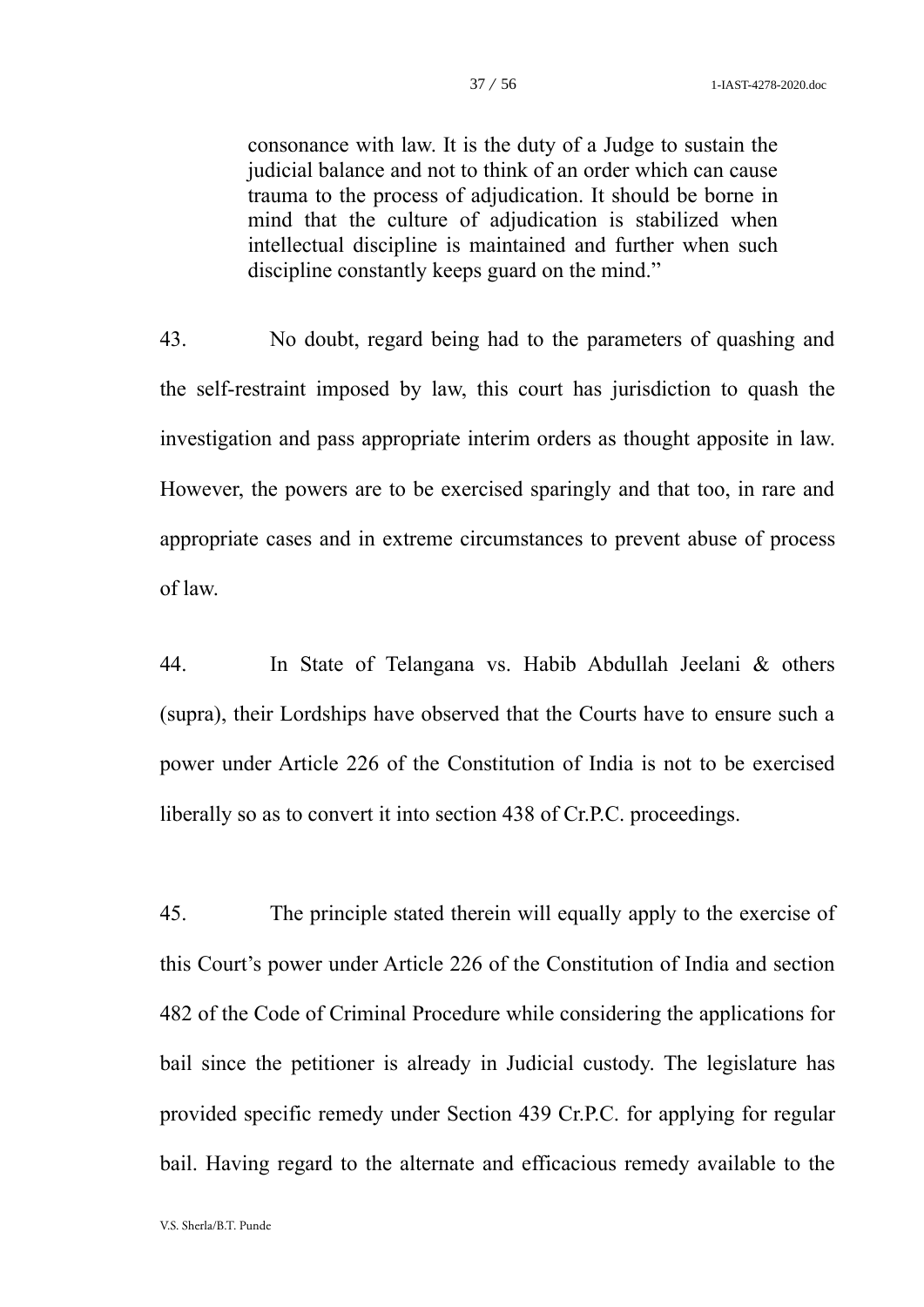petitioner under section 439 of the Code of Criminal Procedure, this Court has to exercise judicial restraint while entertaining application in the nature of seeking regular bail in a petition filed under Article 226 of the Constitution of India read with section 482 of Code of Criminal Procedure.

46. Mr. Amit Desai, learned Senior Advocate appearing for the State, submitted that an application for bail was filed before the learned Magistrate which the petitioner chose to withdraw. However, he submitted that in the event an application is filed before the appropriate Court under section 439 of Code of Criminal Procedure for regular bail, the State would not delay the hearing of the application and would cooperate in the expeditious disposal of the same.

47. It is brought to our notice that the order of Remand passed by the Chief Judicial Magistrate is challenged in Revision before the Sessions Court by the State and the same is pending. Though the Senior Advocate for the Petitioner made submissions in the context of the remand order, however, as the issue is subjudiced before the Revisional Court, we think it appropriate not to refer to the said order.

48. Let us now consider the submissions of the learned Senior Advocate for the petitioner that the Investigating Officer is not justified in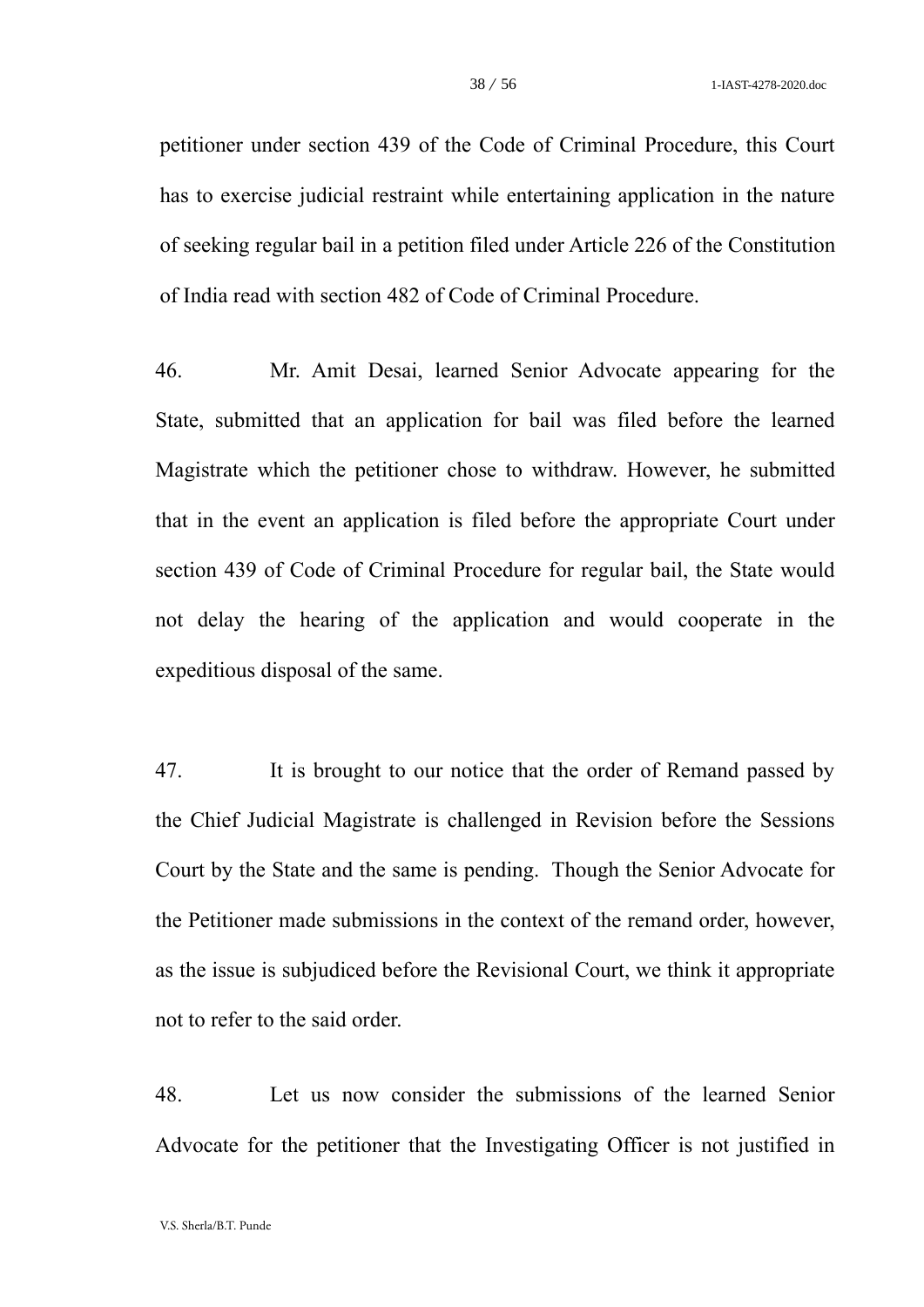reinvestigating the offence in which the jurisdictional Magistrate has already accepted the "A" summary.

49. Reference to some of the provisions of the Code would be necessary in the context of the contention of the learned Senior Advocate appearing for the petitioner. Before we deal with the relevant provisions, at the cost of repetition, it would be necessary to mention that "A" summary was granted by the jurisdictional Magistrate on 16.4.2019. The said order reads thus:

#### :ORDER:

- 1. The report submitted by DYSP is accepted.
- 2. "A" Summary as prayed for is granted."

50. The Hon'ble Supreme Court in Bhagwant Singh (supra) and Gangadhar (supra) and in the case of State of Andhra Pradesh vs. A.S. Peter<sup>[32](#page-38-0)</sup>, has held that when the Magistrate is not inclined to take cognizance of the offence and issue process, the informant must be given an opportunity of being heard so that he can make his submissions to persuade the Magistrate to take cognizance of the offence and issue process. In the facts of the case in hand, admittedly, the informant was neither given any notice nor heard when the "A" summary was granted. Even the aforesaid order was not communicated to the first informant. The victim i.e. first informant, when became aware about the

<span id="page-38-0"></span><sup>32</sup> (2008) 2 SCC 383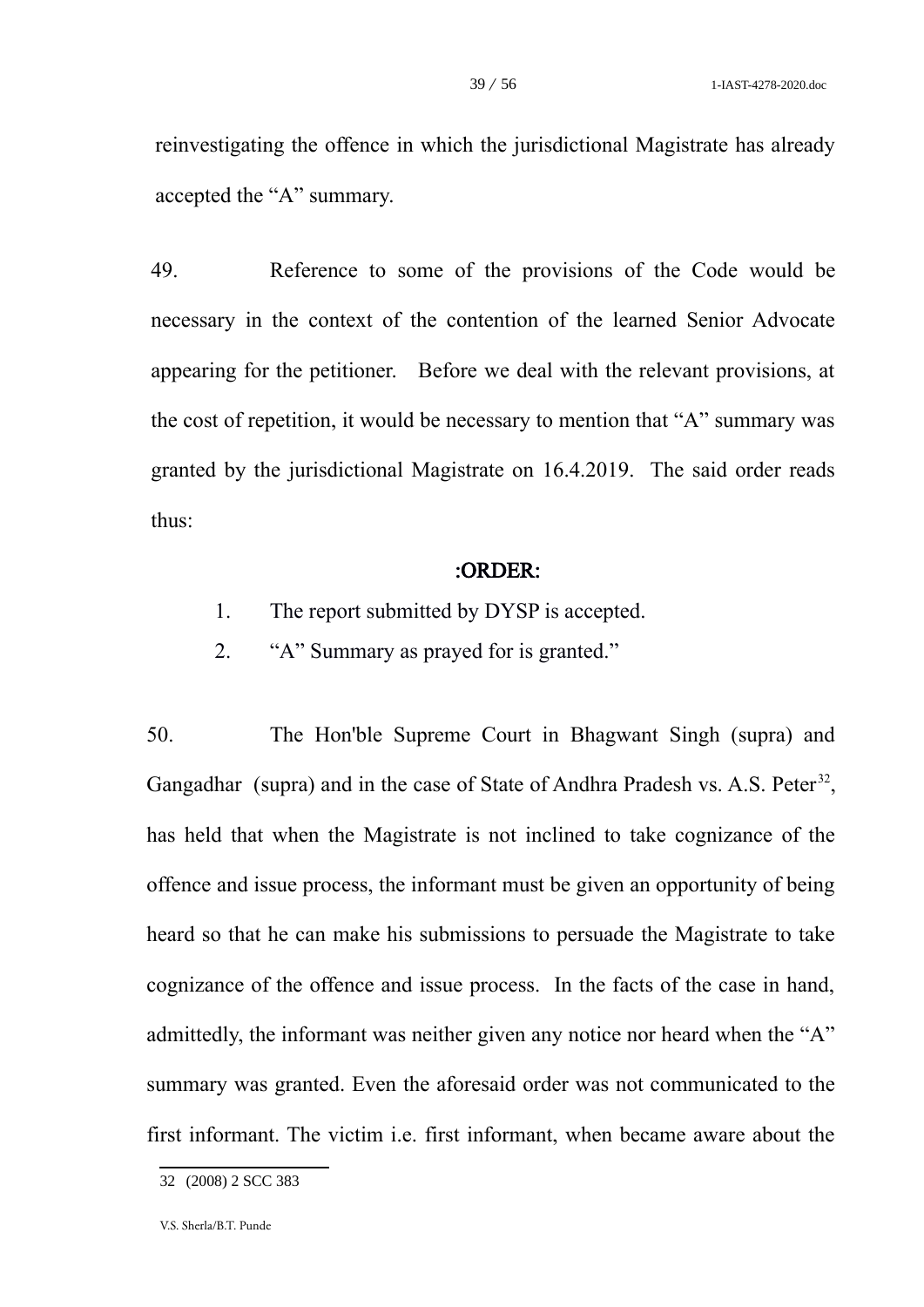"A" summary, though some tweets as submitted by learned Senior Advocate Mr. Gupte, requested the State Government and Superior officer of police that the case should be properly and thoroughly investigated. Criminal Writ Petition-ASDB-LDVC No.33 of 2020 was filed in this Court by the daughter of the deceased – Adnya Anvay Naik (First Informant). The said petition was allowed to be withdrawn with liberty as there were fresh developments in the matter.

51. A detailed representation was made to the Additional Director General of Police, Maharashtra State CID on 13<sup>th</sup> June, 2020 by Smt.Akshata Naik, widow of the deceased. The issue was raised in the State Assembly. On the instructions of superior officers of the Investigating Officer, the local Crime Investigation Branch, Alibaug filed a report before the jurisdictional Magistrate for conducting further investigation of the said offence and accordingly, intimated to the jurisdictional Magistrate that further investigation of the offence under section 173(8) of the Code is being carried out. The jurisdictional Magistrate recorded the endorsement as "seen and filed". In this context, it would be relevant to refer to section 173(8) of the Code of Criminal Procedure, which reads thus:

#### "SECTION 173 (8) CRPC

(8) Nothing in this section shall be deemed to preclude further investigation in respect of an offence after a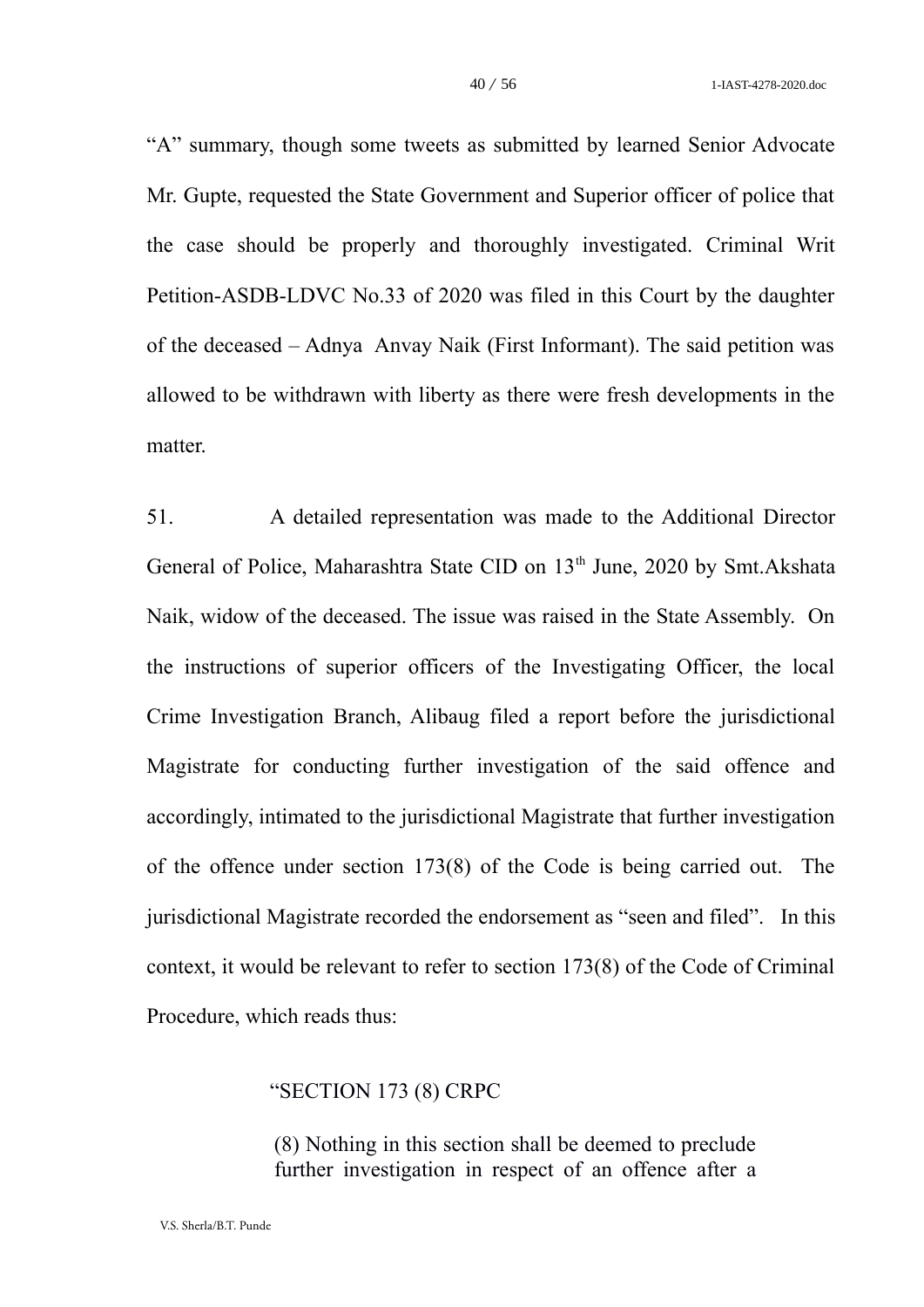report under sub- section (2) has been forwarded to the Magistrate and, where upon such investigation, the officer in charge of the police station obtains further evidence, oral or documentary, he shall forward to the Magistrate a further report or reports regarding such evidence in the form prescribed; and the provisions of sub- sections (2) to (6) shall, as far as may be, apply in relation to such report or reports as they apply in relation to a report forwarded under sub- section (2)."

52. We may also refer to sections 3 and 4 of the Bombay Police Act,

1951, which reads thus:

"3. One Police Force for the whole of the State of Maharashtra.

There shall be one Police Force for the whole of the State of Maharashtra and such Police Force shall include every Police officer referred to in clause (6) of section 2:

Provided that, the members of the Police Forces constituted under any of the Acts mentioned in Schedule I, immediately before the coming into force of this Act in the relevant part of the State shall be deemed to be the members of the said Police Force .

4. Superintendence of Police Force to vest in the State Government. The Superintendence of the Police Force throughout the State of Maharashtra vests in and is exercisable by the State Government and any control, direction or supervision exercisable by any officer over any member of the Police Force shall be exercisable subject to such superintendence. (emphasis supplied)

53. Section 36 of the Code of Criminal Procedure to which Mr.

Desai refers to provides as under: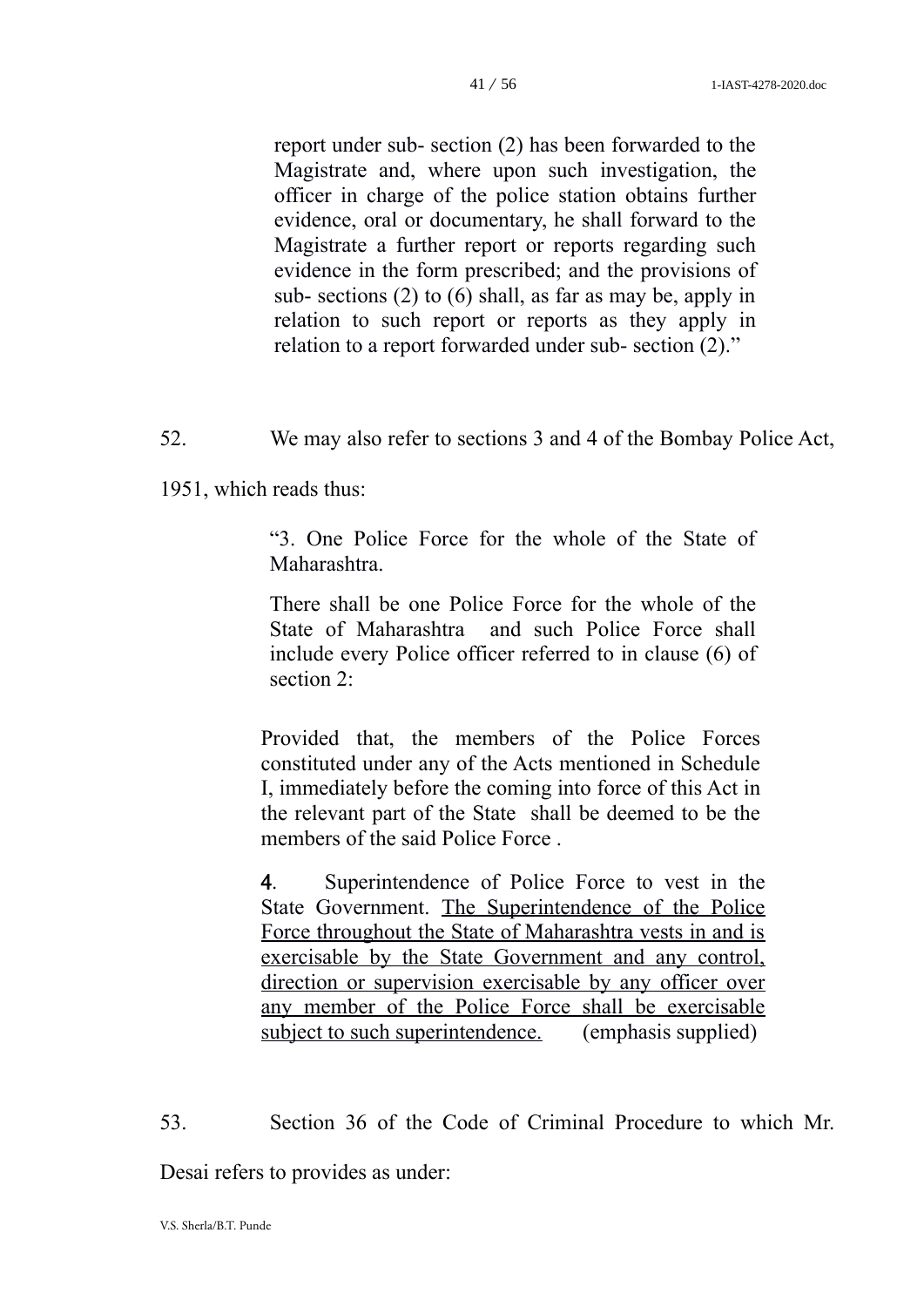"36. Powers of superior officers of police. Police officers superior in rank to an officer in charge of a police station may exercise the same powers, throughout the local area to which they are appointed, as may be exercised by such officer within the limits of his station."

54. From the above provisions, it would thus be seen that exercise of supervisory powers of superintendence of the police force throughout the State of Maharashtra vests and is exercisable by the State Government and any control, direction exercisable by any officer or any member of the police force shall be subject to such superintendence. The State Government, therefore, in exercise of its powers directed the local Crime Investigation Branch, Raigad – Alibag to conduct further investigation of the said offence. Though the learned Senior Advocate for the petitioner has pointed out that the State Government has issued directions for reinvestigating the matter, which, according to him, is not permissible, however, we find that when report was submitted before the jurisdictional Magistrate, the concerned Investigating Officer has correctly understood it to mean a further investigation and accordingly made the submission. The power of superintendence has been explained by the hon'ble Supreme Court in the case of State of Bihar vs. J.A.C. Saldanha. Paragraph 17 of the said case, which is relevant, reads thus: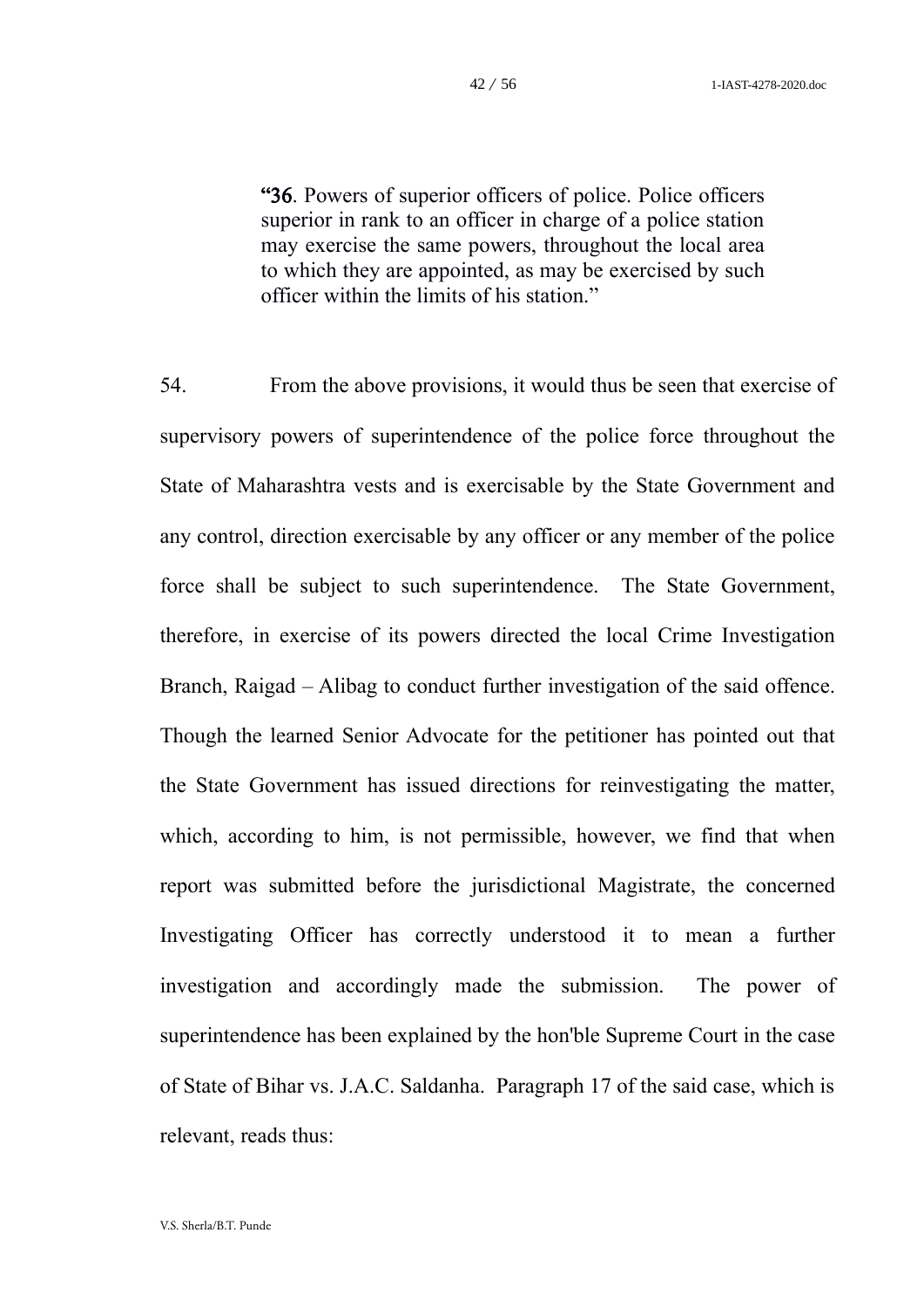"17. The High Court construed the expression 'superintendence' in [s. 3](https://indiankanoon.org/doc/900247/) of the Act to mean 'general supervision of the management of the police department and does not vest the State Government with authority to decide what the police alone is authorised to decide'. There is nothing in the Act to indicate such a narrow construction of the word 'superintendence'. Nothing was pointed out to us to put a narrow construction on this general power of superintendence conferred under the Act on the State Government and there is no justification for limiting the broad spectrum of power comprehended in power of superintendence. Accordingly superintendence would comprehend the power to direct further investigation if the circumstances so warrant and there is nothing i[n the Code](https://indiankanoon.org/doc/445276/) providing to the contrary so as to limit or fetter this power. Sub-s. (8) of [s. 173](https://indiankanoon.org/doc/1612841/) was pressed into service to show that the power of further investigation after the submission of a report under [s. 173\(2\)](https://indiankanoon.org/doc/1612841/) would be with the officer in charge of a police station. Sub-s. (8) of [s. 173](https://indiankanoon.org/doc/1612841/) is not the source of power of the State Government to direct further investigation. [Section 173\(8\)](https://indiankanoon.org/doc/1612841/) enables an officer in charge of a police station to carry on further investigation even after a report under [s. 173\(2\)](https://indiankanoon.org/doc/1612841/) is submitted to Court. But if State Government has otherwise power to direct further investigation it is neither curtailed, limited nor denied by s. 173(8), more so, when the State Government directs an officer superior in rank to an officer in charge of police station thereby enjoying all powers of an officer in charge of a police station to further investigate the case. Such a situation would be covered by the combined reading of [s. 173\(8\)](https://indiankanoon.org/doc/1612841/) with [s. 36](https://indiankanoon.org/doc/1013783/) of the Code. Such power is claimed as flowing from the power of superintendence over police to direct a police officer to do or not to do a certain thing because at the stage of investigation the power is enjoyed as executive power untrammeled by the judiciary. It was incidentally submitted that it is an undisputed dictum of law that when a statute requires a thing to be done in a certain manner it shall be done in that manner alone and the Court would not expect its being done in some other manner (see [State of Gujarat v. Shantilal Mangaldas & Ors.](https://indiankanoon.org/doc/673450/) Expounding the submission it was stated that sub-s. (8) of [s.](https://indiankanoon.org/doc/1612841/) [173](https://indiankanoon.org/doc/1612841/) clearly indicates the power of further investigation after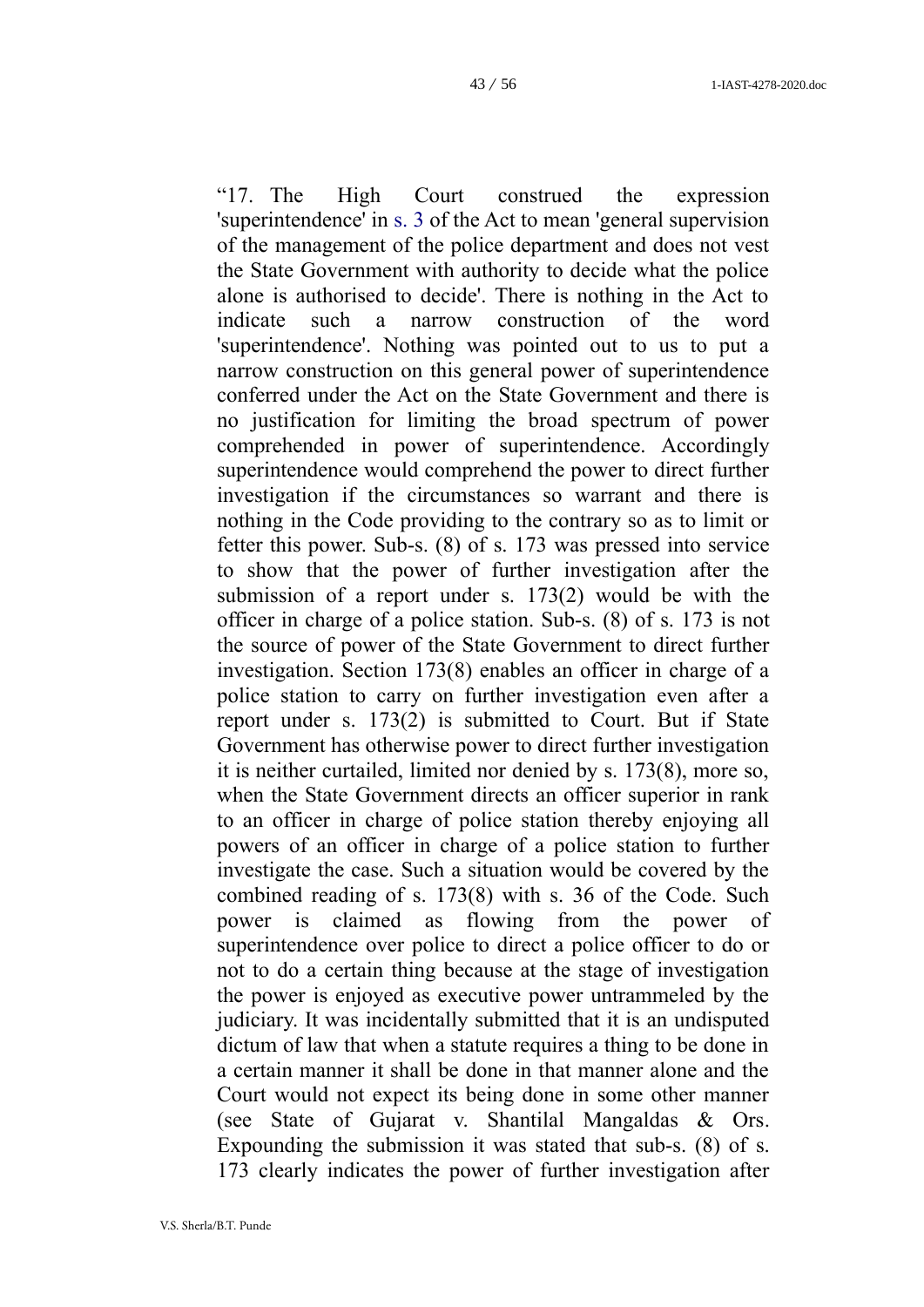submission of a report and that power is conferred on the officer in charge of a police station only and, therefore, the State Government was incompetent to direct further investigation. It was further contended that in view of the provision contained in [s. 173\(8\)](https://indiankanoon.org/doc/1612841/) it would not be open to the Court to so interpret the word 'superintendence' in [s. 3](https://indiankanoon.org/doc/1883938/) of the Police Act as to empower the State Government to direct investigation being done by some one other than the statutory authority envisaged by [s. 173\(8\)](https://indiankanoon.org/doc/1612841/) because such an interpretation would derogate from the principle that where a thing is required by a statute to be done in a particular way it shall be deemed to have prohibited that thing being done in any other way. In Ex-parte Stephen's, the principle is stated that if a statute directs a thing to be done in a certain way that thing shall not, even if there be no negative words, be done in any other way. Subba Rao, J. in [Patna Improvement Trust v. Smt.](https://indiankanoon.org/doc/1155640/) [Lakshmi Devi & Ors.](https://indiankanoon.org/doc/1155640/), spelt out the combined effect of the aforementioned principles thus:

"A general Act must yield to a special Act dealing with a specific subject-matter and that if an Act directs a thing to be done in a particular way, it shall be deemed to have prohibited the doing of that thing in any other way".

55. Thus, there is no manner of doubt in our minds that the State Government can always direct a further investigation to the concerned police officers, as done in the present case.

56. Insofar as the provision regarding grant of "A" summary is concerned, the procedure thereof is mentioned under Rule 219 of the Bombay Police Manual, 1959. Rule 219, dealing with final reports, more particularly, clause (3) reads thus: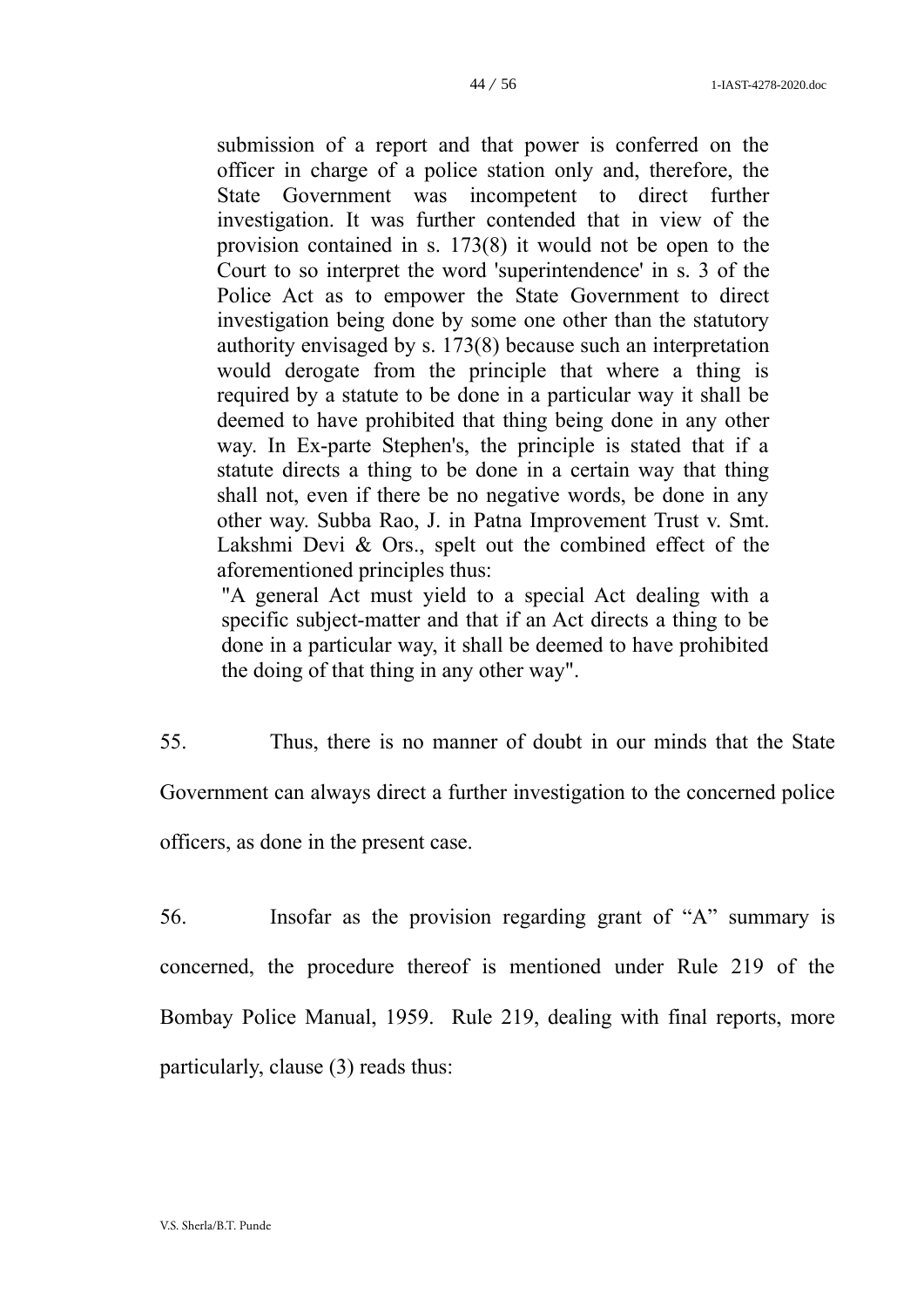## "RULE 219 (3) OF BOMBAY POLICE MANUAL

(3) The final report should be written up carefully by the officers incharge of the Police Station personally and should be accompanied by all the case papers numbered and indexed methodically. If the accused has been released on bail, the Magistrate should be requested to cancel the bail bond. He should also be requested to pass orders regarding the disposal of property attached, unless any of the articles, e.g., blood stained clothes, are required for further use in true but undetected cases. A request should also be made to the Magistrate to classify the case and to issue an appropriate summary of his order, viz:-

"A' True, undetected (where there is no clue whatsoever about the culprits or property or where the accused in known but there is no evidence to justify his being sent up to the Magistrate (for trial).

"B" Maliciously false.

"C" Neither true nor false, e.g., due to mistake ot fact or being of a civil nature.

"Non-cognizable" Police investigation reveals commission of only non-cognizable offence."

(emphasis supplied)

57. Reading of clause (3) would indicate that "A" summary is granted in a case where the offence is committed but the same is undetected, in that, where there is no clue whatsoever about the culprits or property or where the accused is known but there is no evidence to justify the same for being sent to the Magistrate (trial). The jurisdictional Magistrate has classified the case and issued "A" summary in this case. Consequent upon receiving instructions pursuant to the complaint made by the victim to the superiors, the local Crime Branch intimated the jurisdictional Magistrate that they want to the carry out further investigation in the offence.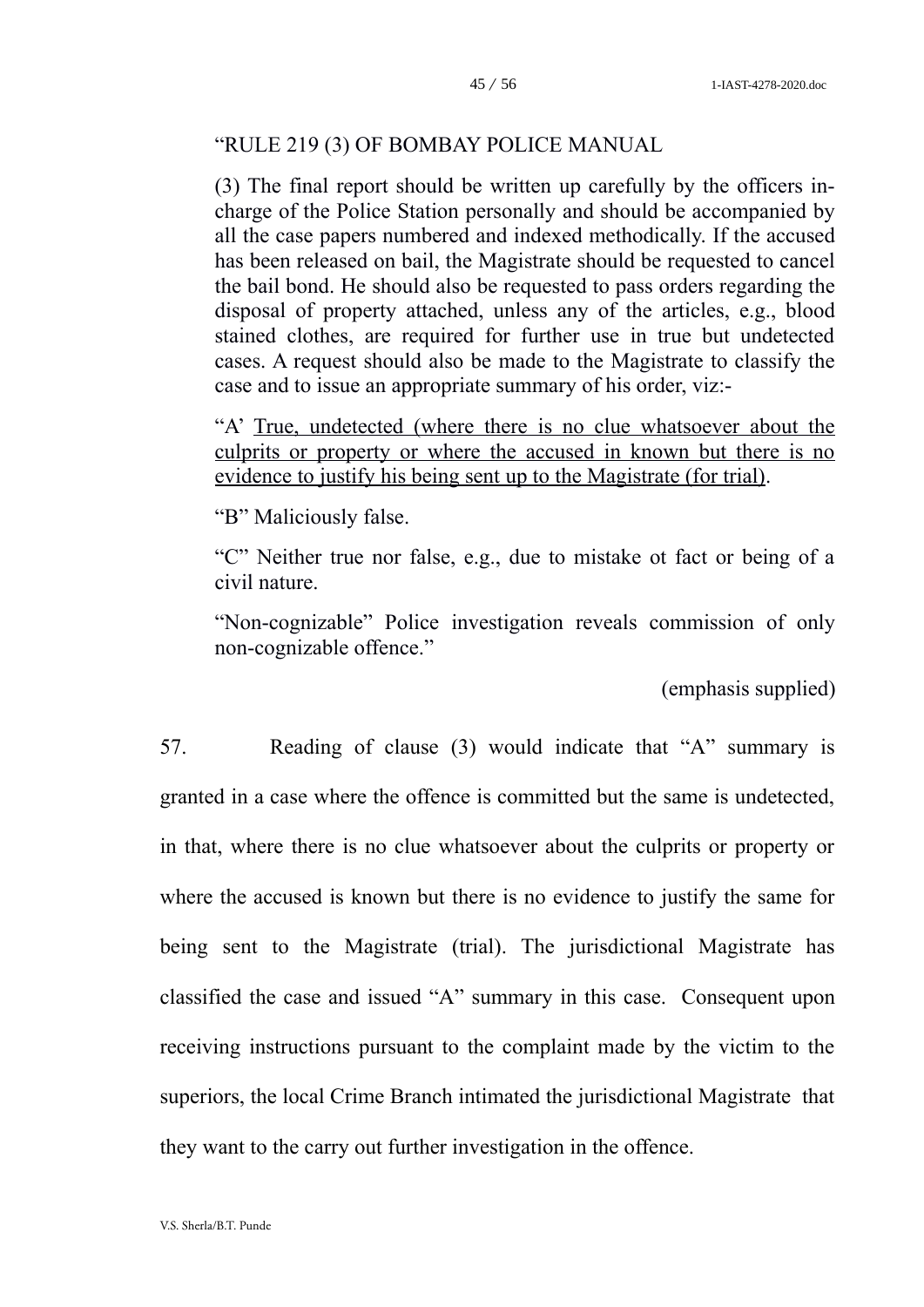58. The intimation thereon was given to the Magistrate who had made an endorsement of "seen and file". Not only that but even when the application was made by the Investigating Officer for recording the statements under section 164 of the Code of Criminal Procedure, the same was recorded by the Magistrate. Their Lordships in the case of State of Andhra Pradesh vs. A.S. Peter (supra) have in the context of section 173 of Code of Criminal Procedure held that the law does not mandate taking prior permission of Magistrate for further investigation. Their Lordships further held that carrying out further investigation even after filing of chargesheet, is a statutory right of the police. A distinction also exists between further investigation and reinvestigation. It is observed that whereas reinvestigation without prior permission is necessarily forbidden, further investigation is not.

59. We find that before carrying out the said investigation, the Magistrate was intimated about the further investigation. Thereafter, even the statements are recorded under section 164 of the Code of Criminal Procedure after obtaining permission from Chief Judicial Magistrate. In our opinion, the further investigation cannot be termed as illegal and without seeking permission of the Magistrate. The same is in consonance with the power conferred by section 173 (8) of Code of Criminal Procedure, which is extracted hereinabove. In the facts of the present case two family members of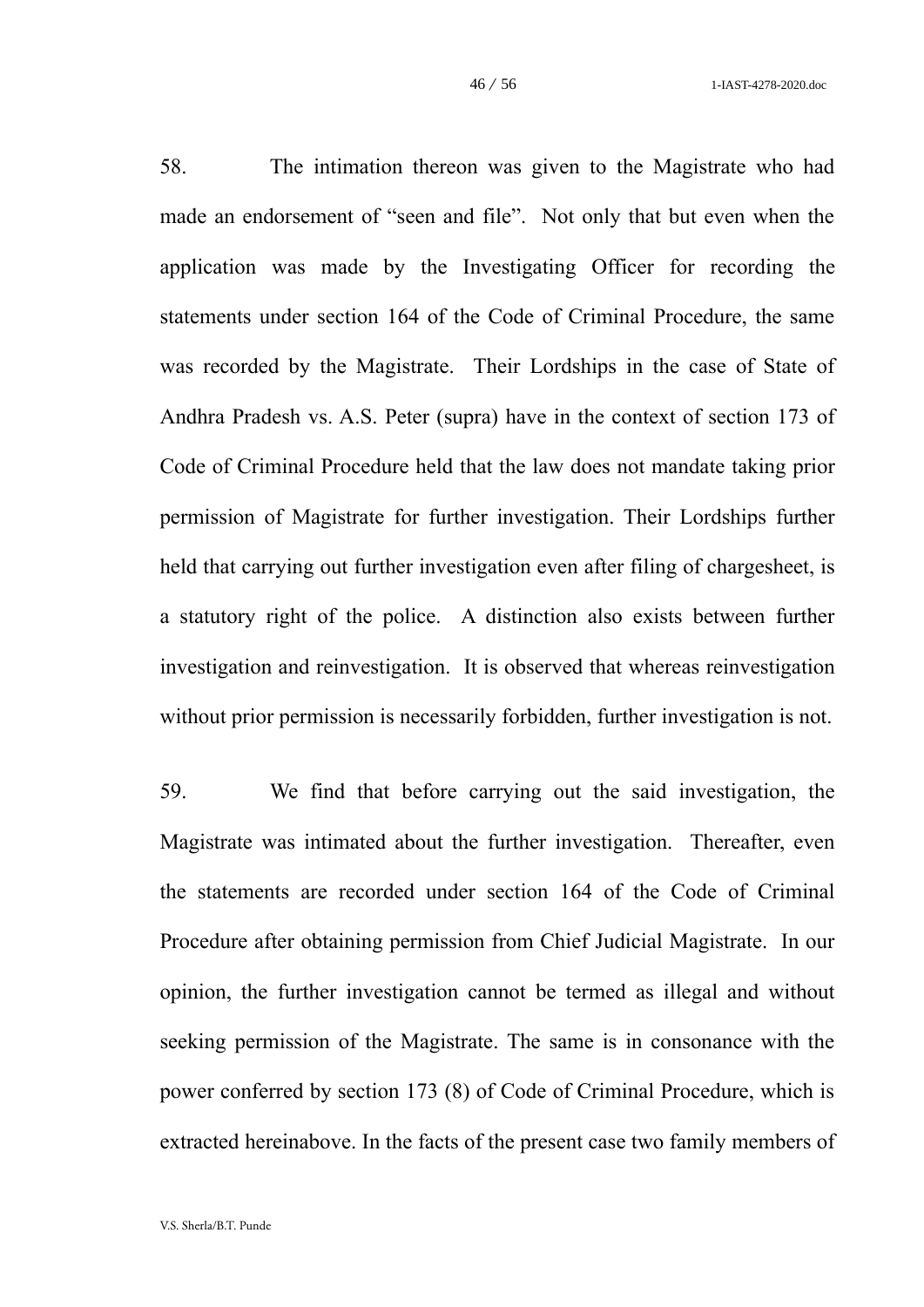the informant died. Allegations are made in the FIR against three accused involving present petitioner. She filed the representation to the State Government and police officers for redressal of her grievance.

60. At this juncture, it would be pertinent to consider the decision of the Hon'ble Supreme Court in the case of Vinubhai Haribhai Malaviya & another vs. State of Gujarat (supra). In paragraph 49 of the said judgement, their Lordships have observed thus:

"49. There is no good reason given by the Court in these decisions as to why a Magistrate's powers to order further investigation would suddenly cease upon process being issued, and an accused appearing before the Magistrate, while concomitantly, the power of the police to further investigate the offence continues right till the stage the trial commences. Such a view would not accord with the earlier judgments of this Court, in particular, Sakiri (supra), Samaj Parivartan Samudaya (supra), Vinay Tyagi (supra), and Hardeep Singh (supra); Hardeep Singh (supra) having clearly held that a criminal trial does not begin after cognizance is taken, but only after charges are framed. What is not given any importance at all in the recent judgments of this Court is [Article](https://indiankanoon.org/doc/1199182/) 21 of the Constitution and the fact that the Article demands no less than a fair and just investigation. To say that a fair and just investigation would lead to the conclusion that the police retain the power, subject, of course, to the Magistrate's nod under [Section 173\(8\)](https://indiankanoon.org/doc/1233094/) to further investigate an offence till charges are framed, but that the supervisory jurisdiction of the Magistrate suddenly ceases midway through the pre-trial proceedings, would amount to a travesty of justice, as certain cases may cry out for further investigation so that an innocent person is not wrongly arraigned as an accused or that a prima facie guilty person is not so left out. There is no warrant for such a narrow and restrictive view of the powers of the Magistrate, particularly when such powers are traceable to [Section 156\(3\)](https://indiankanoon.org/doc/1233094/) read with [Section 156\(1\),](https://indiankanoon.org/doc/1233094/)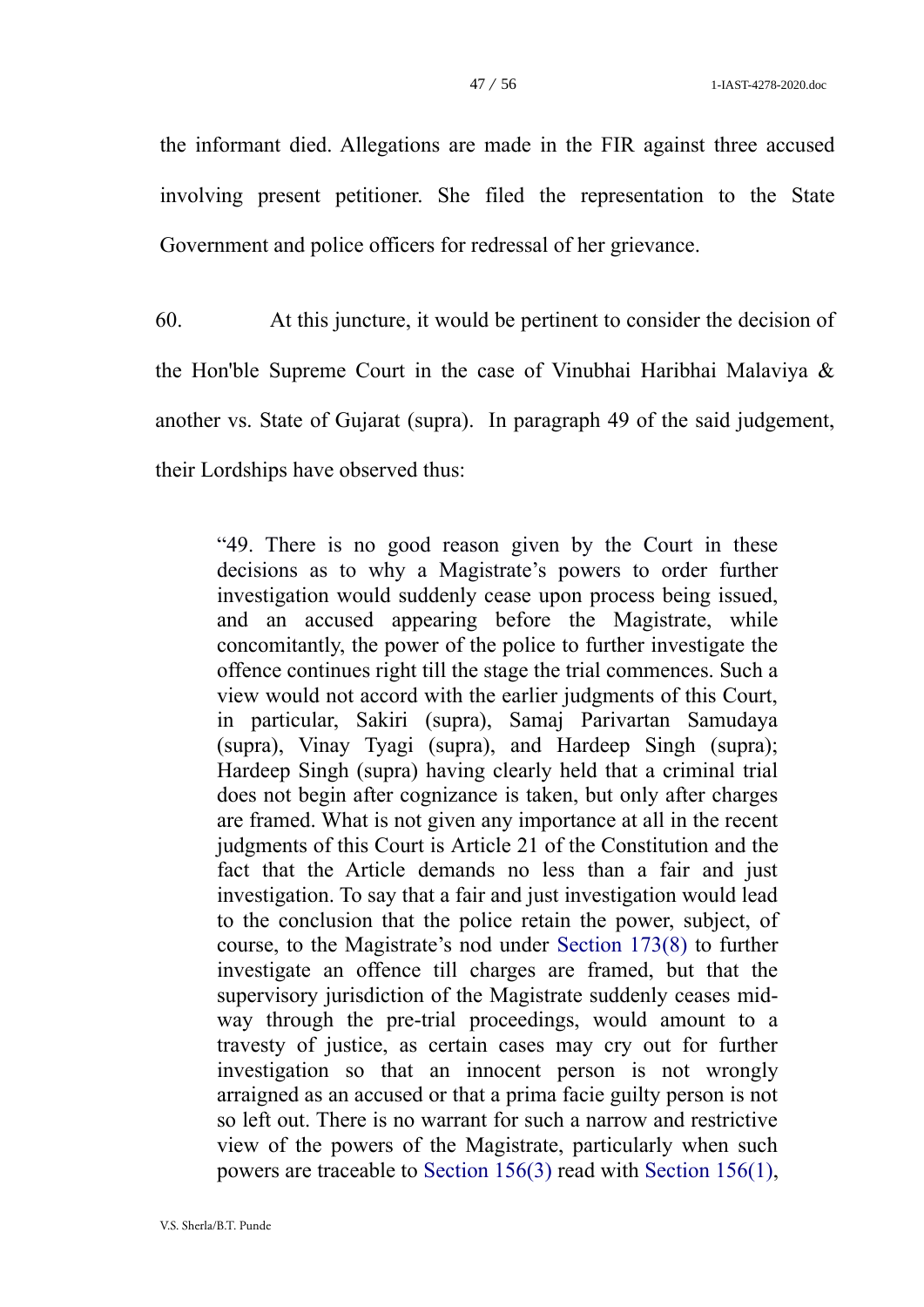[Section 2\(h\),](https://indiankanoon.org/doc/1904461/) and [Section 173\(8\)](https://indiankanoon.org/doc/1233094/) of the CrPC, as has been noticed hereinabove, and would be available at all stages of the progress of a criminal case before the trial actually commences. It would also be in the interest of justice that this power be exercised suo motu by the Magistrate himself, depending on the facts of each case. Whether further investigation should or should not be ordered is within the discretion of the learned Magistrate who will exercise such discretion on the facts of each case and in accordance with law. If, for example, fresh facts come to light which would lead to inculpating or exculpating certain persons, arriving at the truth and doing substantial justice in a criminal case are more important than avoiding further delay being caused in concluding the criminal proceeding, as was held in Hasanbhai Valibhai Qureshi (supra). Therefore, to the extent that the judgments in Amrutbhai Shambubhai Patel (supra), Athul Rao (supra) and Bikash Ranjan Rout (supra) have held to the contrary, they stand overruled. Needless to add, [Randhir Singh Rana v. State \(Delhi](https://indiankanoon.org/doc/847835/) [Administration\)](https://indiankanoon.org/doc/847835/) (1997) 1 SCC 361 and [Reeta Nag v. State of](https://indiankanoon.org/doc/549989/) [West Bengal and Ors.](https://indiankanoon.org/doc/549989/) (2009) 9 SCC 129 also stand overruled."

61. In Vinubhai Haribhai Malaviya (supra), their Lordships were considering the fact situation as to whether post-cognisance, the Magistrate is denuded of his powers of further investigation. In the present case, post filing of "A" summary, an intimation was given to the Magistrate by the Investigating Officer that they are carrying out further investigation whereafter, even the statements under section 164 of the Code of Criminal Procedure are recorded by the concerned Magistrate pursuant to the directions issued by the Chief Judicial Magistrate.

62. It is rightly submitted by Mr.Desai that the judgments cited by the petitioner deal with the power of the Court to order further investigation,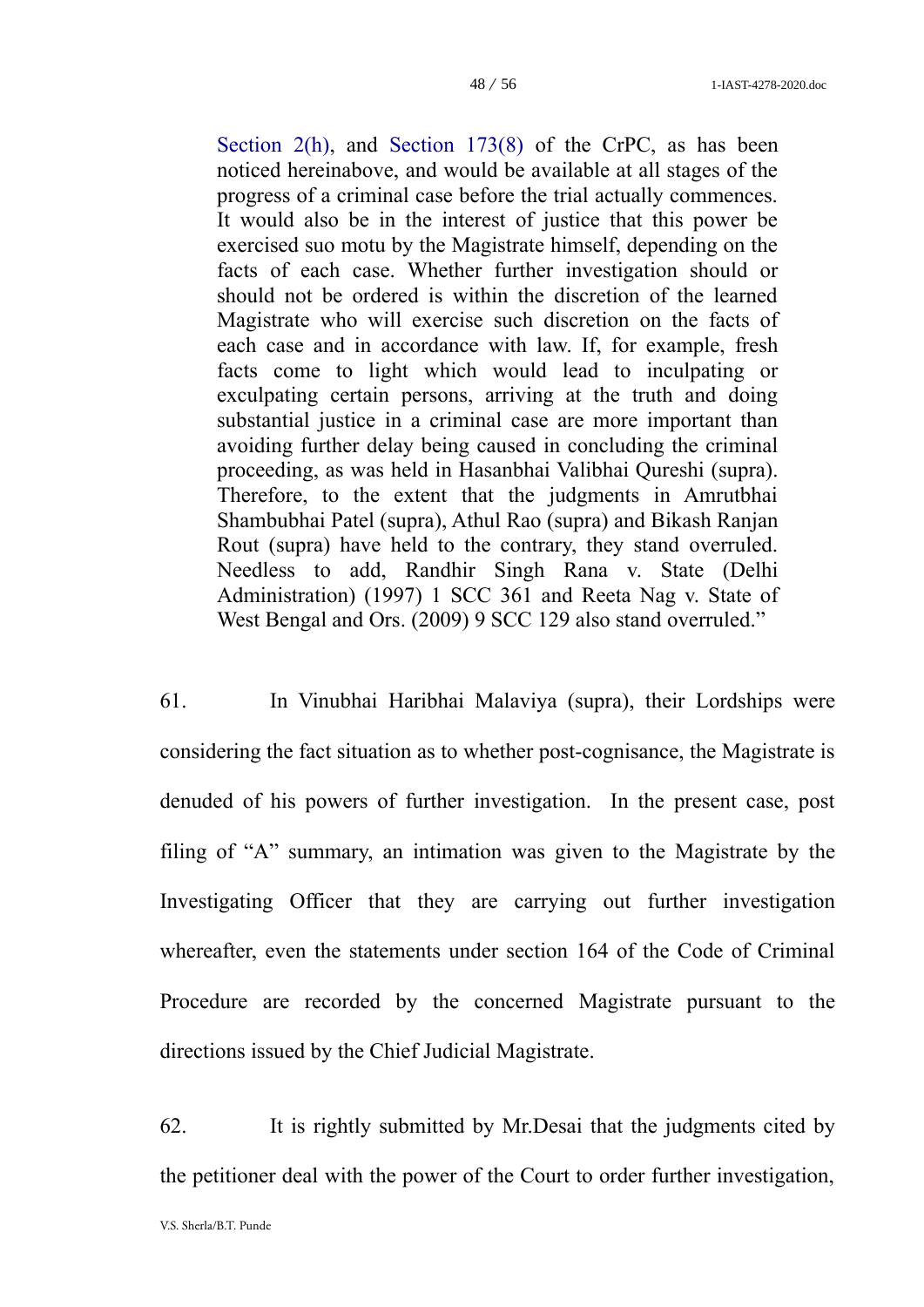which is different from the State's power to order further investigation, depending upon the nature of summary i.e., "A", "B" or "C".

63. Merely because the Magistrate has accepted the "A" summary submitted by the Investigating Officer, that would not mean and preclude the concerned Investigating Officer to invoke the provisions of section 173(8) of Code of Criminal Procedure to commence further investigation after giving intimation to the jurisdictional Magistrate.

64. The fact that the Magistrate did not give notice and opportunity to the first informant to file a protest petition before accepting the report, goes to the root of the matter. Therefore, the continuous persuasion of the State Government by the informant for redressal of her grievance since her two family members had committed suicide, and in the aforesaid background, the concerned Investigating Officer, after intimating the Magistrate, commences the further investigation, cannot be said to be irregular or illegal by any stretch of imagination. The victim's rights are equally important like the rights of the accused. We cannot accept the contention of the petitioner that there cannot be further investigation when the order passed by the Magistrate accepting the "A" summary was without notice and without giving an opportunity to the informant for filing the protest petition.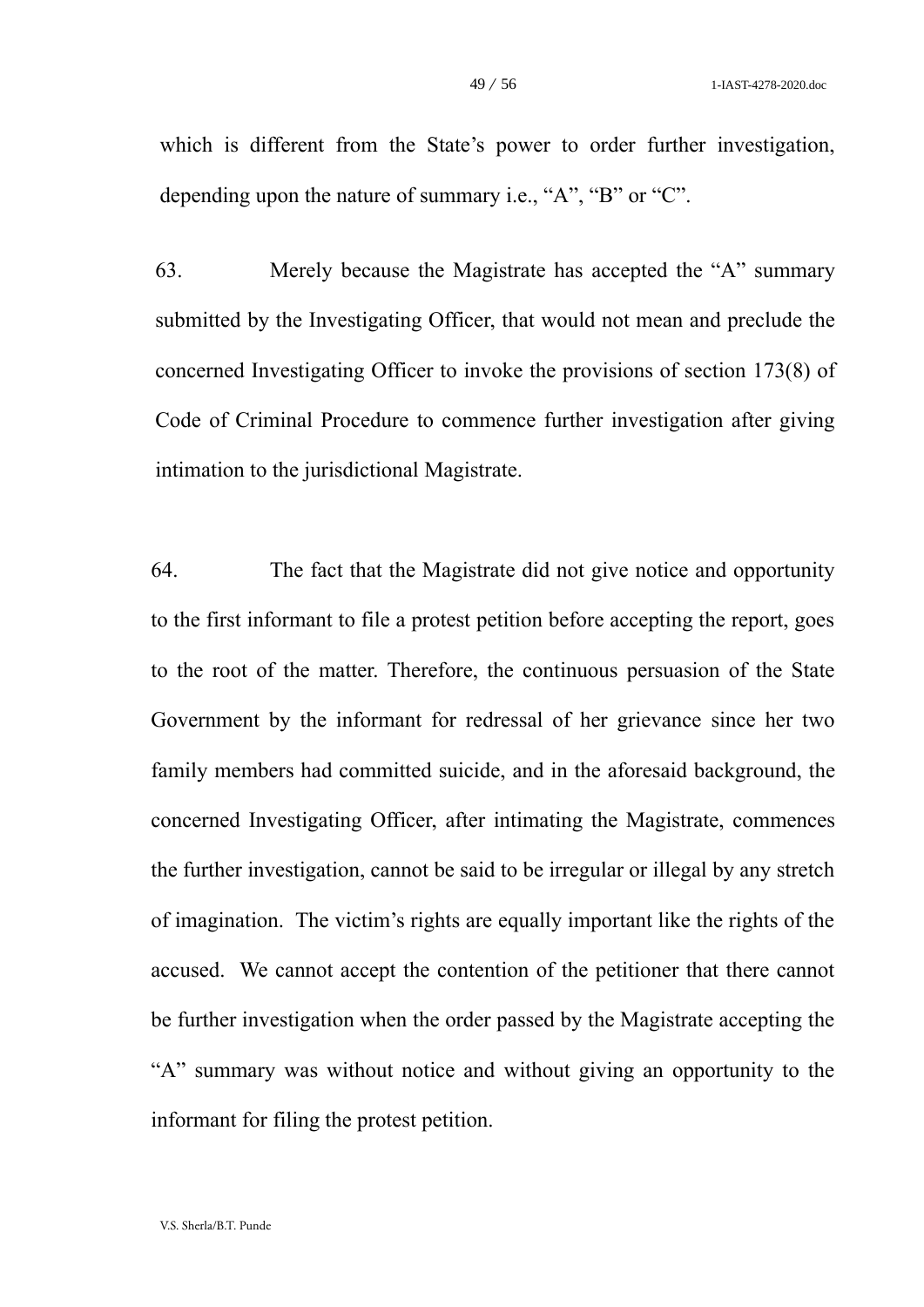65. It is relevant to mention that the informant has also filed a petition making serious allegations against the Investigating Officer, who investigated in Crime No.59 of 2018 at the relevant time and filed "A" summary before the jurisdictional Magistrate without informing and notice to the informant. In the said petition, this Court has issued notice to the respondents. It is alleged by the informant that the first time she came to know about it from 'Twitter' about filing "A" summary report by the concerned police officer before the concerned jurisdictional Magistrate and thereafter, she approached various State authorities for redressal of her grievance. As already observed, the informant's prayer for further investigation could not have been brushed aside by the respondent State and its officials, when as per the allegations in the FIR, two of her family members committed suicide due to the alleged acts of the accused. As rightly submitted by Mr.Gupte, the learned Senior Counsel appearing for the first informant, relying upon the exposition of law in the case of Bhagwant Singh (supra) and Gangadhar (supra) that the notice to the victim and opportunity for filing the protest petition was necessary before accepting "A" summary report by the jurisdictional Magistrate. It would be gainful to reproduce hereinbelow paragraphs 4 and 5 of the judgment in the case of Bhagwant Singh (supra):

> "4. Now, when the report forwarded by the officer-in charge of a police station to the Magistrate under sub-section (2)(i) of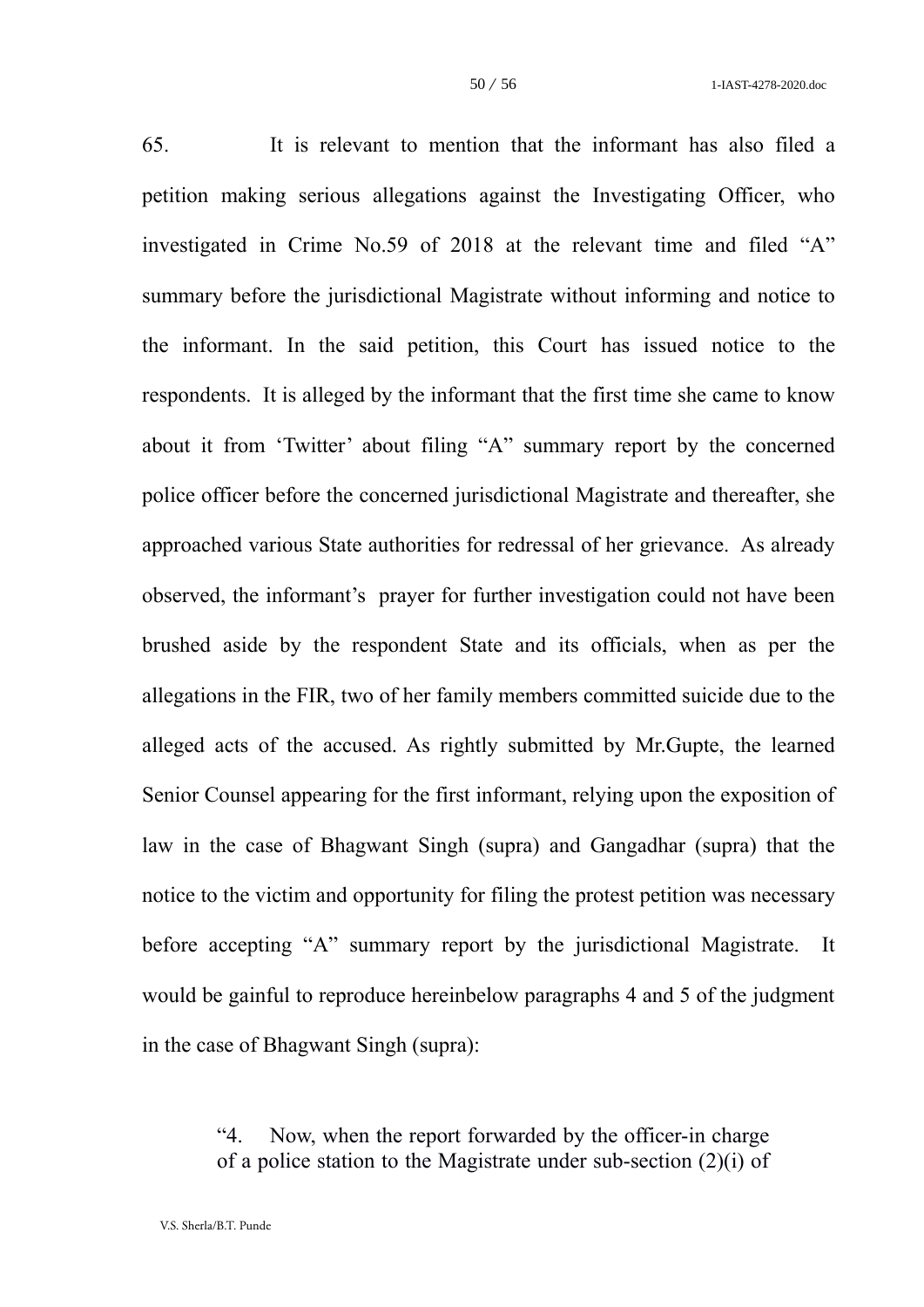[Section 173](https://indiankanoon.org/doc/1412034/) comes up for consideration by the Magistrate, one of two different situations may arise. The report may conclude that an offence appears to have been committed by a particular person or persons and in such a case, the Magistrate may do one of three things: (1) he may accept the report and take cognizance of the offence and issue process or (2) he may disagree with the report and drop the proceeding or (3) he may direct further investigation under sub-section (3) of [Section](https://indiankanoon.org/doc/1291024/) [156](https://indiankanoon.org/doc/1291024/) and require the police to make a further report. The report may on the other hand state that, in the opinion of the police, no offence appears to have been committed and where such a report has been made, the Magistrate again has an option to adopt one of three courses: (1) he may accept the report and drop the proceeding or (2) he may disagree with the report and taking the view that there is sufficient ground for proceeding further, take cognizance of the offence and issue process or (3) he may direct further investigation to be made by the police under sub-section (3) of [Section 156.](https://indiankanoon.org/doc/1291024/) Where, in either of these two situations, the Magistrate decides to take cognizance of the offence and to issue process, the informant is not prejudicially affected nor is the injured or in case of death, any relative of the deceased aggrieved, because cognizance of the offence is taken by the Magistrate and it is decided by the Magistrate that the case shall proceed. But if the Magistrate decides that there is no sufficient ground for proceeding further and drops the proceeding or takes the view that though there is sufficient ground for proceeding against some, there is no sufficient ground for proceeding against others mentioned in the First Information Report, the informant would certainly be prejudiced because the First Information Report lodged by him would have failed of its purpose, wholly or in part. Moreover, when the interest of the informant in prompt and effective action being taken on the First Information Report lodged by him is clearly recognised by the provisions contained in subsection (2) of [Section 154,](https://indiankanoon.org/doc/1980578/) sub- section (2) of [Section 157](https://indiankanoon.org/doc/279174/) and sub-section (2)(ii) of [Section 173,](https://indiankanoon.org/doc/1412034/) it must be presumed that the informant would equally be interested in seeing that the Magistrate takes cognizance of the offence and issues process, because that would be culmination of the First Information Report lodged by him. There can, therefore, be no doubt that when, on a consideration of the report made by the officer in charge of a police station under sub-section (2)(i) of [Section](https://indiankanoon.org/doc/1412034/)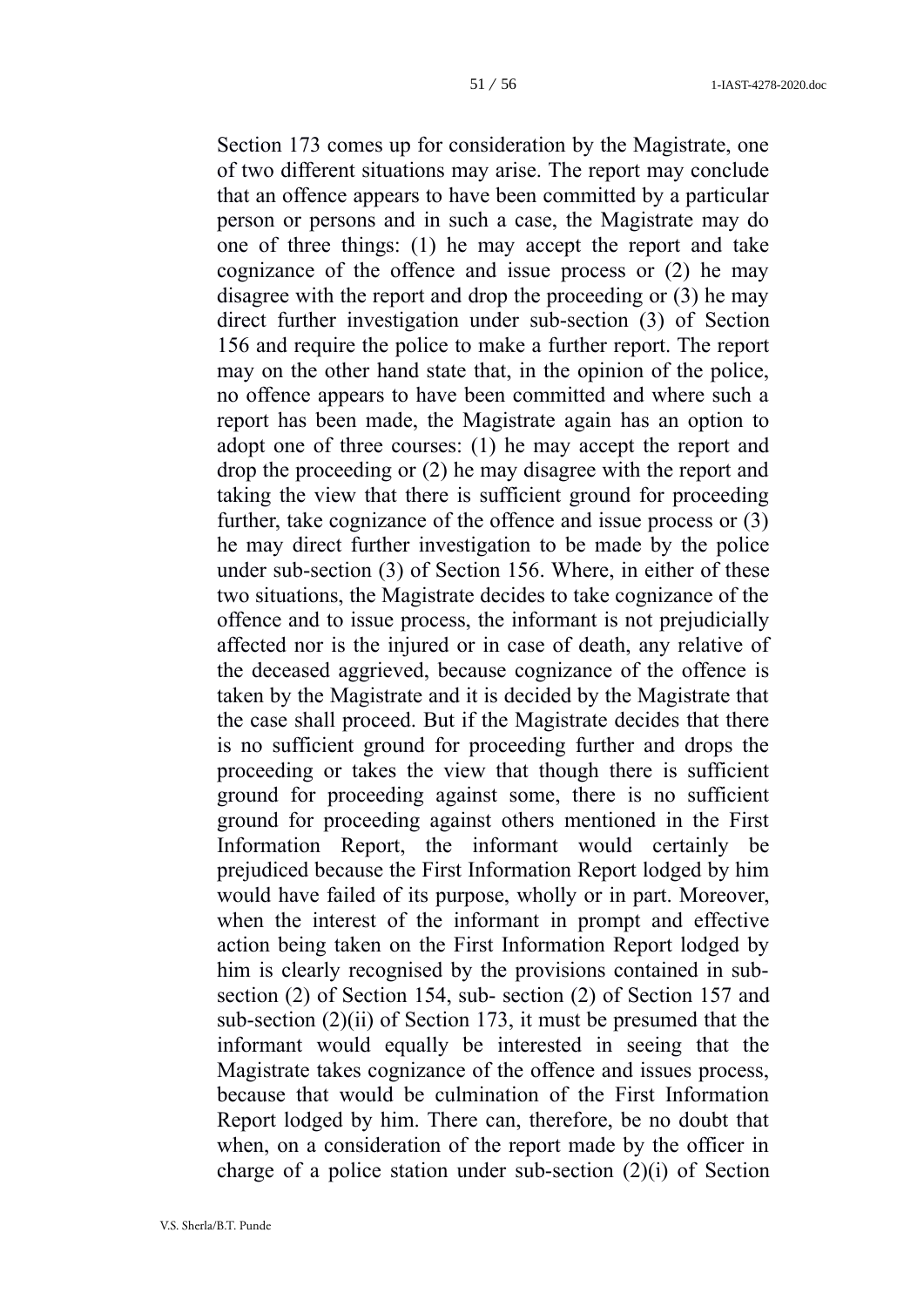[173,](https://indiankanoon.org/doc/1412034/) the Magistrate is not inclined to take cognizance of the offence and issue process, the informant must be given an opportunity of being heard so that he can make his submissions to persuade the Magistrate to take cognizance of the offence and issue process. We are accordingly of the view that in a case where the magistrate to whom a report is forwarded under subsection (2)(i) of [Section 173](https://indiankanoon.org/doc/1412034/) decides not to take cognizance of the offence and to drop the proceeding or takes the view that there is no sufficient ground for proceeding against some of the persons mentioned in the First Information Report, the magistrate must give notice to the informant and provide him an opportunity to be heard at the time of consideration of the report. It was urged before us on behalf of the respondents that if in such a case notice is required to be given to the informant, it might result in unnecessary delay on account of the difficulty of effecting service of the notice on the informant. But we do not think this can be regarded as a valid objection against the view we are taking, because in any case the action taken by the police on the First Information Report has to be communicated to the informant and a copy of the report has to be supplied to him under sub-section (2) (i) of [Section 173](https://indiankanoon.org/doc/1412034/) if that be so, we do not see any reason why it should be difficult to serve notice of the consideration of the report on the informant. Moreover, in any event, the difficulty of service of notice on the informant cannot possibly provide any justification for depriving the informant of the opportunity of being heard at the time when the report is considered by the Magistrate.

5. The position may however, be a little different when we consider the question whether the injured person or a relative of the deceased, who is not the informant, is entitled to notice when the report comes up for consideration by the Magistrate. We cannot spell out either from the provisions of the Code of Criminal procedure, 1973 or from the principles of natural justice, any obligation on the Magistrate to issue notice lo the injured person or to a relative of the deceased for providing such person an opportunity to be heard at the time of consideration of the report, unless such person is the informant who has lodged the First Information Report. But even if such person is not entitled to notice from the Magistrate, he can appear before the Magistrate and make his submissions when the report is considered by the Magistrate for the purpose of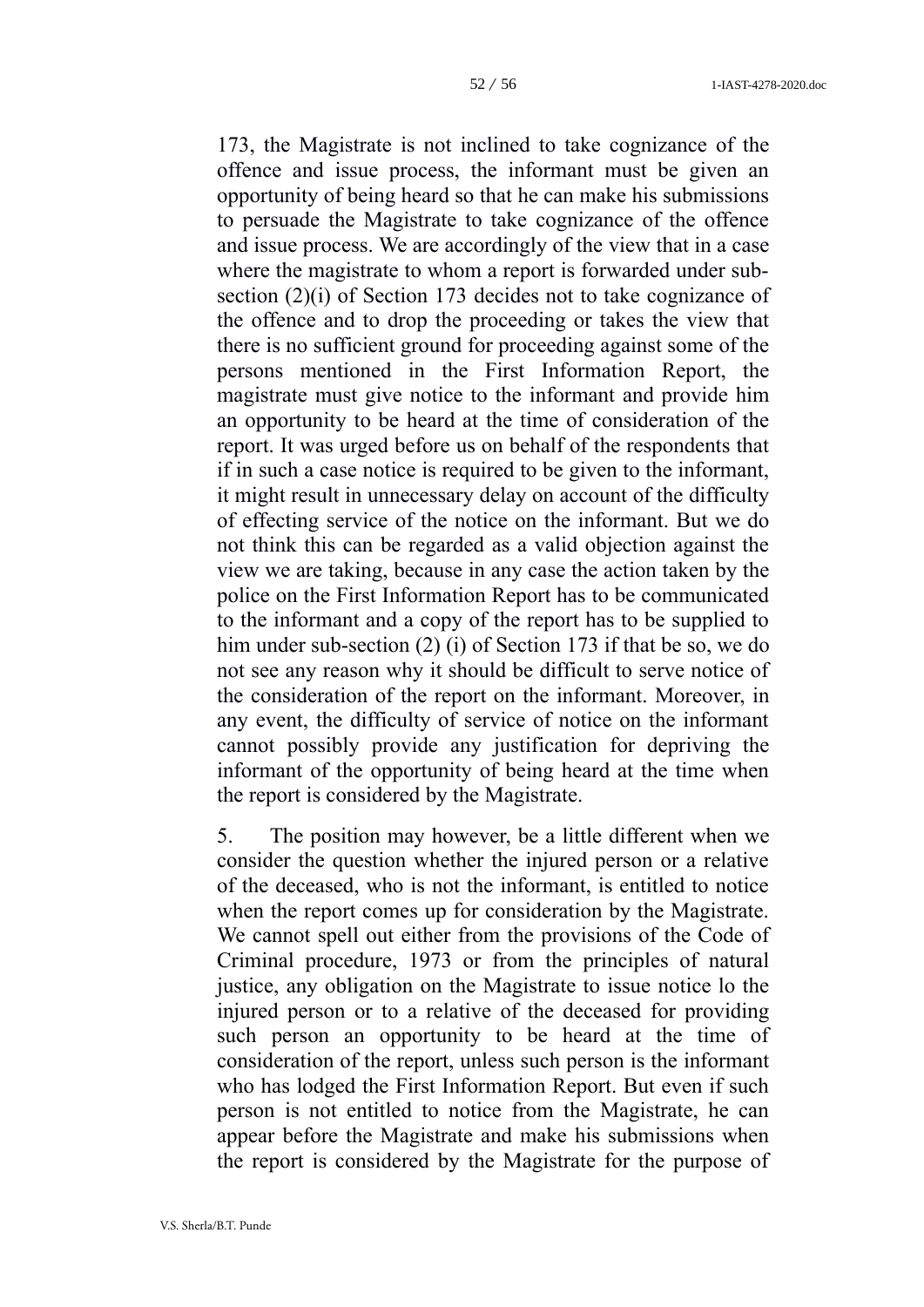deciding what action he should take on the report. The injured person or any relative of the deceased, though not entitled to notice from the Magistrate, has locus to appear before the Magistrate at that time of consideration of the report, if he otherwise comes to know that the report is going to be considered by the Magistrate and if he wants to make his submissions in regard to the report, the Magistrate is bound to hear him. We may also observe that even though the Magistrate is not bound to give notice of the hearing fixed for consideration of the report to the injured person or to any relative of the deceased, he may, in the exercise of his discretion, if he so thinks fit, give such notice to the injured person or to any particular relative of or relatives the deceased, but not giving of such notice will not have any invalidating effect on the order which may be made by the Magistrate on a consideration of the report."

66. Another prayer of the petitioner is to stay the investigation. In the case of State of Haryana vs. Bajan Lal  $\&$  others<sup>[33](#page-52-0)</sup>, it was held that the core of the Sections 156, 157 and 159 of the Code of Criminal Procedure is that if a police officer has reason to suspect the commission of a cognizable offence, he must either proceed with the investigation or cause an investiga- tion to be proceeded with by his subordinate; that in a case where the police officer sees no sufficient ground for investigation, he can dispense with the investigation altogether that the field of investigation of any cognizable offence is exclusively within the domain of the investigation agencies over which the Courts cannot have control and have no power to stiffle or impinge upon the proceedings in the investigation so long as the investigation proceeds in

<span id="page-52-0"></span><sup>33</sup> AIR 1992 SC 604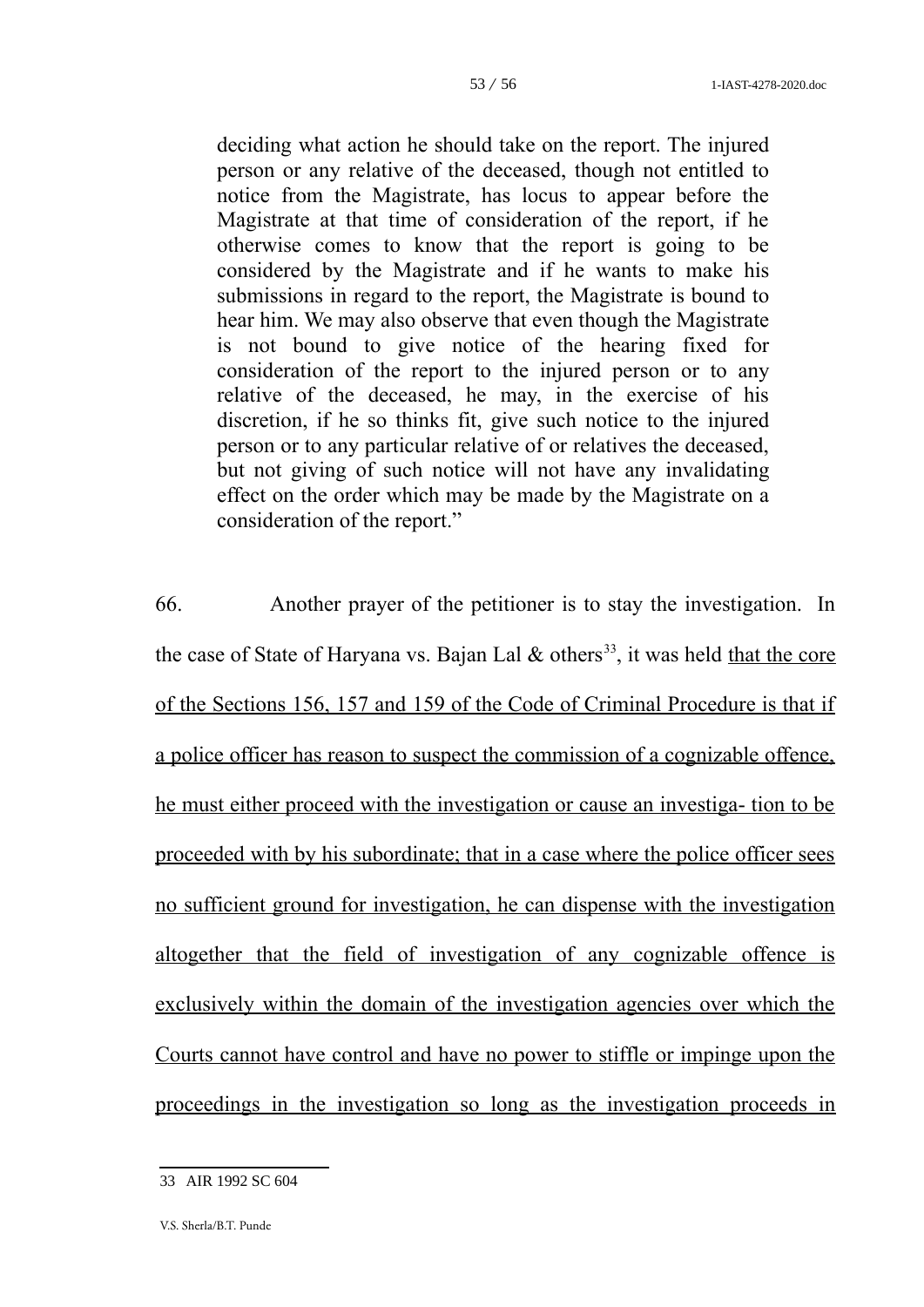compliance with the provisions relating to investigation and that it is only in a case wherein a police officer decides not to investigate an offence, the concerned Magistrate can intervene and either direct an investigation or in the alternative, if he thinks fit, he himself can, at once proceed or depute any Magistrate sub-ordinate to him to proceed to hold a preliminary inquiry into or otherwise to dispose of the case in the manner provided in the Code.

(emphasis supplied)

67. In that view of the matter and since we have posted the Writ Petitions for hearing on  $10<sup>th</sup>$  December, 2020, wherein the prayer of the petitioner for quashing the First Information Report would be considered, we are not inclined to accede to the prayer of the petitioner to stay the investigation.

68. The petition and application for interim protection proceeds on the premise that the petitioner is illegally detained. However, on the date of filing the petition and the application, the applicant  $-$  petitioner was in judicial custody as it is averred by the petitioner himself in the application. The prayers in the interim application are keeping in view the relief claimed in terms of prayer clause (a) of the main petition.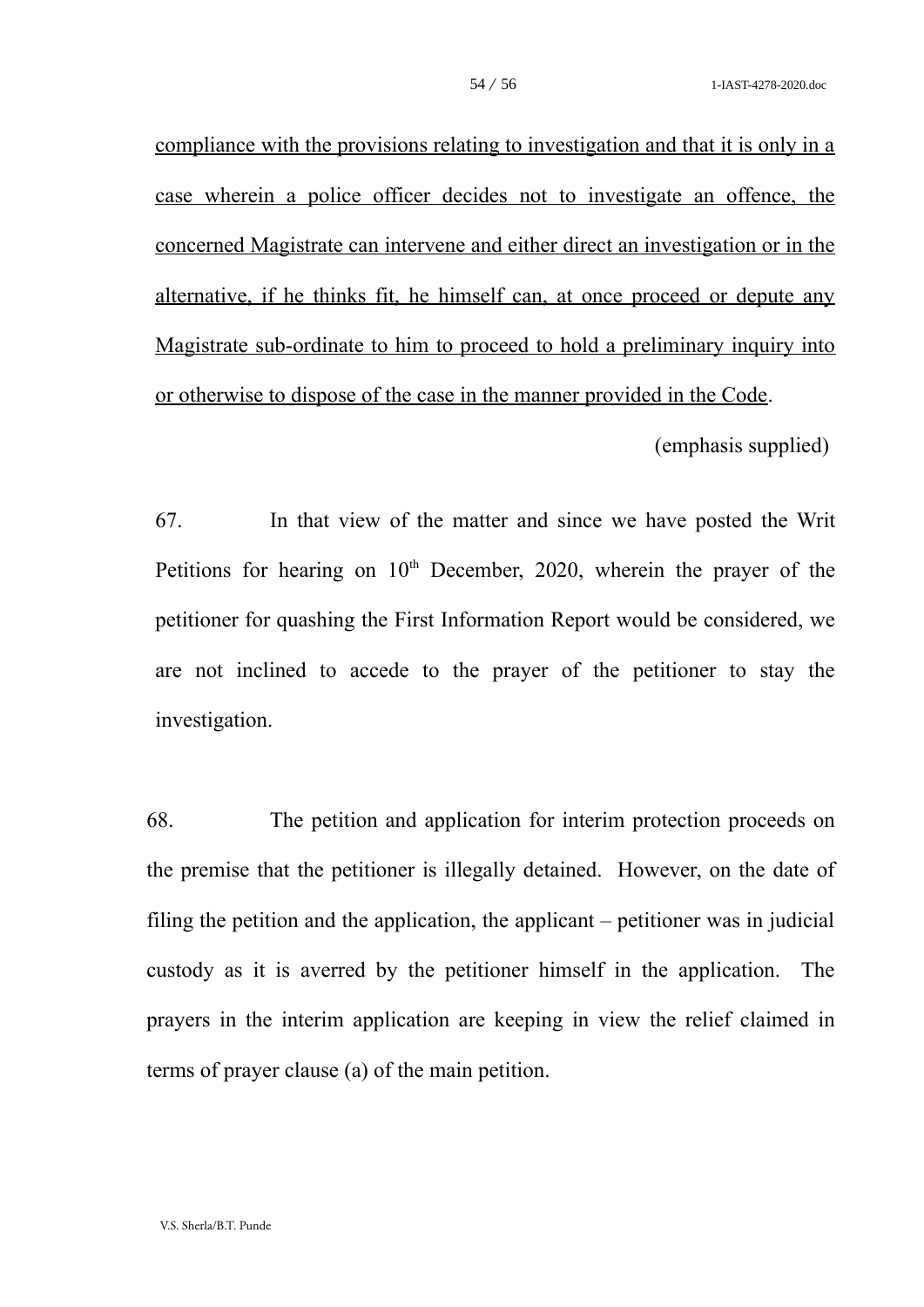69. Mr.Harish Salve, the learned Senior Advocate appearing for the Petitioner, vehemently argued that the allegations in the First Information Report, read in its entirety, do not disclose the alleged offence against the petitioner. The said submission deserves no consideration at this stage when the investigation is in progress and the alleged suicide note recovered by the Investigating Officer mentions the name of the petitioner. Since the petitions are posted for hearing for consideration of prayer of the petitioners for quashing of the First Information Report, we refrain ourselves from expressing opinion on merits at this stage. In the facts of the present case, no case is made out for release of the applicant – petitioner under extra-ordinary writ jurisdiction.

70. In our opinion, the petitioner has an alternate and efficacious remedy under section 439 of the Code of Criminal Procedure to apply for regular bail. At the time of concluding the hearing of Applications, we had made it clear that if the petitioner, if so advised, to apply for regular bail under section 439 of the Code of Criminal Procedure before the concerned Court, then, in that case, we have directed the concerned Court to decide the said application within four days from filing of the same.

71. In the light of discussion in the foregoing paragraphs, the Interim Application stands rejected.